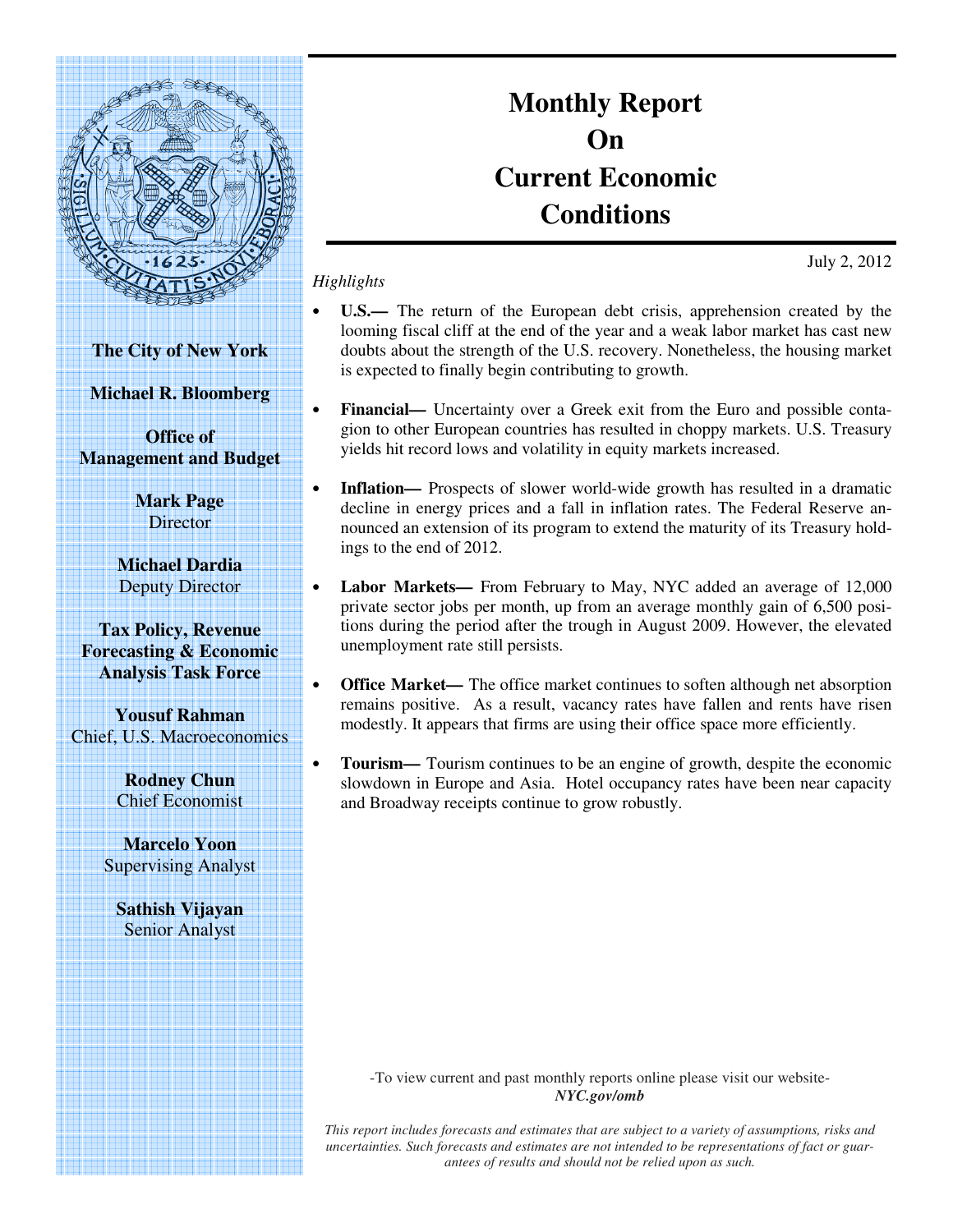Less than a year after the economy came out of a soft patch, the re-emergence of the Greek debt crisis, apprehension of a "fiscal cliff" here at home and the inability of the labor market to sustain momentum have cast new doubts about the strength of the U.S. economic recovery. On a positive note, the manufacturing sector continues to grow and there are signs that the housing market is turning the corner. In addition, the decline in energy prices should help household purchasing capacity. Given these mixed conditions, the consensus forecast for the U.S. economy has gotten slightly pessimistic. In its June release, the Blue Chip consensus for real GDP growth stood at 2.1 percent for the current year, down from the previous month's tally of 2.3 percent. Given the volatile situation in Europe, any indication of a global financial meltdown could change that perception overnight.

The U.S. labor market added only 82,000 private sector jobs in May and has exhibited a discernible deceleration since January, when 277,000 jobs were created. Some slowdown was expected due to an unusually warm winter that may have shifted spring seasonal hiring. However, the May employment

*The rate of job growth has slowed and initial claims for unemployment insurance have increased.* 



report seems to indicate that there is more to the weakness than just seasonal aberrations. The robustness of the job gains across sectors that was particularly evident in the January and February data has fizzled. Of particular concern is the abrupt slowdown in Professional & Business Services and Leisure & Hospitality sectors, which added a mere 21,000 jobs in April and May combined, compared to 252,000 jobs in the first two months of the year. The weakness of the job picture is further corroborated by the number of unemployment insurance claims, which crept up in May and has not shown improvement since then; for three months, the 4 week moving average figure has hovered around the 380,000 mark. Nonetheless, employers' sentiment remains positive. The May ISM Manufacturing Employment Index stood at 56.9, and continues to indicate additional hiring. The counterpart to the ISM index based on the National Federation of Independent Business survey also reflects optimism on hiring plans due to the expectations of better economic growth, easier credit conditions and positive earnings trends.

So far in this recovery, the positive contribution of the manufacturing sector has primarily been driven by a rise in exports, spanning a broad spectrum of industrial supplies, materials and capital goods. In the first quarter of this year, exports rose 7.2 percent and contributed almost a percentage point to the 1.9 percent growth in real GDP. Until recently, that trend seemed to have maintained momentum as industrial production rose a hefty 1.0 percent in April on a month-over-month basis. Although growth stalled in May, on a year-over-year basis it still posted a 4.7 percent rise. Based on its May release, the ISM forecasts that 16 of 18 industries covered in the survey will show positive growth this year and that overall revenue will rise by about 10 percent. However, its Export Orders sub-index dropped to 53.9 from 59.0 in April, reflecting the deterioration of conditions in Europe – the destination of roughly 20 percent of U.S. exports – and slowing growth in Asia.

While the manufacturing sector spearheaded the recovery until now, the housing sector is expected to begin contributing to growth. The spring home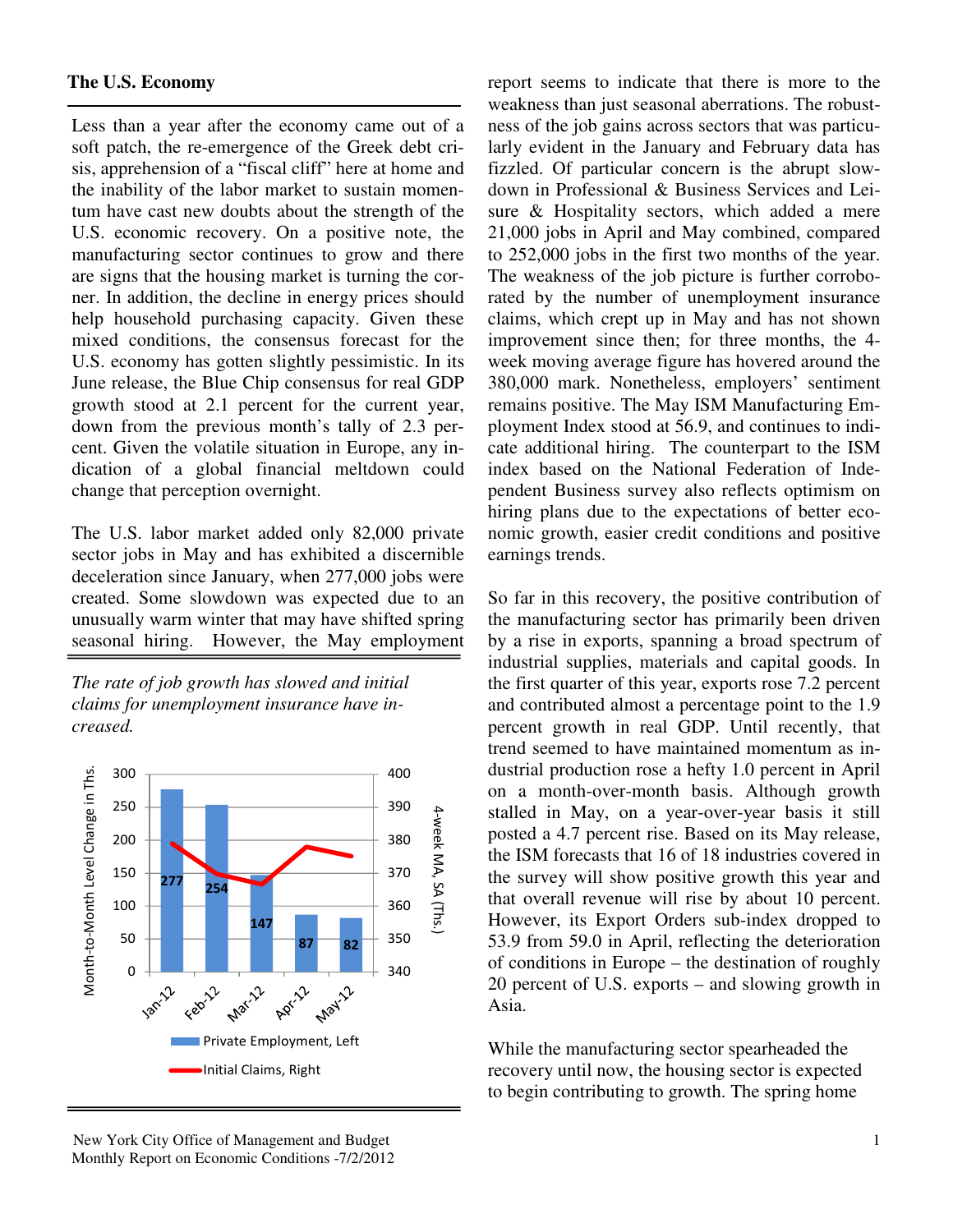buying season has gotten off to an early start due to the unusually warm winter and new and existing single-family home sales rose by 7.4 percent and 3.8 percent, respectively, in the first quarter (quarter -over-quarter) - the best combined pace in five years. After a slight slowdown in April, new singlefamily home sales jumped by 7.6 percent in May (month-over-month); existing single-family home sales rose 3.0 percent in April and leveled off in May. The overall improvement in sales resulted in a significant dip in inventory – in May there were  $4.7$ months' supply of new single-family homes and 6.5 months' supply of existing homes; the comparable year-ago figures were 6.6 and 8.9, respectively. One of the best indicators of future housing demand is the National Association of Realtors Pending Home Sales Index, which has been rising since the beginning of the year. In March, it reached its highest level since the expiration of the Home Buyer Tax Credit program.

The April index showed a bit of retrenchment, but in May it turned back up again and stood at a very encouraging 13.3 percent higher than a year ago. With improved balance between supply and demand, prices have started to stabilize in certain markets. According to CoreLogic, home prices (excluding distressed sales) have risen for the third month in a row in April, and have even shown a slight year-over-year increase. The S&P/Case-Shiller price indices also reflect a stabilizing trend; its 10- and 20-City composites rose 0.7 percent in April over the previous month. While the housing market is less susceptible to conditions abroad, the huge size of the shadow inventory will continue to glut the supply chain. Data compiled by CoreLogic shows that as of April, 1.4 million homes were in the national foreclosure inventory, which is hardly an improvement from the 1.5 million seen one year ago. As a result, according to a recent Bloomberg Government Study, the total of all inventories (official plus shadow) amounts to 16 months' supply at the current pace of sales.

### **Financial Markets**

After an all-too-brief hiatus, the European sovereign debt turmoil has returned to roil financial markets again. The positive conditions of the first quarter this year were created by a variety of policy actions including a second Greek bailout plan, a fiscal compact to impose greater controls over EU member country budgets, and over  $\epsilon$ 1 trillion of cheap threeyear loans provided by the ECB. Confidence in these measures began to erode, however, as elections in France and Greece showed waning support for spending cuts and other reforms.

The inconclusive Greek elections in May set the stage for a second round of voting in mid-June, the result of which appear to have broken months of political stalemate by allowing the formation of a three-party conservative coalition. The original bailout conditions required spending reductions and tax reforms worth 5.5 percent of GDP by the end of June. The European Union has already delayed payment of a portion of the bailout funds, adding more uncertainty to Greece's fiscal stability. With

*Safe haven purchases of U.S. government securities have resulted in record low interest rates for Treasuries and mortgages.* 

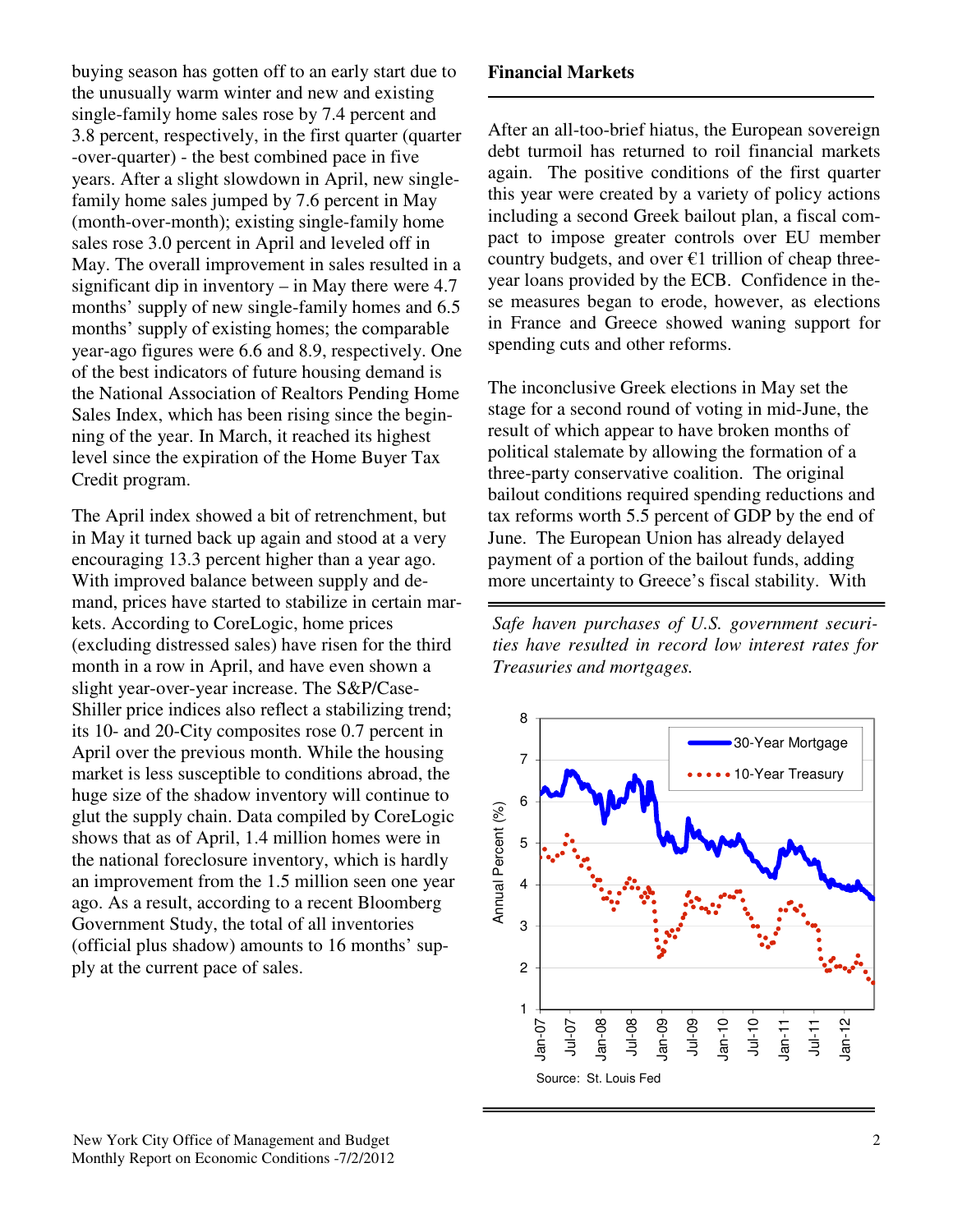the Greek economy entering its fifth year of recession, the odds of a Greek exit from the Euro continue to rise, despite the election results.

The greatest risk is that the turmoil spreads to other weak European countries such as Spain, Portugal or Italy. Events such as Spain's recent  $\epsilon$ 19 billion recapitalization of the country's third largest bank, Bankia SA, and its request for a Euro zone loan of up to  $\epsilon$ 100 billion to bail out its banking sector do not inspire confidence. This uncertainty is evident in sovereign debt markets. Since the end of the first quarter, Spain's 10-year yields have jumped 152 basis points (bps), breaking the 7 percent level in June. Over the same period, yields for Greece, Ireland, and Italy have also risen.

There has been an impact on financial markets on this side of the Atlantic too. Probably the most visible effect has been safe haven purchases of U.S. Treasury securities, resulting in record lows for the benchmark 10-year bond. The 10-year constant maturity yield hit 1.47 percent on June  $1<sup>st</sup>$ , the lowest yield recorded since the Fed started publishing the series in 1962. At the same time, mortgage rates also set record lows, reaching 3.66 percent for a 30-year fixed-rate loan at the end of June. Likewise, the demand for U.S. dollar assets has resulted in a 15 percent appreciation of the US dollar relative to the Euro over the past year.

As mentioned earlier, the first quarter of 2012 provided a break in the volatile conditions that afflicted financial markets in the second half of 2011. Wall Street took advantage of the improved trading conditions by turning in a first quarter, pre-tax profit of over \$7 billion, compared to a loss of nearly \$2 billion in the fourth quarter of 2011. However, the NYSE member firm results are still 22 percent below the first quarter last year, when they earned \$9.3 billion. The main factor driving this swing from losses to profits was trading revenue, which reversed from a nearly \$2 billion loss in the fourth quarter of last year to a \$6 billion gain in the first quarter of 2012.

If history is any guide Wall Street should not get complacent just yet. In the past two years, strong first quarter results have been followed by weaker

subsequent quarters. The most recent equity markets results are not helping either. The S&P 500 and Dow indices both fell over six percent in May and rose less than four percent in June. While the proportion of days with price changes greater than one percent – the trading day ratio – averaged about 11 percent in the first quarter, it jumped 27 and 43 percent in May and June, respectively. The CBOE volatility index (VIX), hit the year-to-date low of 14 at the end of March but almost doubled to over 26 at the beginning of June. This is well below the 2011 peak of 48 set during the U.S. Congressional deficit ceiling stalemate last summer. Nonetheless, aside from the European turmoil, domestic policy decisions looming at the end of the year regarding the fiscal cliff and upcoming elections will undoubtedly elevate uncertainty for the rest of the year.

# **Inflation and Fed Policy**

The resurgence of the European crisis, lethargic employment growth and the looming fiscal cliff are clearly at the top of the Fed's agenda. It is fortunate that the course of inflation has given the Fed the luxury of maneuvering room recently. The central bank's preferred measure of long run inflation – the personal consumption expenditure (PCE) price index – dropped to 1.8 percent (year-over-year) in

*Crude oil prices have been falling since March, resulting in lower gasoline prices and muted inflation pressure.*

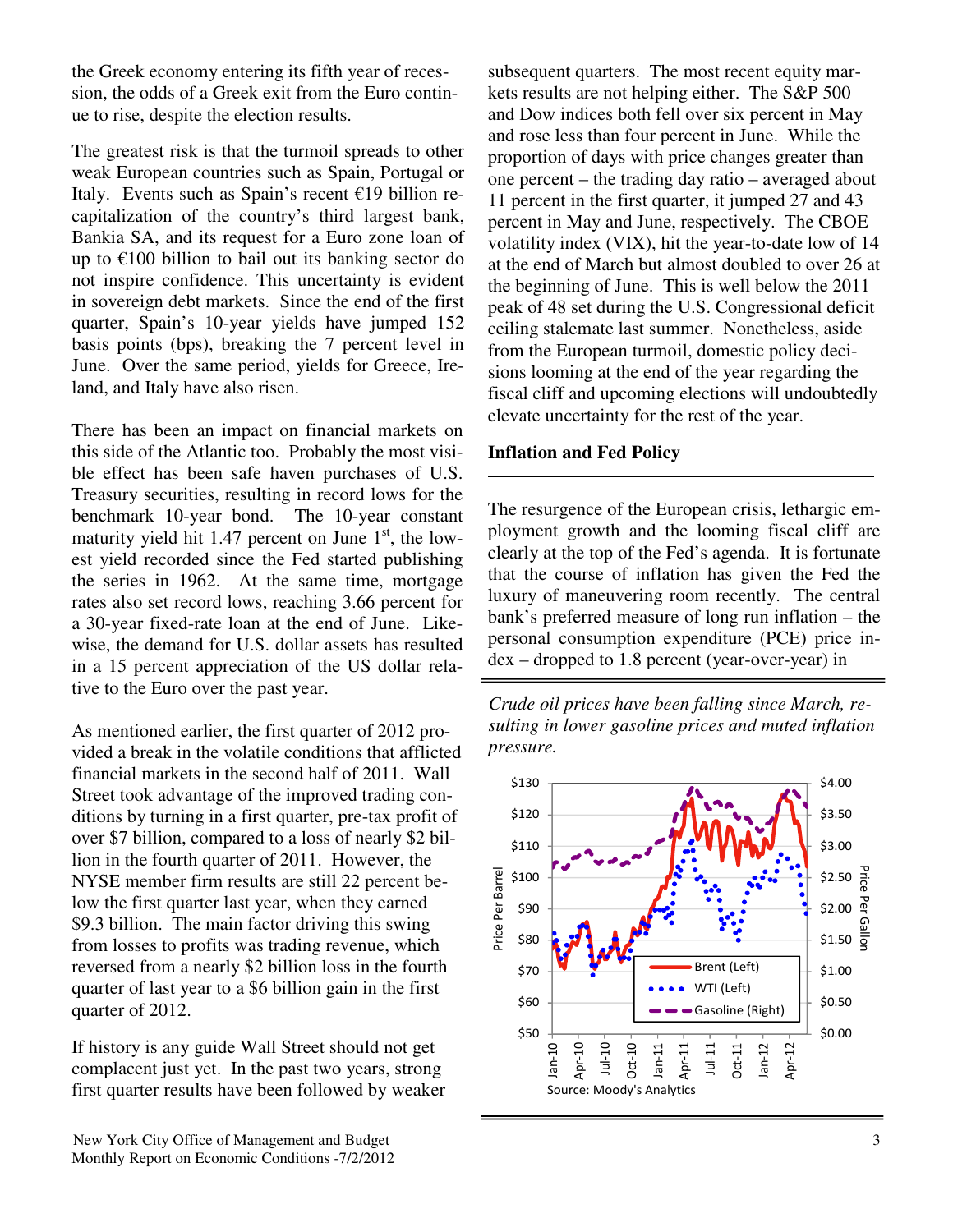April, down from 2.1 percent in March and now below the Fed's two percent inflation target. The core PCE index, which excludes volatile energy and food items, also declined slightly from two percent in March to 1.9 percent in April. Likewise, the CPI headline inflation rate dropped 1.7 percent in May, down from 2.3 percent the previous month. Headline inflation in the NYC area fell from 2.4 percent to 1.8 percent over the same period.

The primary factor behind the easing of inflationary pressures has been the decline of energy prices, which peaked in the first quarter. In the first week of March, the West Texas Intermediate (WTI) benchmark hit \$107/bbl, while the European Brent benchmark peaked at \$126/bbl a week later. Both measures have declined nearly 25 percent since then.

The expectations that the Fed would react to the dire situation in Europe and the weak domestic economy were somewhat fulfilled when the FOMC announced that it would extend "Operation Twist" through the end of 2012, instead of shuttering the program in June as scheduled. This will require purchases of an additional \$267 billion of long-term Treasuries and sales of an offsetting amount of short -term securities. While Chairman Bernanke left open the possibility of even stronger action – which Fed watchers interpret as a third round of quantitative easing – the upcoming presidential elections will require cautious moves to avoid appearances of partisanship. So absent any acute problems from Europe, the Fed will most likely prefer to remain in the background through the upcoming campaign.

## **New York City Employment**

New York City lost 140,000 private sector jobs from September 2008 through August 2009. After hitting the trough in August 2009, the City has added an average of 6,500 private sector jobs per month, passing the pre-recession peak employment level by about 75,000 positions. The last three months, February to May 2012, have shown an even better rate of job growth, adding 12,000 private sector jobs per month. However, despite the robust growth seen in the City's labor markets, the household survey shows that the unemployment rate remains at a stubbornly high 9.7 percent, rising from 8.8 percent a year earlier. How much this has to do with changes in the labor force and other factors is not clear.

The professional & business services sector, New York City's largest private industry, has led the way in hiring. Since the August 2009 private employment trough, this sector has added 74,000 jobs. The subsectors of employment services (+20,300), computer services (+9,100), advertising (+9,300) and consulting services (+7,100) have accounted for most of the gain. In aggregate, professional & busi-

*While some employment sectors have surpassed their pre-recession peaks, others are still languishing.* 



Percentage Change from Peak Employment Level Prior to the Recession for Select Sectors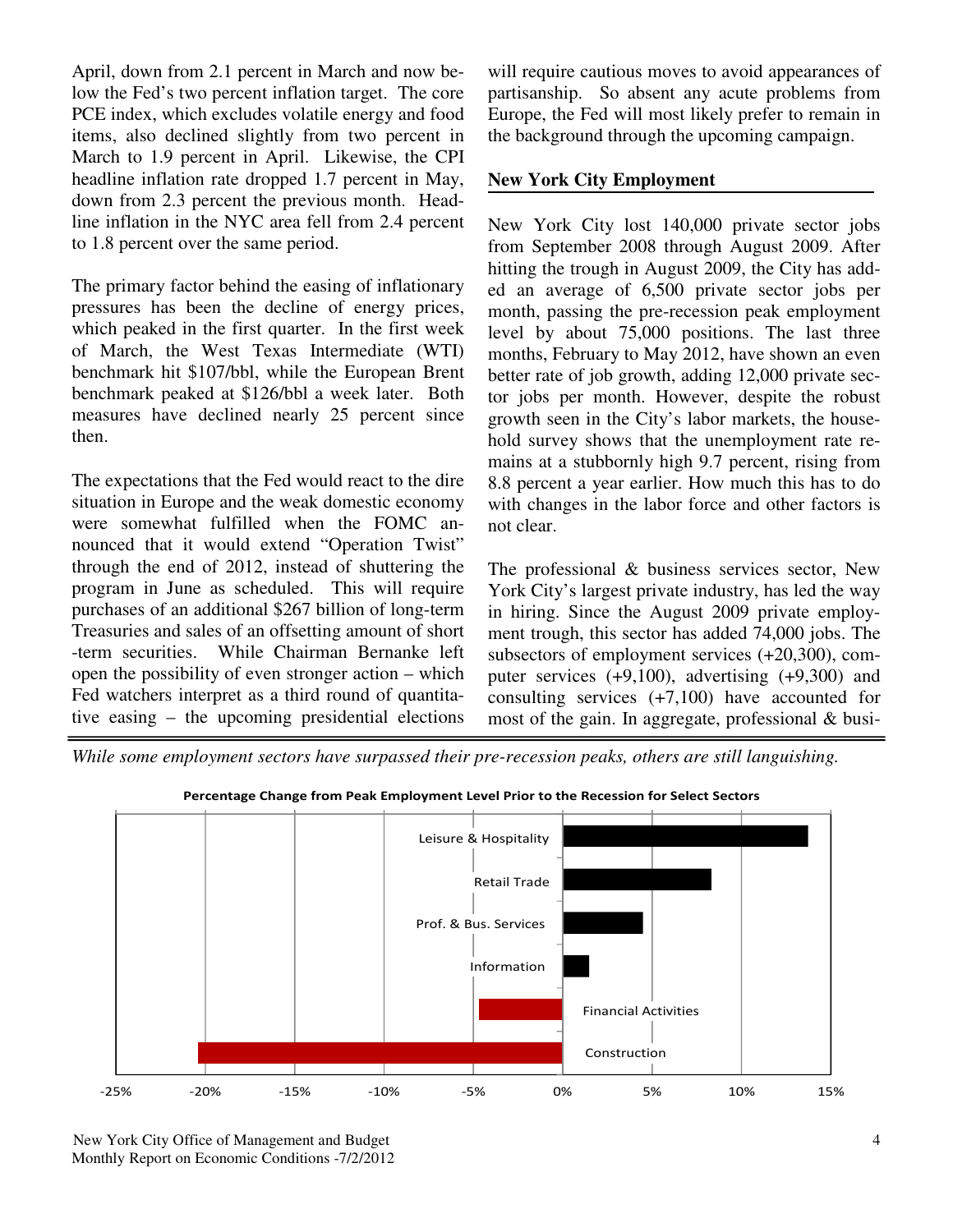ness services has reached a record level, exceeding the previous peak by more than 27,000 jobs.

Leisure & hospitality and retail trade have also recovered all the jobs lost during the recession. Employment in food services & drinking places, a subsector of leisure & hospitality, has increased by 36,000 since September 2009. On account of that gain, leisure & hospitality is 14 percent above its pre-recession peak. Retail trade, thanks to employment increases in clothing stores (+9,600), department stores  $(+6,400)$  and food  $&$  beverage stores (+5,500), is eight percent above the last peak. Both sectors have achieved new record levels.

The financial activities sector remains five percent below its peak despite adding roughly 12,000 jobs in 2011. Employment in the securities subsector is currently nine percent below the peak, even though it added 6,600 jobs last year. However, this sector added 2,200 jobs in the last two months after shedding 1,100 jobs in the prior four months. Banking and real estate have added 2,700 jobs in the last six months.

The construction industry continues to languish, slowing overall employment growth. Through May, construction employment had contracted by 20 percent from the peak. Over the last twelve months, this sector lost another 5,000 jobs, with 3,600 of those losses coming in May 2012.

Two sectors that have not been much affected by the business cycle are manufacturing and education & health services. Manufacturing continues to set record low employment levels, while education & health services has attained record high employment levels even in the midst of the recession.

# **New York City Office Market**

After a banner year for office leasing in 2011, the market has softened. Through May, leasing activity is down 34 percent compared to last year although

net absorption remains positive. This has caused vacancy rates to fall while asking rents have risen modestly. A major reason for the positive absorption rate has been the growth of office-using employment, which has surpassed the pre-recession peak levels.<sup>1</sup>

When total available space peaked in April 2010, there were over 45 million square feet (msf) on the market. Since then, about 9.3 msf have been absorbed, while the office-using sectors added 93,000 jobs during the same time period. This equals roughly 100 square feet per worker, which is below the rule of thumb of 225-250 square feet per employee, indicating that firms may be shifting their practice towards a more efficient use of office space even as economic conditions improve.<sup>2</sup>

 The more efficient use of office space may also explain the slowdown in leasing activity seen in the primary market, where the overall vacancy rate has hovered just above 10 percent since the beginning of the year. This rate still remains above the upper

*Over the last two years, total available office space dropped by 9.3 million square feet, while officeusing employment increased by nearly 93,000 jobs.* 



*1. Office using employment includes financial, information and business services.* 

*2.* Office market data provided by Cushman & Wakefield; employment data from *NYS Department of Labor and seasonally adjusted by NYC OMB.*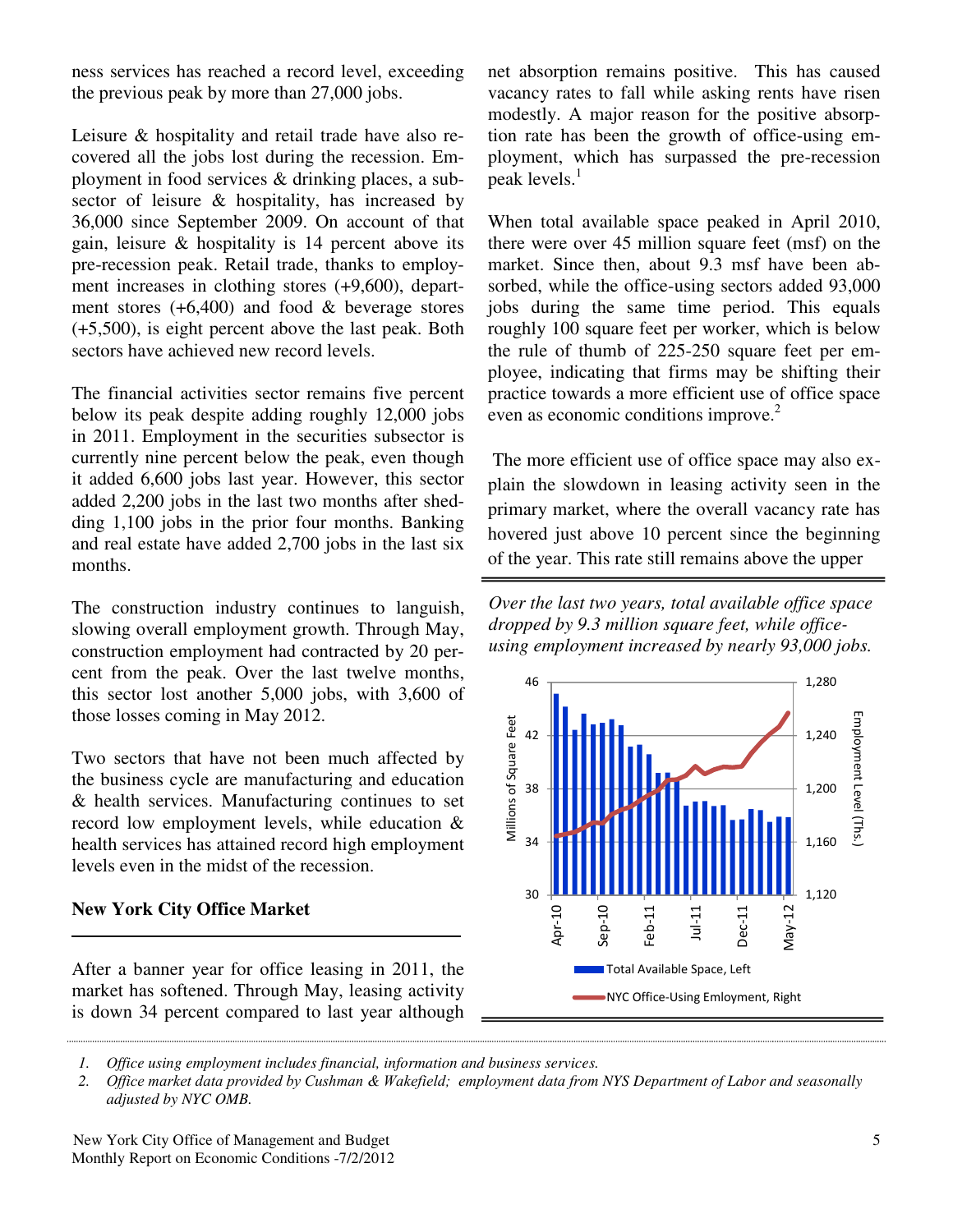bound of the "equilibrium" range of 8-10 percent. In turn, primary market asking rents have risen by a meager two percent since December 2011. The lack of new leases so far this year will most likely mean that the rate of asking rent increases will be moderate for some time to come.

#### **Tourism**

New York City's tourism sector remains strong, despite economic headwinds from Europe's ongoing debt crisis and the uneven US recovery. Year-todate through March, air passenger volume at the region's airports expanded for both domestic and international travelers, which grew seven and four percent, respectively.

Consequently, the hotel industry is maintaining the strong momentum from 2011 into the current year. Despite adding 3,000 hotel rooms to the City's inventory in 2011, hotel room rates rose over five percent for the year. Through the first quarter of 2012, the city has added an additional 800 rooms to its inventory.<sup>3</sup> The additional capacity has not suppressed hotel room rates thus far, which exceeded

\$290/night in April, a seven percent increase over the prior year. Hotel occupancy rates have been near capacity, averaging 85 percent in 2011, with the tightest measures recorded in the second half of the year. As of April, the hotel occupancy rate inched even higher, reaching 88 percent. Increased visitor arrivals to the City lifted profits and attendance at major tourist venues throughout the City. Broadway attendance and gross receipts year-to-date are up nearly four percent and 13 percent, respectively.

However, despite the strength in the City's tourism industry, growth would be challenged if the sovereign debt problem in Europe deteriorates. The effects of the crisis would directly impact tourist arrivals from European Union member countries, which still account for almost half of the City's international tourist arrivals. Ongoing financial turmoil in Europe would also lead to a strengthening dollar, making travel to the U.S. from other international destinations less attractive. Meanwhile, uncertainty over the Federal budget and a tepid US recovery would make domestic travelers more cautious about visiting the New York area.

*Despite adding over 800 rooms to the City's hotel inventory in the first quarter, hotel room rates have risen sharply over the period.* 



*<sup>3.</sup> New York City & Co.*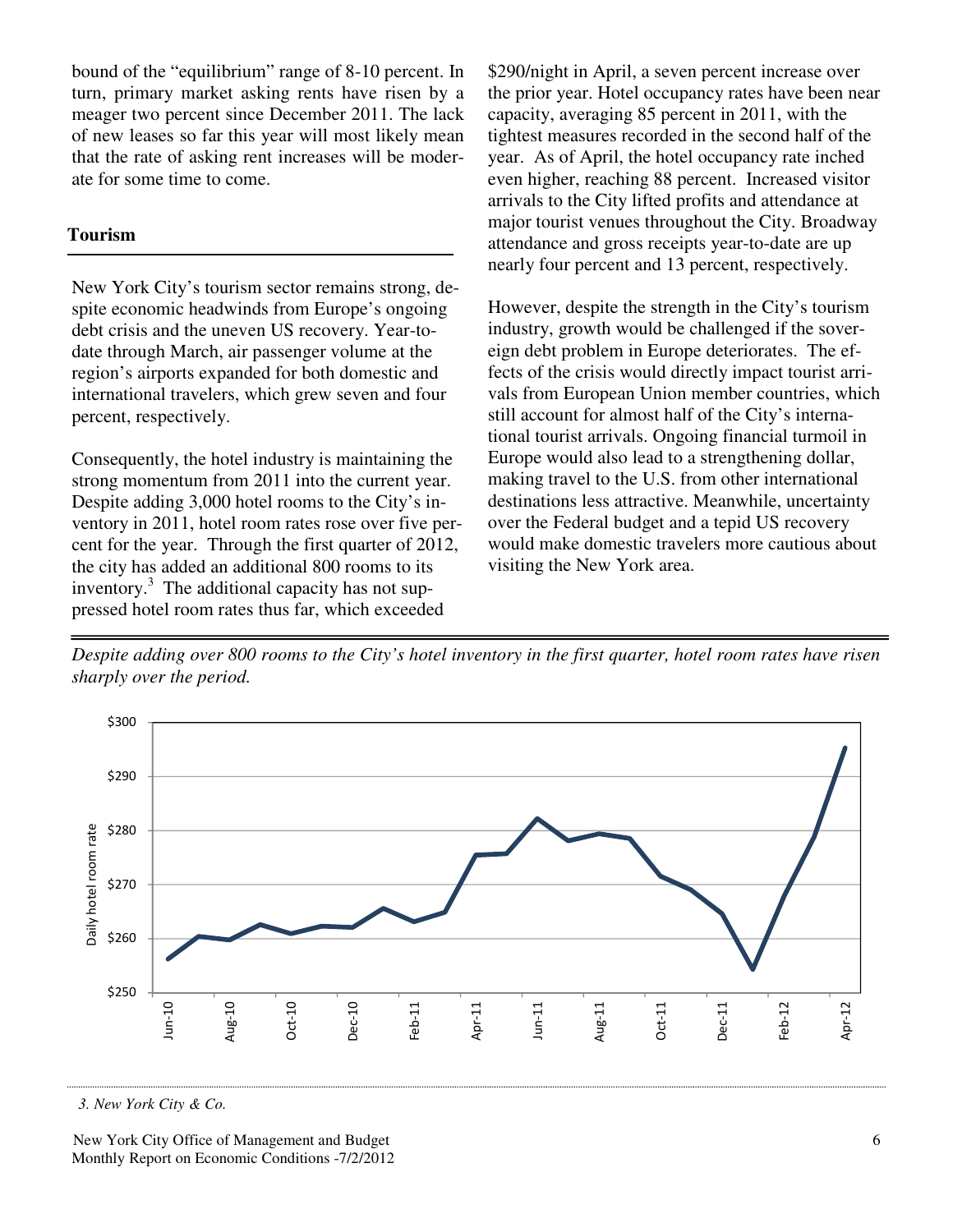| U.S. General Economic Indicators         |          |                |          |         |          |          |          |          |          |          |          |          |          |              |                |          |                |
|------------------------------------------|----------|----------------|----------|---------|----------|----------|----------|----------|----------|----------|----------|----------|----------|--------------|----------------|----------|----------------|
| <b>GDP</b>                               | 2008 Q1  | 2008 Q2        | 2008 Q3  | 2008 Q4 | 2009 Q1  | 2009 Q2  | 2009 Q3  | 2009 Q4  | 2010 Q1  | 2010 Q2  | 2010 Q3  | 2010 Q4  | 2011 Q1  | 2011 Q2      | 2011 Q3        | 2011 Q4  | 2012 Q1        |
| Nominal GDP                              | 14273.9  | 14415.5        | 14395.1  | 14081.7 | 13893.7  | 13854.   | 13920.5  | 14087.4  | 14277.9  | 14467.8  | 14605.5  | 14755    | 14867.8  | 15012.8      | 15176.1        | 15319.4  | 15467.8        |
| Real GDP                                 | 13266.8  | 13310.5        | 13186.9  | 12883.5 | 12663.2  | 12641.3  | 12694.5  | 12813.5  | 12937.7  | 13058.5  | 13139.6  | 13216.1  | 13227.9  | 13271.8      | 13331.6        | 13429    | 13491.4        |
| $(\%$ ch. a.r.)                          | $-1.8$   | 1.3            | $-3.7$   | $-8.9$  | $-6.7$   | $-0.7$   | 1.7      | 3.8      | 3.9      | 3.8      | 2.5      | 2.3      | 0.4      | 1.3          | 1.8            |          | 1.9            |
| (year % ch.)                             | 1.6      |                | $-0.6$   | $-3.3$  | $-4.5$   | $-5$     | $-3.7$   | $-0.5$   | 2.2      | 3.3      | 3.5      | 3.1      | 2.2      | 1.6          | 1.5            | 1.6      |                |
| Final Sales of Domestic Product          | 13277.8  | 13325.9        | 13225.6  | 12972.9 | 12836    | 12830    | 12875.1  | 12869.5  | 12895.9  | 12992.2  | 13046    | 13181.6  | 13182.8  | 13236.2      | 13340.9        | 13378.3  | 13437.6        |
| $(\%$ ch. a.r.)                          |          |                |          | $-7.4$  | $-4.2$   | $-0.2$   |          | $-0.2$   |          |          | 1.7      |          |          |              | 3.2            |          | 1.8            |
|                                          | $-1.1$   | 1.5            | $-3$     |         |          |          | 1.4      |          | 0.8      |          |          | 4.2      |          | 1.6          |                |          |                |
| (year % ch.)                             | 1.8      | 1.5            |          | $-2.6$  | $-3.3$   | $-3.7$   | $-2.7$   | $-0.8$   | 0.5      | 1.3      | 1.3      | 2.4      | 2.2      | 1.9          | 2.3            | 1.5      | 1.9            |
| Final Sales to Domestic Producers        | 13828.8  | 13809.7        | 13684.6  | 13441.5 | 13228.5  | 13151.5  | 13215    | 13204.8  | 13261.7  | 13419.9  | 13495.4  | 13585.9  | 13598.4  | 13643.4      | 13733.4        | 13779.4  | 13835.1        |
| $(\%$ ch. a.r.)                          | $-1.4$   | $-0.6$         | $-3.6$   | $-6.9$  | $-6.2$   | $-2.3$   | 1.9      | $-0.3$   | 1.7      | 4.9      | 2.3      | 2.7      | 0.4      | 1.3          | 2.7            | 1.3      | 1.6            |
| (year % ch.)                             | 0.6      | $\Omega$       | $-1.3$   | $-3.1$  | $-4.3$   | $-4.8$   | $-3.4$   | $-1.8$   | 0.3      | 2        | 2.1      | 2.9      | 2.5      | 1.7          | 1.8            | 1.4      | 1.7            |
| Personal Consumption Expenditures        | 9289.    | 9285.8         | 9196     | 9076    | 9040.9   | 8998.5   | 9050.3   | 9060.2   | 9121.2   | 9186.9   | 9247.1   | 9328.4   | 9376.7   | 9392.7       | 9433.5         | 9482.1   | 9540.1         |
| $(\%$ ch. a.r.)                          | -1       | $-0.1$         | $-3.8$   | $-5.1$  | $-1.5$   | $-1.9$   | 2.3      | 0.4      | 2.7      | 2.9      | 2.6      | 3.6      | 2.1      | 0.7          | 1.7            | 2.1      | 2.5            |
| (year % ch.)                             | 0.9      | 0.4            | $-1$     | $-2.5$  | $-2.7$   | $-3.1$   | $-1.6$   | $-0.2$   | 0.9      | 2.1      | 2.2      |          | 2.8      | 2.2          | -2             | 1.6      | 1.7            |
| Durable Goods                            | 1218.7   | 1209.8         | 1170.8   | 1088    | 1094.6   | 1083.4   | 1134.5   | 1120.8   | 1147.5   | 1169.3   | 1194.1   | 1242.4   | 1277.4   | 1260.2       | 1277.8         | 1326.5   | 1369.7         |
| $(\%$ ch. a.r.)                          | $-9.6$   | $-2.9$         | $-12.3$  | $-25.4$ | 2.4      | $-4$     | 20.2     | $-4.7$   | 9.9      | 7.8      | 8.8      | 17.2     | 11.8     | $-5.3$       | 5.7            | 16.1     | 13.7           |
| (year % ch.)                             | 0.7      | $-1.4$         | $-5.8$   | $-13$   | $-10.2$  | $-10.4$  | $-3.1$   | 3        | 4.8      | 7.9      | 5.3      | 10.8     | 11.3     | 7.8          |                | 6.8      | 7.2            |
| Nondurable Goods                         | 2032.    | 2043.5         | 2015.4   | 1985.3  | 1980.3   | 1972.8   | 1982.7   | 1997.7   | 2021.1   | 2030.8   | 2045.8   | 2067.4   | 2075.4   | 2076.6       | 2073.7         | 2077.6   | 2088.3         |
| $(\%$ ch. a.r.)                          | $-3.3$   | 2.3            | $-5.4$   | $-5.8$  | $-1$     | $-1.5$   | 2        | 3.1      | 4.8      | 1.9      | 3        | 4.3      | 1.6      | 0.2          | $-0.6$         | 0.8      | 2.1            |
| (year $\%$ ch.)                          | $-0.3$   | 0.3            | $-1.5$   | $-3.1$  | $-2.5$   | $-3.5$   | $-1.6$   | 0.6      | 2.1      | 2.9      | 3.2      | 3.5      | 2.7      | 2.3          |                | 0.5      | 0.6            |
|                                          |          |                |          |         |          |          |          |          |          |          |          |          |          |              | 1.4            |          |                |
| <b>Gross Private Domestic Investment</b> | 2055.7   | 2024           | 1934.7   | 1744.6  | 1490.4   | 1397.2   | 1407.3   | 1522     | 1630     | 1728.3   | 1766.8   | 1734.5   | 1750.9   | 1778.4       | 1784.2         | 1875.7   | 1905.4         |
| $(\%$ ch. a.r.)                          | $-12.2$  | $-6$           | $-16.5$  | $-33.9$ | $-46.7$  | $-22.8$  | 2.9      | 36.8     | 31.6     | 26.4     | 9.2      | $-7.1$   | 3.8      | 6.4          | 1.3            | 22.1     | 6.5            |
| (year % ch.)                             | $-4.2$   | $-7.7$         | $-11.1$  | $-17.8$ | $-27.5$  | $-31$    | $-27.3$  | $-12.8$  | 9.4      | 23.7     | 25.5     | 14       | 7.4      | 2.9          |                | 8.1      | 8.8            |
| Nonresidential                           | 1589.1   | 1580           | 1539.2   | 1442.3  | 1312.9   | 1257.6   | 1247     | 1235.2   | 1253.3   | 1308     | 1343.6   | 1371.9   | 1378.9   | 1413.2       | 1465.6         | 1484.2   | 1495.6         |
| $(\%$ ch. a.r.)                          | $-0.8$   | $-2.3$         | $-9.9$   | $-22.9$ | $-31.3$  | $-15.8$  | $-3.3$   | $-3.7$   | - 6      | 18.6     | 11.3     | 8.7      | 2.1      | 10.3         | 15.7           | 5.2      | 3.1            |
| (year % ch.)                             | - 6      | 2.8            | $-2$     | $-9.4$  | $-17.4$  | $-20.4$  | $-19$    | $-14.4$  | $-4.5$   |          | 7.7      | 11.1     | 10       | 8            | 9.1            | 8.2      | 8.5            |
| Residential                              | 481.3    | 462.8          | 437.8    | 395.8   | 354.9    | 334.3    | 348.2    | 344.8    | 330.8    | 348.2    | 321.1    | 323.1    | 321.1    | 324.4        | 325.4          | 334.5    | 350.1          |
| $(\%$ ch. a.r.)                          | $-28.5$  | $-14.5$        | $-19.9$  | $-33.2$ | $-35.4$  | $-21.3$  | 17.7     | $-3.8$   | $-15.3$  | 22.8     | $-27.7$  | 2.5      | $-2.5$   | 4.2          | 1.2            | 11.7     | 20             |
|                                          | $-23.8$  | $-24.3$        | $-23.3$  |         | $-26.3$  | $-27.8$  | $-20.5$  | $-12.9$  | $-6.8$   |          | $-7.8$   | $-6.3$   |          | $-6.8$       |                | 3.5      | $\overline{9}$ |
| (year $\%$ ch.)                          |          |                |          | $-24.4$ |          |          |          |          |          | 4.2      |          |          | $-2.9$   |              | 1.3            |          |                |
| Net Exports of Goods & Services          | $-550.2$ | $-486.2$       | $-464.6$ | $-478$  | $-404.2$ | $-331.8$ | $-352.4$ | $-346.9$ | $-376.8$ | $-437.4$ | $-458.7$ | $-414.2$ | $-424.4$ | $-416.4$     | $-402.8$       | $-410.8$ | $-407$         |
| $(\%$ ch. a.r.)                          | $-9.8$   | $-39$          | $-16.6$  | 12      | $-48.9$  | $-54.6$  | 27.2     | $-6.1$   | 39.2     | 81.6     | 20.9     | $-33.5$  | 10.2     | $-7.3$       | $-12.4$        | 8.2      | $-3.6$         |
| (year % ch.)                             | $-21.8$  | $-29.5$        | $-27.2$  | $-15.3$ | $-26.5$  | $-31.8$  | $-24.1$  | $-27.4$  | $-6.8$   | 31.8     | 30.2     | 19.4     | 12.6     | $-4.8$       | $-12.2$        | $-0.8$   | $-4.1$         |
| Government Consumption & Investment      | 2473.9   | 2484.5         | 2510.7   | 2520.5  | 2509.6   | 2546     | 2554.2   | 2548.5   | 2540.6   | 2564     | 2570.3   | 2552.1   | 2513.9   | 2508.2       | 2507.6         | 2481.2   | 2456           |
| $(\%$ ch. a.r.)                          | 3.1      | 1.7            | 4.3      | 1.6     | $-1.7$   | 5.9      | 1.3      | $-0.9$   | $-1.2$   | 3.7      |          | $-2.8$   | $-5.9$   | $-0.9$       | $-0.1$         | $-4.1$   |                |
|                                          |          |                |          |         |          |          |          |          |          |          |          |          |          |              |                |          | -4             |
| (year % ch.)                             | 2.8      | 2.4            | 2.6      | 2.7     | 1.4      | 2.5      | 1.7      | 1.1      | 1.2      | 0.7      | 0.6      | 0.1      | $-1.1$   | $-2.2$       | $-2.4$         | $-2.8$   | $-2.3$         |
| Change in Private Inventories            | $-12.5$  | $-14.2$        | $-38.1$  | $-80.3$ | $-161.6$ | $-183$   | $-178.7$ | $-56.5$  | 39.9     | 64.6     | 92.3     | 38.3     | 49.1     | 39.1         | $-2$           | 52.2     | 54.4           |
| (dif)                                    | $-25.1$  | $-1.7$         | $-23.9$  | $-42.2$ | $-81.3$  | $-21.4$  | 4.3      | 122.2    | 96.4     | 24.7     | 27.7     | $-54$    | 10.8     | $-10$        | $-41.1$        | 54.2     | 2.2            |
| <b>Additional U.S. Indicators</b>        |          |                |          |         |          |          |          |          |          |          |          |          |          |              |                |          |                |
| GDP Implicit Price Deflator (% ch. a.r.) | 2.4      | 2.7            | 3.2      | 0.5     | 1.5      | $-0.4$   | $0.2\,$  |          | 1.5      | 1.6      | 1.3      | 1.8      | 2.7      | 2.6          | 2.6            | 0.8      | $\overline{c}$ |
| (year $\%$ ch.)                          | 2.1      | 2.1            | 2.5      | 2.2     | 2        | 1.2      | 0.5      | 0.6      | 0.6      | 1.1      | 1.4      | 1.5      | 1.8      | 2.1          | 2.4            | 2.2      | $\overline{2}$ |
| Corporate Profits                        | 1360     | 1333.7         | 1328.6   | 971.2   | 1175.2   | 1262.3   | 1438.8   | 1571.6   | 1724.2   | 1785.8   | 1833.1   | 1857.4   | 1876.4   | 1937.6       | 1970.1         | 1986.9   | 1980.5         |
| $(^{0}/_{0}$ ch.)                        | $-6.9$   | $-1.9$         | $-0.4$   | $-26.9$ | 21       | 7.4      | 14       | 9.2      | 9.7      | 3.6      | 2.6      | 1.3      |          | 3.3          | 1.7            | 0.9      | $-0.3$         |
| (year % ch.)                             | $-10.3$  | $-14.8$        | $-11.5$  | $-33.5$ | $-13.6$  | $-5.4$   | 8.3      | 61.8     | 46.7     | 41.5     | 27.4     | 18.2     | 8.8      | 8.5          | 7.5            |          | 5.5            |
| ECI Private: Total Compensation          | 107.2    | 108            | 108.6    | 109.1   | 109.3    | 109.5    | 110      | 110.4    | 111.1    | 111.6    | 112.1    | 112.7    | 113.3    | 114.2        | 114.6          | 115.2    | 115.7          |
| $(\%$ ch. a.r.)                          | 2.7      | $\overline{3}$ | 2.2      | 1.9     | 0.7      | 0.7      | 1.8      | 1.5      | 2.6      | 1.8      | 1.8      | 2.2      | 2.1      | 3.2          | 1.4            | 2.1      | 1.7            |
|                                          |          |                |          |         |          |          |          |          |          |          |          |          |          |              |                |          |                |
| (year $\%$ ch.)                          | 3.2      | 3.1            | 2.8      | 2.4     | 2        | 1.4      | 1.3      | 1.2      | 1.6      | 1.9      | 1.9      | 2.1      | 2        | 2.3          | 2.2            | 2.2      | 2.1            |
| NonFarm Business Productivity            | 103      | 103.6          | 103.4    | 102.5   | 102.8    | 104.9    | 106.5    | 107.9    | 109.1    | 109.5    | 110      | 110.5    | 110.2    | 110.1        | 110.6          | 110.9    | 110.6          |
| $(\%$ ch. a.r.)                          | $-2.6$   | 2.4            | $-0.8$   | $-3.4$  | 1.3      | 8.3      | 6.4      | 5.3      | 4.5      | 1.2      | 1.8      | 1.8      | $-1$     | $-0.3$       | 1.8            | 1.2      | $-0.9$         |
| (year $\%$ ch.)                          | 1.9      | 1.6            | 0.2      | $-1.1$  | $-0.1$   | 1.3      | 3.1      | 5.3      | 6.1      | 4.4      | 3.2      | 2.3      | 0.9      | 0.6          | 0.5            | 0.4      | 0.4            |
| Unit Labor Costs                         | 108      | 107.1          | 108.2    | 109.7   | 108.6    | 108.3    | 107.2    | 106.1    | 105.3    | 105.6    | 105.6    | 105.1    | 106.7    | 106.7        | 107.7          | 107.3    | 107.6          |
| $(\%$ ch. a.r.)                          | 8.7      | $-3.4$         | 4.3      | 5.7     | -4       | $-1.1$   | $-4$     | $-4.1$   | $-3.1$   | 1.4      | $-0.2$   | $-1.7$   | 6.2      | $-0.1$       | 3.9            | $-1.5$   | 1.3            |
| (year % ch.)                             | 2.2      | 1.8            | 3.4      | 3.7     | 0.5      | 1.1      | $-0.9$   | $-3.3$   | $-3.1$   | $-2.5$   | $-1.5$   | $-0.9$   | 1.4      | $\mathbf{1}$ | $\overline{2}$ | 2.1      | 0.9            |
|                                          |          |                |          |         |          |          |          |          |          |          |          |          |          |              |                |          |                |

Data: Real GDP & Components in Bil. 2000 \$, SAAR Data: Profits with IDA & CCAdj in Bil \$, SA Data: ECI All Workers, Index Dec 2005=100, SA

Data: Prod & Unit Labor All Persons, Index 1992=100, SA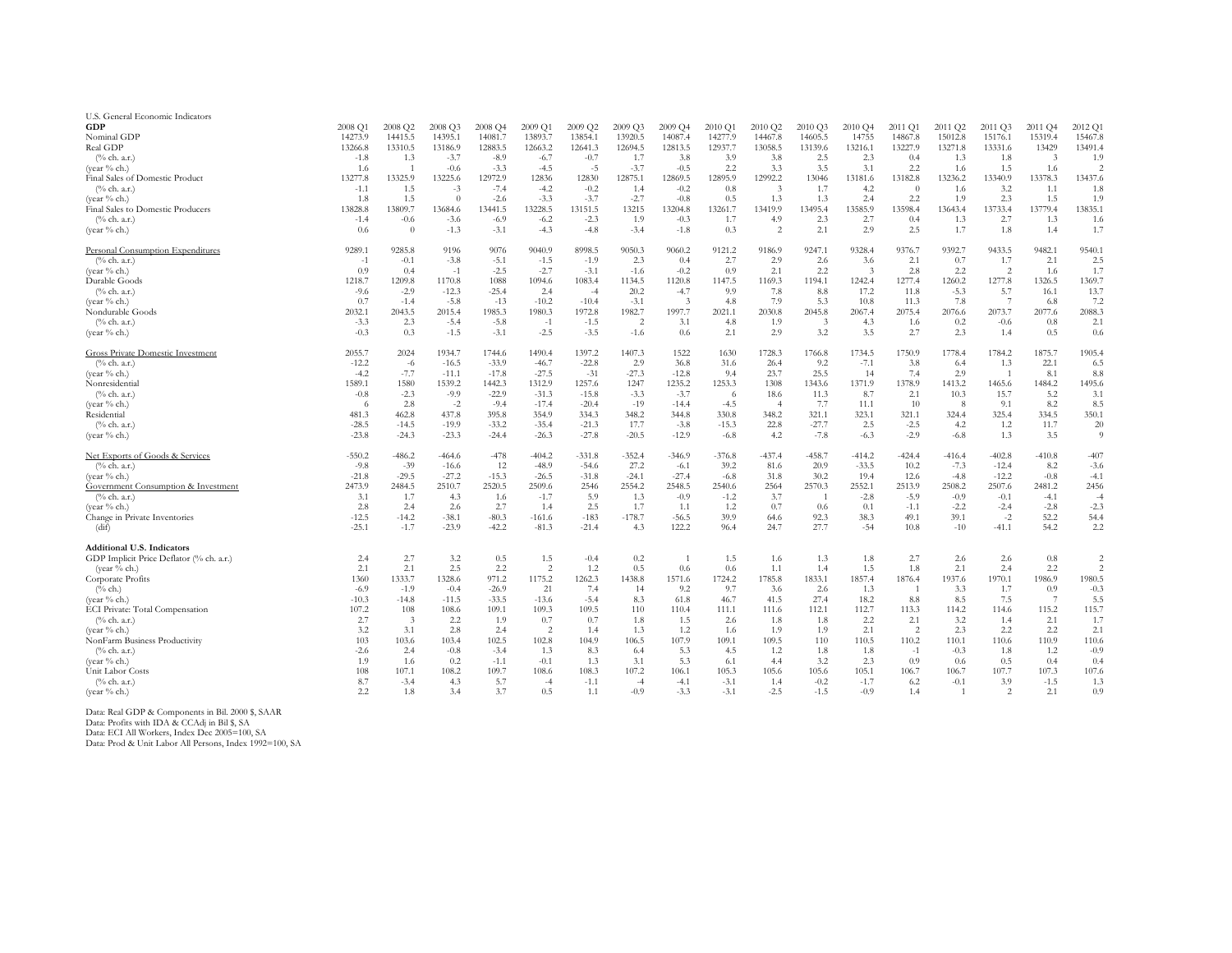| U.S. Employment                                            |          |                |                |                |                |                |                |                |          |                |                |                |                |                |               |                |                |
|------------------------------------------------------------|----------|----------------|----------------|----------------|----------------|----------------|----------------|----------------|----------|----------------|----------------|----------------|----------------|----------------|---------------|----------------|----------------|
| <b>Payroll Survey: Current Employment Statistics (CES)</b> | Jan 2011 | Feb 2011       | Mar 2011       | Apr 2011       | May 2011       | Jun 2011       | Jul 2011       | Aug 2011       | Sep 2011 | Oct 2011       | Nov 2011       | Dec 2011       | Jan 2012       | Feb 2012       | Mar 2012      | Apr 2012       | May 2012       |
| Total                                                      | 130,456  | 130,676        | 130,922        | 131,173        | 131,227        | 131,311        | 131,407        | 131,492        | 131,694  | 131,806        | 131,963        | 132,186        | 132,461        | 132,720        | 132,863       | 132,940        | 133,009        |
| (dif)                                                      | 110      | 220            | 246            | 251            | 54             | 84             | 96             | 85             | 202      | 112            | 157            | 223            | 275            | 259            | 143           | 77             | 69             |
| Private                                                    | 108,207  | 108,464        | 108,725        | 108,989        | 109,097        | 109,199        | 109,374        | 109,426        | 109,642  | 109,781        | 109,959        | 110,193        | 110,470        | 110,724        | 110,871       | 110,958        | 111,040        |
| (dif)                                                      | 119      | 257            | 261            | 264            | 108            | 102            | 175            | 52             | 216      | 139            | 178            | 234            | 277            | 254            | 147           | 87             | 82             |
| <b>Financial Activities</b>                                | 7,666    | 7,669          | 7,683          | 7,679          | 7,693          | 7,680          | 7,676          | 7,681          | 7,675    | 7,680          | 7,691          | 7,696          | 7,697          | 7,704          | 7,717         | 7,721          | 7,724          |
| (dif)                                                      | $-3$     | -3             | 14             | $-4$           | -14            | $-13$          | $-4$           | -5             | $-6$     | 5              | 11             | $\overline{5}$ | $\overline{1}$ | -7             | 13            | $\overline{4}$ | $\mathfrak{Z}$ |
| Finance & Insurance                                        | 5,751    | 5,749          | 5,756          | 5,749          | 5,758          | 5,755          | 5,750          | 5,752          | 5,746    | 5,744          | 5,751          | 5,757          | 5,757          | 5,758          | 5,764         | 5,765          | 5,762          |
| (dif)                                                      | -3       | $-1$           |                | $-7$           | -9             | $-4$           | $-5$           | $\overline{2}$ | $-6$     | $-2$           | 7              | -6             | $\overline{0}$ |                | -6            | 2              | $-4$           |
| Securities                                                 | 804      | 806            | 807            | 808            | 807            | 810            | 811            | 812            | 809      | 807            | 805            | 804            | 802            | 802            | 801           | 800            | 799            |
| (dif)                                                      | 2        | 2              |                |                | $-1$           | 3              |                |                | $-2$     | $-2$           | $-2$           | $-1$           | $-2$           | $\overline{0}$ | -1            | $-1$           | $-1$           |
| Banking                                                    | 2,560    | 2,556          | 2,555          | 2,554          | 2,564          | 2,560          | 2,558          | 2,557          | 2,556    | 2,552          | 2,563          | 2,570          | 2,575          | 2,576          | 2,583         | 2,580          | 2,578          |
| (dif)                                                      | $-3$     | $-3$           | $-1$           | $\overline{0}$ | 10             | $-4$           | $-2$           | $-1$           | $-1$     | $-3$           | 11             |                | 5              |                |               | $-3$           | $-2$           |
| Real Estate & Rental & Leasing                             | 1,915    | 1,920          | 1,926          | 1,929          | 1,935          | 1,926          | 1,926          | 1,929          | 1,929    | 1,936          | 1,941          | 1,939          | 1,940          | 1,946          | 1,954         | 1,956          | 1,963          |
| (dif)                                                      | $-7$     | 5              | -6             | $\mathfrak{Z}$ | -5             | $-9$           |                | 3              | $-1$     |                | 5              | $-2$           |                | 6              |               | 2              | 7              |
| Information                                                | 2,678    | 2,674          | 2,672          | 2,671          | 2,671          | 2,669          | 2,665          | 2,615          | 2,649    | 2,646          | 2,644          | 2,645          | 2,628          | 2,636          | 2,631         | 2,630          | 2,628          |
| (dif)                                                      | -9       | $-4$           | $-2$           | $-1$           | $\overline{0}$ | $-2$           | $-4$           | $-50$          | 34       | $-3$           | $-2$           |                | $-17$          | 8              | $-5$          | $-1$           | $-2$           |
| Professional & Business Services                           | 17,055   | 17,104         | 17,192         | 17,242         | 17,298         | 17,303         | 17,342         | 17,382         | 17,441   | 17,482         | 17,521         | 17,593         | 17,672         | 17,761         | 17,779        | 17,816         | 17,815         |
| (dif)                                                      | 46       | 49             | 88             | 50             | 56             | -5             | 39             | 40             | 59       | 41             | 39             | 72             | 79             | 89             | 18            | 37             | $-1$           |
| Educational & Health Services                              | 19,696   | 19,725         | 19,749         | 19,804         | 19,823         | 19,848         | 19,898         | 19,931         | 19,989   | 20,026         | 20,046         | 20,079         | 20,110         | 20,181         | 20,232        | 20,261         | 20,307         |
| (dif)                                                      | 18       | 29             | 24             | 55             | -19            | 25             | 50             | 33             | 58       | 37             | 20             | 33             | 31             | 71             | 51            | 29             | 46             |
| Leisure & Hospitality                                      | 13,138   | 13,195         | 13,259         | 13,295         | 13,280         | 13,315         | 13,332         | 13,344         | 13,364   | 13,394         | 13,436         | 13,464         | 13,503         | 13,548         | 13,591        | 13,585         | 13,576         |
| (dif)                                                      | -8       | -57            | -64            | 36             | $-15$          | 35             | 17             | 12             | 20       | 30             | 42             | 28             | 39             | 45             | 43            | $-6$           | $-9$           |
| Other Services                                             | 5,332    | 5,337          | 5,332          | 5,335          | 5,338          | 5,338          | 5,338          | 5,346          | 5,349    | 5,345          | 5,353          | 5,359          | 5,367          | 5,358          | 5,360         | 5,359          | 5,365          |
| (dif)                                                      | -7       | -5             | -5             | 3              | -3             | $\overline{0}$ | $\overline{0}$ | -8             | 3        | $-4$           | 8              | -6             | -8             | $-9$           | $\mathcal{L}$ | $-1$           | -6             |
| Trade, Transportation & Utilities                          | 24,821   | 24,866         | 24,896         | 24,982         | 24,993         | 25,027         | 25,052         | 25,060         | 25,075   | 25,102         | 25,154         | 25,181         | 25,239         | 25,246         | 25,243        | 25,264         | 25,318         |
| (dif)                                                      | 46       | 45             | 30             | -86            | 11             | 34             | 25             | -8             | 15       | 27             | 52             | 27             | 58             | -7             | $-3$          | 21             | 54             |
| Manufacturing                                              | 11,627   | 11,664         | 11,690         | 11,718         | 11,726         | 11,738         | 11,768         | 11,771         | 11,768   | 11,777         | 11,780         | 11,808         | 11,860         | 11,890         | 11,932        | 11,941         | 11,953         |
| (dif)                                                      | 52       | -37            | 26             | 28             | -8             | 12             | 30             | -3             | $-3$     | -9             | 3              | 28             | 52             | 30             | 42            | -9             | 12             |
| Construction                                               | 5,456    | 5,489          | 5,496          | 5,495          | 5,498          | 5,495          | 5,508          | 5,498          | 5,528    | 5,519          | 5,520          | 5,546          | 5,564          | 5,563          | 5,549         | 5,544          | 5,516          |
| (dif)                                                      | -21      | 33             |                | $-1$           | -3             | $-3$           | 13             | $-10$          | 30       | -9             | $\overline{1}$ | 26             | 18             | $-1$           | $-14$         | $-5$           | $-28$          |
| Government                                                 | 22,249   | 22,212         | 22,197         | 22,184         | 22,130         | 22,112         | 22,033         | 22,066         | 22,052   | 22,025         | 22,004         | 21,993         | 21,991         | 21,996         | 21,992        | 21,982         | 21,969         |
| (dif)                                                      | $-9$     | $-37$          | $-15$          | $-13$          | $-54$          | $-18$          | $-79$          | 33             | $-14$    | $-27$          | $-21$          | $-11$          | $-2$           | 5              | $-4$          | $-10$          | $-13$          |
| <b>Other Employment Data</b>                               |          |                |                |                |                |                |                |                |          |                |                |                |                |                |               |                |                |
| Unemployment Rate                                          | 9.1      | 9              | 8.9            | 9              | Q              | 9.1            | 9.1            | 9.1            | $\Omega$ | 8.9            | 8.7            | 8.5            | 8.3            | 8.3            | 8.2           | 8.1            | 8.2            |
| (dif)                                                      | $-0.3$   | $-0.1$         | $-0.1$         | 0.1            | $\theta$       | 0.1            | $\overline{0}$ | $\theta$       | $-0.1$   | $-0.1$         | $-0.2$         | $-0.2$         | $-0.2$         | $\theta$       | $-0.1$        | $-0.1$         | 0.1            |
| Avg. Weekly Hours: Private (CES)                           | 34.3     | 34.3           | 34.3           | 34.4           | 34.4           | 34.4           | 34.4           | 34.3           | 34.4     | 34.4           | 34.4           | 34.5           | 34.5           | 34.6           | 34.5          | 34.5           | 34.4           |
| (dif)                                                      | $\theta$ | $\overline{0}$ | $\overline{0}$ | 0.1            | $\overline{0}$ | $\overline{0}$ | $\overline{0}$ | $-0.1$         | 0.1      | $\overline{0}$ | $\overline{0}$ | 0.1            | $\overline{0}$ | 0.1            | $-0.1$        | $\overline{0}$ | $-0.1$         |
| Avg. Wk. Earnings: Private (CES)                           | 784      | 785            | 786            | 790            | 792            | 793            | 796            | 793            | 797      | 798            | 799            | 802            | 803            | 807            | 806           | 807            | 805            |
| (dif)                                                      | 2.8      | 0.7            | -1.4           | $\overline{4}$ | 1.7            |                | 2.8            | $-2.6$         | 3.7      | 1.7            | 0.7            | -3             |                | 4.1            | $-1$          | 0.7            | $-1.7$         |
| Initial Claims, SA                                         | 2,140    | 1,622          | 1,624          | 2,120          | 1,696          | 1,692          | 2,054          | 1,628          | 1,642    | 2,001          | 1,570          | 1,891          | 1,507          | 1,467          | 1,826         | 1,537          | 1,504          |
| $\text{(dif)}$                                             | 452      | $-518$         | 2              | 496            | $-424$         | $-4$           | 362            | $-426$         | 14       | 359            | $-431$         | 321            | $-384$         | $-40$          | 359           | $-289$         | $-33$          |
| Continued Claims, SA                                       | 3,969    | 3,885          | 3,781          | 3,748          | 3,738          | 3,721          | 3,722          | 3,723          | 3,718    | 3,678          | 3,652          | 3,598          | 3,513          | 3,429          | 3,350         | 3,295          | 3,286          |
| (dif)                                                      | $-152$   | $-84$          | $-104$         | $-33$          | $-10$          | $-17$          | $\overline{1}$ |                | $-5$     | $-40$          | $-26$          | $-54$          | $-85$          | $-84$          | $-79$         | $-56$          | $-9$           |
| ISM Employment Diffusion Index, SA                         | 60.7     | 61.1           | 62.1           | 60.6           | 58.3           | 61             | 55.1           | 53.6           | 55.2     | 54             | 52.4           | 54.8           | 54.3           | 53.2           | 56.1          | 57.3           | 56.9           |
| (dif)                                                      | 2.8      | 0.4            | -1             | $-1.5$         | $-2.3$         | 2.7            | $-5.9$         | $-1.5$         | 1.6      | $-1.2$         | $-1.6$         | 2.4            | $-0.5$         | $-1.1$         | 2.9           | 1.2            | $-0.4$         |
| ISM Non-Mfg. Emp. Index, SA                                | 54.1     | 55.8           | 54.3           | 53.3           | 53.6           | 52.8           | 52.7           | 52.2           | 47.9     | 52.3           | 50.3           | 49.8           | 57.4           | 55.7           | 56.7          | 54.2           | 50.8           |
| (dif)                                                      | 1.6      | 1.7            | $-1.5$         | $-1$           | 0.3            | $-0.8$         | $-0.1$         | $-0.5$         | $-4.3$   | 4.4            | $-2$           | $-0.5$         | 7.6            | $-1.7$         |               | $-2.5$         | $-3.4$         |

Data: CES and Claims in Ths.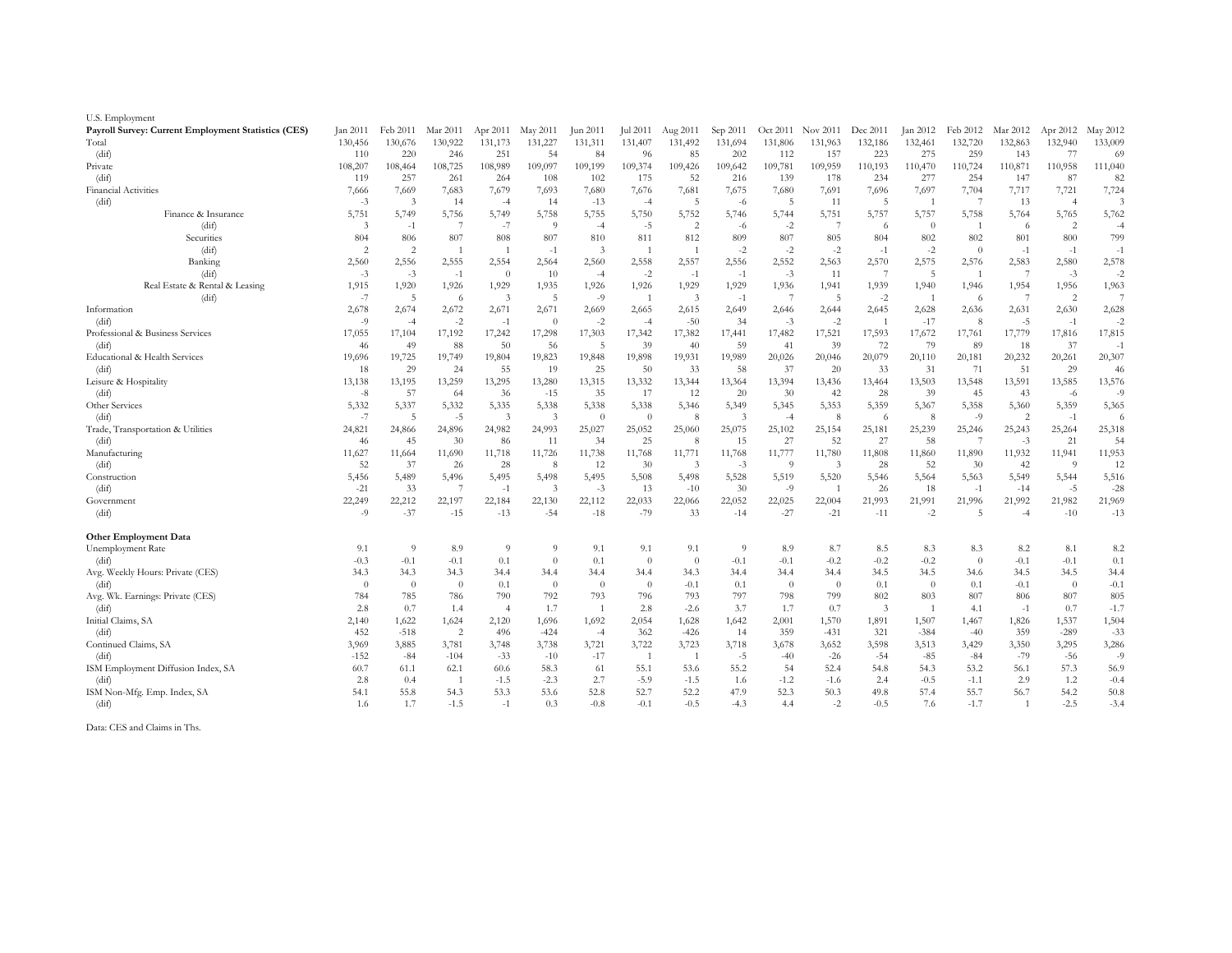| The U.S. Consumer & Housing Market<br>Personal Income, Consumption and Credit | Jan 201  | Feb 2011 | Mar 2011       | Apr 2011 | May 2011       | Jun 2011 | Jul 2011 | Aug 2011 | Sep 2011 | Oct 2011 | Nov 2011       | Dec 2011       | Jan 2012 | Feb 2012 | Mar 2012       | Apr 2012 | May 2012                  |
|-------------------------------------------------------------------------------|----------|----------|----------------|----------|----------------|----------|----------|----------|----------|----------|----------------|----------------|----------|----------|----------------|----------|---------------------------|
| Total Personal Income                                                         | 12850.6  | 12909.7  | 12938.7        | 12957.2  | 12970.1        | 13032.5  | 13049.1  | 13088.8  | 13102.5  | 13085.8  | 13128.9        | 13176.9        | 13226.3  | 13280.1  | 13309.5        | 13334.9  | $--$                      |
| $(^{0}/_{0}$ ch.)                                                             | 0.6      | 0.5      | 0.2            | 0.1      | 0.1            | 0.5      | 0.1      | 0.3      | 0.1      | $-0.1$   | 0.3            | 0.4            | 0.4      | 0.4      | 0.2            | 0.2      | $--$                      |
| (year % ch.)                                                                  |          | 5.9      | 5.4            | 5        | 4.9            | -5       | 4.6      | 4.9      | 4.4      | 4.2      |                | 3.1            | 2.9      | 2.9      | 2.9            | 2.9      | $--$                      |
| Disposable Personal Income                                                    | 11483.5  | 11532.1  | 11550.8        | 11559.7  | 11566.9        | 11624.6  | 11643.1  | 11675.4  | 11685.3  | 11668.9  | 11704.7        | 11736.9        | 11778.   | 11826.1  | 11845.6        | 11864.1  | $--$                      |
| $(^{0}/_{0}$ ch.)                                                             | 0.5      | 0.4      | 0.2            | 0.1      | 0.1            | 0.5      | 0.2      | 0.3      | 0.1      | $-0.1$   | 0.3            | 0.3            | 0.4      | 0.4      | 0.2            | 0.2      | $--$                      |
| (year $\%$ ch.)                                                               | 4.6      | 4.5      | $\overline{4}$ | 3.5      | 3.5            | 3.7      | 3.4      | 3.7      | 3.3      | 3.1      | 2.9            | 2.7            | 2.6      | 2.5      | 2.6            | 2.6      | $--$                      |
| Wage Rate (\$)                                                                | 50376    | 50525    | 50441          | 50444    | 50377          | 50944    | 51070    | 51356    | 51333    | 51074    | 51093          | 51216          | 51310    | 51381    | 51395          | 51378    | $--$                      |
| $(^{0}/_{0}$ ch.)                                                             | 0.5      | 0.3      | $-0.2$         |          | $-0.1$         | 1.1      | 0.2      | 0.6      |          | $-0.5$   | $\theta$       | 0.2            | 0.2      | 0.1      | $\overline{0}$ | $\theta$ | $- -$ .                   |
| (year $\%$ ch.)                                                               | 3.5      | 3.5      | 2.7            | 2.3      | 2.1            | 2.8      | 2.7      | 3.3      | -3       | 2.8      | 2.8            | 2.2            | 1.9      | 1.7      | 1.9            | 1.9      | $--$                      |
| Personal Consumption Expenditures (PCE)                                       | 10577.   | 10639.2  | 10669.6        | 10690.1  | 10668.4        | 10749.4  | 10763.4  | 10840.6  | 10861.7  | 10867    | 10886.2        | 10933.7        | 11039.9  | 11048.1  | 11064.3        | 11059.6  | $--$                      |
| $(\%$ ch.)                                                                    | 0.8      | 0.6      | 0.3            | 0.2      | $-0.2$         | 0.8      | 0.1      | 0.7      | 0.2      | $\theta$ | 0.2            | 0.4            |          | 0.1      | 0.1            | $\Omega$ | $--$                      |
| (year $%$ ch.)                                                                | 4.7      | 4.7      | 4.9            | 4.9      | 4.7            | 5.1      | 4.6      | 5.1      | 4.7      | 4.3      | 4.1            | 4.2            | 4.4      | 3.8      | 3.7            | 3.5      | $--$                      |
| Consumer Installment Credit: Total Outstanding                                | 2423.9   | 2432.5   | 2435           | 2443.4   | 2452.9         | 2463.3   | 2455.4   | 2467     | 2471.9   | 2491     | 2508.2         | 2523.5         | 2532     | 2544.4   | 2550.9         | $- -$    | $--$                      |
| $(\%$ ch. a.r.)                                                               | 5.3      | 4.4      | 1.2            | 4.2      | 4.7            | 5.2      | $-3.8$   | 5.8      | 2.4      | 9.7      | 8.6            | 7.6            | 4.1      | - 6      | 3.1            | $--$     | $- -$ .                   |
| (year % ch.)                                                                  | 0.2      | 0.4      | 0.8            | 1.5      | 2.1            | 2.8      | 2.5      | 2.9      | 2.8      | 3.5      | -4             | 4.6            | 4.5      | 4.6      | 4.8            | $--$     | $- -$ .                   |
| Personal Saving as a % of Disposable Personal Income, (%)                     | -5       | 4.9      | 4.8            | 4.7      | $5\phantom{.}$ | 4.7      | 4.7      | 4.3      | 4.2      |          | 4.2            | $\overline{4}$ | 3.4      | 3.7      | 3.7            | 3.9      | $\mathcal{L}=\mathcal{L}$ |
| <b>Retail Sales</b>                                                           |          |          |                |          |                |          |          |          |          |          |                |                |          |          |                |          |                           |
| Total Retail Sales & Food Services                                            | 378.9    | 382.1    | 383.8          | 384.2    | 385.3          | 386.9    | 387.8    | 392.4    | 396      | 397.9    | 398            | 400.6          | 404.7    | 406.2    | 405.3          | 404.6    | $--$                      |
| $(^{0}/_{0}$ ch.)                                                             | 0.9      | 0.8      | 0.4            | 0.1      | 0.3            | 0.4      | 0.2      | 1.2      | 0.9      | 0.5      | $\overline{0}$ | 0.6            |          | 0.4      | $-0.2$         | $-0.2$   | $- -$ .                   |
| (year % ch.)                                                                  | 8.6      | 7.4      | 7.2            | 8        | 8.7            | 8.9      | 8.1      | 8.5      | - 8      | 7.5      | 6.8            | 6.6            | 6.8      | 6.3      | 5.6            | 5.3      | $- -$ .                   |
| excl. Food Services & Drinking Places                                         | 338.7    | 341.4    | 343.4          | 343.4    | 344.2          | 345.9    | 346.6    | 350.6    | 353.9    | 355.6    | 355.6          | 357.5          | 361.4    | 362.4    | 361.3          | 360.7    |                           |
| $(^{0}/_{0}$ ch.)                                                             | 0.7      | 0.8      | 0.6            |          | 0.2            | 0.5      | 0.2      | 1.1      | 0.9      | 0.5      | $\overline{0}$ |                | 1.1      | 0.3      | $-0.3$         | $-0.2$   | $- -$ .                   |
| (year % ch.)                                                                  | 9.1      | 7.7      | 7.5            | 8.3      | -9             | 9.2      | 8.5      | 8.7      | 8.2      | 7.6      | 6.8            | 0.6<br>6.3     | 6.7      | 6.2      | 5.2            | - 5      | $- -$ .                   |
| excl. Autos & Gasoline Stations                                               | 268.5    | 270.4    | 271.9          | 272.7    | 274.1          | 275      | 276.3    | 277.7    | 280.2    | 280.9    | 280.8          | 283.6          | 285.3    | 286.6    | 286.3          | 286.1    | $- -$ .                   |
| $(\%$ ch.)                                                                    | 0.8      | 0.7      | 0.5            | 0.3      | 0.5            | 0.3      | 0.5      | 0.5      | 0.9      | 0.2      | $\overline{0}$ |                | 0.6      | 0.5      | $-0.1$         | $-0.1$   | $- -$ .<br>$--$           |
| (year % ch.)                                                                  |          | 4.8      | 4.8            | 5.9      | 6.3            | 6.8      | 6.4      | 6.5      | 6.8      | 6.1      | 5.8            | 6.5            | 6.2      | 6        | 5.3            | 4.9      | $--$                      |
| <b>TCB Consumer Confidence Index</b>                                          |          |          |                |          |                |          |          |          |          |          |                |                |          |          |                |          |                           |
| Overall                                                                       | 72       | 63.8     | 66             | 61.7     | 57.6           | 59.2     | 45.2     | 46.4     | 40.9     | 55.2     | 64.8           | 61.5           | 71.6     | 69.5     | 68.7           | 64.4     | 62                        |
| (dif)                                                                         | $7.2\,$  | $-8.2$   | 2.2            | $-4.3$   | $-4.1$         | 1.6      | $-14$    | 1.2      | $-5.5$   | 14.3     | 9.6            | $-3.2$         | 10.1     | $-2.2$   | $-0.7$         | $-4.3$   | $-2.4$                    |
| Present Situation                                                             | 33.8     | 37.5     | 40.2           | 39.3     | 36.6           | 35.7     | 34.3     | 33.3     | 27.1     | 38.3     | 46.5           | 38.8           | 46.4     | 49.9     | 51.2           | 44.9     | 46.6                      |
| (dif)                                                                         | 2.7      | 3.7      | 2.7            | $-1$     | $-2.7$         | $-0.9$   | $-1.4$   | $-1$     | $-6.2$   | 11.2     | 8.1            | $-7.7$         | 7.7      | 3.4      | 1.3            | $-6.3$   | 1.7                       |
| Expectations                                                                  | 97.5     | 81.3     | 83.2           | 76.7     | 71.6           | 74.9     | 52.4     | 55.1     | 50       | 66.4     | 77             | 76.7           | 88.4     | 82.5     | 80.4           | 77.3     | 72.3                      |
| (dif)                                                                         | $10.2\,$ | $-16.1$  | 1.9            | $-6.5$   | $-5.1$         | 3.3      | $-22.5$  | 2.7      | $-5.1$   | 16.4     | $10.6\,$       | $-0.3$         | 11.7     | $-5.9$   | $-2.1$         | $-3$     | $-5.1$                    |
| The Reuters/UM Index of Consumer Sentiment                                    |          |          |                |          |                |          |          |          |          |          |                |                |          |          |                |          |                           |
| Overall                                                                       | 77.5     | 67.5     | 69.8           | 74.3     | 71.5           | 63.7     | 55.7     | 59.4     | 60.9     | 63.7     | 69.9           | 75             | 75.3     | 76.2     | 76.4           | 79.3     | 73.2                      |
| (dif)                                                                         | 3.3      | $-10$    | 2.3            | 4.5      | $-2.8$         | $-7.8$   | $-8$     | 3.7      | 1.5      | 2.8      | 6.2            | 5.1            | 0.3      | 0.9      | 0.2            | 2.9      | $-6.1$                    |
| Expectations                                                                  | 71.6     | 57.9     | 61.6           | 69.5     | 64.7           | 56       | 47.4     | 49.4     | 51.8     | 54.9     | 63.6           | 69.1           | 70.3     | 69.8     | 72.3           | 74.3     | 67.8                      |
| (dif)                                                                         | 2.3      | $-13.7$  | 3.7            | 7.9      | $-4.8$         | $-8.7$   | $-8.6$   | 2        | 2.4      | 3.1      | 8.7            | 5.5            | 1.2      | $-0.5$   | 2.5            | 2        | $-6.5$                    |
| <b>Housing Market</b>                                                         |          |          |                |          |                |          |          |          |          |          |                |                |          |          |                |          |                           |
| New Single-Family Homes Sold                                                  | 273      | 301      | 312            | 308      | 304            | 297      | 292      | 306      | 314      | 327      | 339            | 339            | 366      | 347      | 343            | 369      | $- -$ .                   |
| $(^{0}/_{0}$ ch.)                                                             | $-11.4$  | 10.3     | 3.7            | $-1.3$   | $-1.3$         | $-2.3$   | $-1.7$   | 4.8      | 2.6      | 4.1      | 3.7            | $\overline{0}$ | -8       | $-5.2$   | $-1.2$         | 7.6      | $- -$ .                   |
| Existing Single-Family Homes Sold                                             | 3710     | 3750     | 3720           | 3670     | 3720           | 3620     | 3910     | 3800     | 3850     | 3950     | 3900           | 4100           | 4070     | 3970     | 4090           | 4050     | $- -$ .                   |
| $(\%$ ch.)                                                                    | $-6.3$   | 1.1      | $-0.8$         | $-1.3$   | 1.4            | $-2.7$   | 8        | $-2.8$   | 1.3      | 2.6      | $-1.3$         | 5.1            | $-0.7$   | $-2.5$   |                | $-1$     | $--$                      |
| Housing Starts                                                                | 518      | 600      | 552            | 551      | 615            | 614      | 581      | 647      | 630      | 708      | 697            | 720            | 718      | 699      | 744            | 708      | $- -$ .                   |
| $(^{0}/_{0}$ ch.)                                                             | $-18$    | 15.8     | $-8$           | $-0.2$   | 11.6           | $-0.2$   | $-5.4$   | 11.4     | $-2.6$   | 12.4     | $-1.6$         | 3.3            | $-0.3$   | $-2.6$   | 6.4            | $-4.8$   | $--$                      |
| Housing Permits                                                               | 536      | 590      | 578            | 624      | 633            | 627      | 645      | 616      | 667      | 709      | 701            | 684            | 707      | 769      | 723            | 780      | $- -$ .                   |
| $(^{0}/_{0}$ ch.)                                                             | $-5.3$   | 10.1     | $-2$           | -8       | 1.4            | $-0.9$   | 2.9      | $-4.5$   | 8.3      | 6.3      | $-1.1$         | $-2.4$         | 3.4      | 8.8      | $-6$           | 7.9      | $- -$ .                   |
| Median New Single-Family Home Price                                           | 220.1    | 220.5    | 224.7          | 222      | 240.2          | 229.9    | 219.6    | 217      | 224.8    | 214.3    | 218.6          | 221.7          | 239.9    | 239.5    | 236            | 234.5    | $- -$ .                   |
| $(^{0}/_{0}$ ch.)                                                             | $-8.3$   | 0.2      | 1.9            | $-1.2$   | 8.2            | $-4.3$   | $-4.5$   | $-1.2$   | 3.6      | $-4.7$   | 2              | -1.4           | 8.2      | $-0.2$   | $-1.5$         | $-0.6$   | $--$                      |
| Median Existing Single-Family Home Price                                      | 156.9    | 160.6    | 161.3          | 169.8    | 176.1          | 171.7    | 171.2    | 165.4    | 161.1    | 164      | 162.6          | 154.6          | 156.1    | 165.1    | 174.1          | 182.9    | $--$                      |
| $(^{0}\!/_{0}$ ch.)                                                           | $-1$     | 2.4      | 0.4            | 5.3      | 3.7            | $-2.5$   | $-0.3$   | $-3.4$   | $-2.6$   | 1.8      | $-0.9$         | $-4.9$         |          | 5.8      | 5.5            | 5.1      | $--$                      |
|                                                                               |          |          |                |          |                |          |          |          |          |          |                |                |          |          |                |          |                           |

Data: Income & Consumption in Bil. \$, SAAR

Data: Credit & Retail Sales in Bil. \$, SA

Data: Home Sales, Starts & Permits in Ths., SAAR

Data: Home Prices in Ths. \$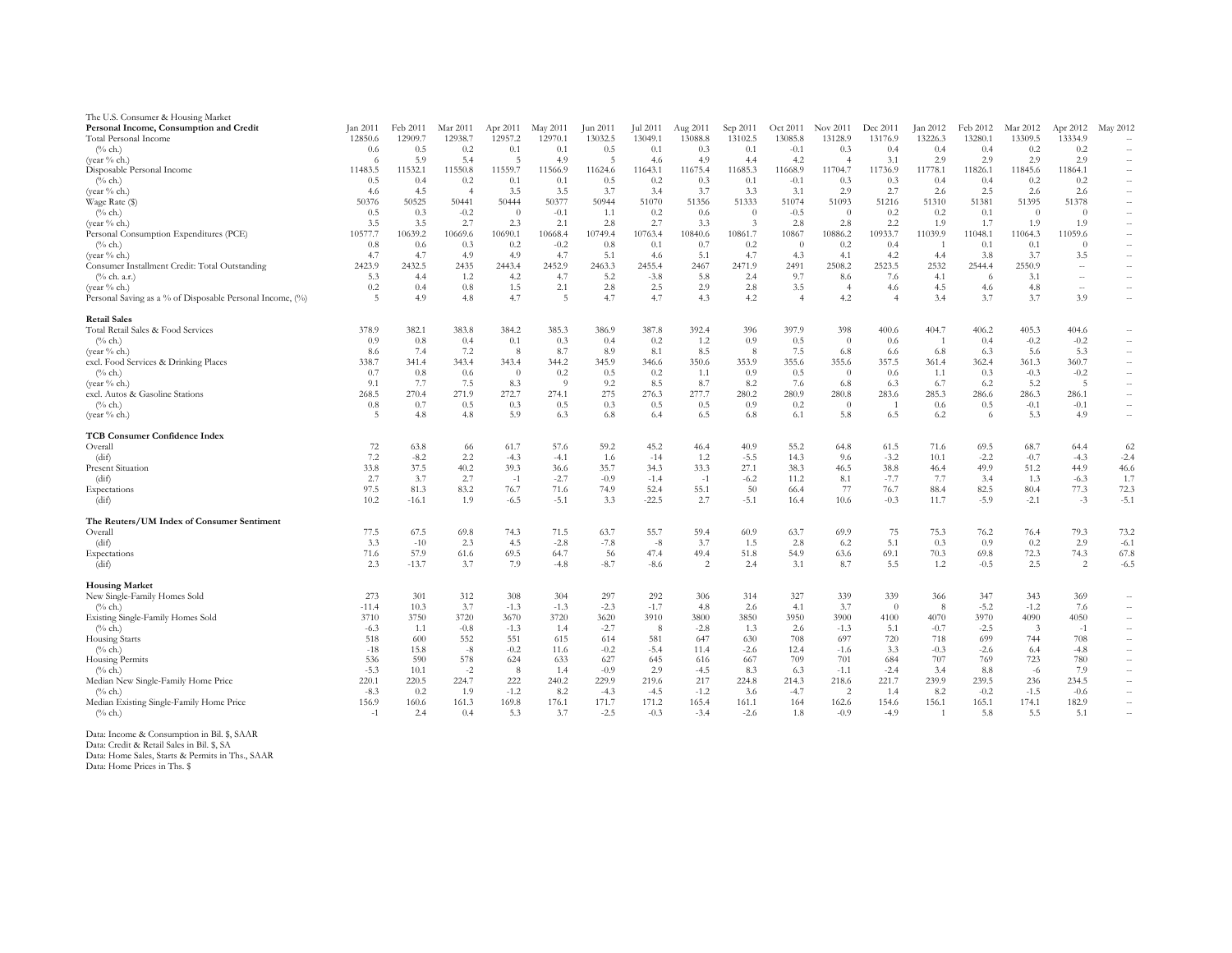| U.S. Price and Production                                |         |                |                                                       |        |                |                |        |         |                                     |                |                |          |                                                             |                |                |          |        |
|----------------------------------------------------------|---------|----------------|-------------------------------------------------------|--------|----------------|----------------|--------|---------|-------------------------------------|----------------|----------------|----------|-------------------------------------------------------------|----------------|----------------|----------|--------|
| Consumer Price Index, (1982-84=100, SA)                  |         |                | Jan 2011 Feb 2011 Mar 2011 Apr 2011 May 2011 Jun 2011 |        |                |                |        |         | Jul 2011 Aug 2011 Sep 2011 Oct 2011 |                |                |          | ##### Dec 2011 Jan 2012 Feb 2012 Mar 2012 Apr 2012 May 2012 |                |                |          |        |
| All Items                                                | 221     | 222            | 223.2                                                 | 224    | 224.6          | 224.8          | 225.5  | 226.3   | 226.9                               | 226.8          | 227            | 227      | 227.5                                                       | 228.4          | 229.1          | 229.2    | 228.5  |
| $(\%$ ch.)                                               | 0.3     | 0.4            | 0.5                                                   | 0.4    | 0.3            | 0.1            | 0.3    | 0.3     | 0.3                                 | $\overline{0}$ | 0.1            | $\Omega$ | 0.2                                                         | 0.4            | 0.3            | $\Omega$ | $-0.3$ |
| (year % ch.)                                             | 1.6     | 2.1            | 2.6                                                   | 3.1    | 3.4            | 3.5            | 3.6    | 3.8     | 3.9                                 | 3.6            | 3.5            | 3        | 2.9                                                         | 2.9            | 2.6            | 2.3      | 1.7    |
| Core (All Items Less Food & Energy)                      | 222.6   | 223.1          | 223.4                                                 | 223.8  | 224.4          | 224.9          | 225.4  | 225.9   | 226.1                               | 226.5          | 226.9          | 227.2    | 227.7                                                       | 227.9          | 228.4          | 229      | 229.4  |
| $(^{0}\!/{}_{0}$ ch.)                                    | 0.2     | 0.2            | 0.2                                                   | 0.2    | 0.3            | 0.2            | 0.2    | 0.2     | 0.1                                 | 0.2            | 0.2            | 0.1      | 0.2                                                         | 0.1            | 0.2            | 0.2      | 0.2    |
| (year % ch.)                                             |         | 1.1            | 1.2                                                   | 1.3    | 1.5            | 1.6            | 1.7    | 1.9     | $\overline{2}$                      | 2.1            | 2.2            | 2.2      | 2.3                                                         | 2.2            | 2.3            | 2.3      | 2.3    |
| Commodities                                              | 178.6   | 180            | 182                                                   | 183.3  | 184            | 184.1          | 185    | 185.8   | 186.5                               | 185.9          | 185.8          | 185.3    | 185.9                                                       | 187.6          | 188.4          | 188      | 186.2  |
| $(^{0}\!/_{0}$ ch.)                                      | 0.5     | 0.8            | 1.1                                                   | 0.7    | 0.4            | 0.1            | 0.5    | 0.5     | 0.4                                 | $-0.3$         | $\overline{0}$ | $-0.3$   | 0.3                                                         | 0.9            | 0.4            | $-0.2$   | $-0.9$ |
| (year % ch.)                                             | 2.2     | 3.2            | 4.5                                                   | 5.5    | 6.3            | -6.4           | 6.5    | 6.7     | 6.8                                 | 5.8            | 5.5            | 4.3      | 4.1                                                         | 4.2            | 3.5            | 2.6      | 1.2    |
| Services                                                 | 263.2   | 263.8          | 264.2                                                 | 264.6  | 265            | 265.3          | 265.8  | 266.4   | 267                                 | 267.5          | 267.9          | 268.5    | 268.9                                                       | 269.1          | 269.6          | 270.2    | 270.6  |
| $(^{0}\!/_{0}$ ch.)                                      | 0.1     | 0.2            | 0.2                                                   | 0.1    | 0.2            | 0.1            | 0.2    | 0.2     | 0.2                                 | 0.2            | 0.2            | 0.2      | 0.2                                                         | 0.1            | 0.2            | 0.2      | 0.2    |
| (year % ch.)                                             | 1.3     | 1.4            | 1.4                                                   | 1.5    | 1.6            | 1.6            | 1.7    | 1.8     | 2                                   | 2.1            | 2.1            | 2.2      | 2.2                                                         | 2              | 2.1            | 2.1      | 2.1    |
| <b>Personal Consumption Expenditures</b>                 |         |                |                                                       |        |                |                |        |         |                                     |                |                |          |                                                             |                |                |          |        |
| PCE C-W Price Index, $(2000 = 100, SA)$                  | 112.3   | 112.7          | 113.2                                                 | 113.6  | 113.8          | 113.6          | 114.1  | 114.4   | 114.6                               | 114.6          | 114.7          | 114.7    | 115                                                         | 115.4          | 115.7          | 115.7    | 115.5  |
| $(^{0}\!/_{0}$ ch.)                                      | 0.4     | 0.4            | 0.4                                                   | 0.3    | 0.2            | $-0.1$         | 0.4    | 0.3     | 0.2                                 | $\overline{0}$ | 0.1            | 0.1      | 0.3                                                         | 0.3            | 0.2            | $\Omega$ | $-0.2$ |
| (year % ch.)                                             | 1.5     | 1.8            | $\overline{2}$                                        | 2.4    | 2.6            | 2.6            | 2.8    | 2.9     | 2.9                                 | 2.7            | 2.7            | 2.5      | 2.4                                                         | 2.4            | 2.2            | 1.9      | 1.5    |
| PCE C-W Price Index Less Food & Energy, (2000 = 100, SA) | 110.8   | 111            | 111.1                                                 | 111.3  | 111.6          | 111.8          | 112    | 112.2   | 112.2                               | 112.4          | 112.5          | 112.7    | 113                                                         | 113.1          | 113.4          | 113.5    | 113.7  |
| $(\%$ ch.)                                               | $0.2\,$ | 0.2            | 0.1                                                   | 0.2    | 0.3            | 0.2            | 0.2    | 0.2     | $\overline{0}$                      | 0.1            | 0.1            | 0.2      | 0.3                                                         | 0.2            | 0.2            | 0.1      | 0.1    |
| (year % ch.)                                             |         | 1.1            |                                                       | 1.2    | 1.3            | 1.4            | 1.6    | 1.7     | 1.6                                 | 1.7            | 1.8            | 1.9      | 2                                                           | 2              | 2              | 2        | 1.8    |
| Producer Price Index, (1982=100, SA)                     |         |                |                                                       |        |                |                |        |         |                                     |                |                |          |                                                             |                |                |          |        |
| Finished Goods                                           | 185.8   | 187.9          | 188.9                                                 | 190.2  | 190.3          | 190.4          | 191.4  | 191.8   | 193.6                               | 193            | 193.2          | 193.1    | 193.6                                                       | 194.2          | 194.2          | 193.8    | 191.8  |
| $(\%$ ch.)                                               | 0.8     | 1.1            | 0.5                                                   | 0.7    | 0.1            | 0.1            | 0.5    | 0.2     | 0.9                                 | $-0.3$         | 0.1            | $-0.1$   | 0.3                                                         | 0.3            | $\overline{0}$ | $-0.2$   | $-1$   |
| (year % ch.)                                             | 3.6     | 5.4            | 5.5                                                   | 6.3    | 6.6            | 6.8            | 7.2    | 6.6     | 7.2                                 | -6             | 5.7            | 4.7      | 4.2                                                         | 3.4            | 2.8            | 1.9      | 0.8    |
| Finished Goods Less Food and Energy                      | 175.5   | 175.9          | 176.4                                                 | 176.9  | 177.2          | 177.8          | 178.7  | 179     | 179.5                               | 179.5          | 179.6          | 180      | 181                                                         | 181            | 181.5          | 181.8    | 182.1  |
| $(^{0}\!/_{0}$ ch.)                                      | 0.5     | 0.2            | 0.3                                                   | 0.3    | 0.2            | 0.3            | 0.5    | 0.2     | 0.3                                 | $\overline{0}$ | 0.1            | 0.2      | 0.6                                                         | $\overline{0}$ | 0.3            | 0.2      | 0.2    |
| (year $\%$ ch.)                                          | 1.6     | 1.9            | 2                                                     | 2.2    | 2.1            | 2.3            | 2.6    | 2.6     | 2.7                                 | 2.9            | 3              | 3        | 3.1                                                         | 2.9            | 2.9            | 2.8      | 2.8    |
| West Texas Intermediate Oil Price, (\$ per Bbl)          | 89.4    | 89.6           | 102.9                                                 | 110    | 101.3          | 96.3           | 97.2   | 86.3    | 85.6                                | 86.4           | 97.2           | 98.6     | 100.2                                                       | 102.3          | 106.2          | 103.3    | 94.7   |
| $(\%$ ch.)                                               | 0.4     | 0.2            | 14.9                                                  | 6.9    | $-7.9$         | $-5$           | 0.9    | $-11.2$ | $-0.8$                              | 0.9            | 12.5           | 1.4      | 1.7                                                         | 2              | 3.9            | $-2.7$   | $-8.4$ |
| Production                                               |         |                |                                                       |        |                |                |        |         |                                     |                |                |          |                                                             |                |                |          |        |
| Industrial Production, (Index 2002=100, SA)              | 92.5    | 92.3           | 93.1                                                  | 92.6   | 92.9           | 93.1           | 93.9   | 94.2    | 94.4                                | 94.9           | 95.1           | 95.9     | 96.5                                                        | 97             | 96.4           | 97.4     | 97.3   |
| $(%$ ch.)                                                | 0.1     | $-0.2$         | 0.8                                                   | $-0.5$ | 0.3            | 0.1            | 0.9    | 0.3     | 0.2                                 | 0.6            | 0.2            | 0.9      | 0.6                                                         | 0.4            | $-0.5$         |          | $-0.1$ |
| Purchasing Managers Index                                | 59.9    | 59.8           | 59.7                                                  | 59.7   | 54.2           | 55.8           | 51.4   | 52.5    | 52.5                                | 51.8           | 52.2           | 53.1     | 54.1                                                        | 52.4           | 53.4           | 54.8     | 53.5   |
| (dif)                                                    | 2.6     | $-0.1$         | $\overline{0}$                                        | $-0.1$ | $-5.5$         | 1.7            | $-4.4$ | 1.1     | $\overline{0}$                      | $-0.7$         | 0.4            | 0.9      | $\overline{1}$                                              | $-1.7$         |                | 1.4      | $-1.3$ |
| <b>Business Activity</b>                                 | 62.4    | 65.4           | 58.6                                                  | 56     | 54.5           | 54.5           | 57.2   | 56.4    | 56.8                                | 53.3           | 56.1           | 55.9     | 59.5                                                        | 62.6           | 58.9           | 54.6     | 55.6   |
| $\int \mathrm{d}\mathbf{i} f$                            | 0.2     | $\overline{3}$ | $-6.8$                                                | $-2.6$ | $-1.5$         | $\overline{0}$ | 2.7    | $-0.8$  | 0.4                                 | $-3.5$         | 2.8            | $-0.2$   | 3.6                                                         | 3.1            | $-3.7$         | $-4.3$   |        |
| <b>Total New Orders</b>                                  | 202.5   | 195.6          | 211.4                                                 | 201.6  | 207.7          | 205.3          | 219.9  | 212.8   | 213                                 | 212.1          | 219.3          | 230.4    | 219.1                                                       | 223.6          | 215.3          | 214.8    | 217.2  |
| $(%$ ch.)                                                | 2.1     | $-3.4$         | 8.1                                                   | $-4.6$ | $\overline{3}$ | $-1.1$         | 7.1    | $-3.3$  | 0.1                                 | $-0.4$         | 3.4            | 5.1      | $-4.9$                                                      | $\overline{c}$ | $-3.7$         | $-0.2$   | 1.1    |
| (year % ch.)                                             | 11.9    | 9.5            | 16.3                                                  | 6.3    | 9.5            | 7.6            | 10.6   | 10.4    | 3.5                                 | 7.6            | 9.2            | 16.1     | 8.2                                                         | 14.3           | 1.8            | 6.5      | 4.6    |
| <b>Excluding Defense</b>                                 | 187.5   | 184.8          | 198.7                                                 | 189.2  | 195.1          | 192.9          | 208.8  | 201.2   | 200.7                               | 202.6          | 209.4          | 222.2    | 209.9                                                       | 212.7          | 204.5          | 206.4    | 207.8  |
| $(^{0}/_{0}$ ch.)                                        | 2.1     | $-1.5$         | 7.6                                                   | $-4.8$ | 3.1            | $-1.1$         | 8.3    | $-3.6$  | $-0.2$                              | 0.9            | 3.3            | 6.1      | $-5.5$                                                      | 1.4            | $-3.9$         | 0.9      | 0.7    |
| (year % ch.)                                             | 14.1    | 12.4           | 19.2                                                  | 7.8    | 11.4           | 8.9            | 13.2   | 12.4    | 5.6                                 | 9.6            | 12.6           | 21       | 11.9                                                        | 15.1           | 2.9            | 9.1      | 6.5    |
| Inventory/Sales Ratios, SA                               |         |                |                                                       |        |                |                |        |         |                                     |                |                |          |                                                             |                |                |          |        |
| <b>Total Business</b>                                    | 1.26    | 1.28           | 1.26                                                  | 1.25   | 1.28           | 1.28           | 1.28   | 1.27    | 1.27                                | 1.27           | 1.27           | 1.27     | 1.28                                                        | 1.28           | 1.26           | 1.26     |        |
| Manufacturing                                            | 1.31    | 1.32           | 1.3                                                   | 1.28   | 1.34           | 1.33           | 1.33   | 1.33    | 1.33                                | 1.33           | 1.34           | 1.33     | 1.33                                                        | 1.33           | 1.28           | 1.28     |        |

Data: Orders in Bil. \$, SA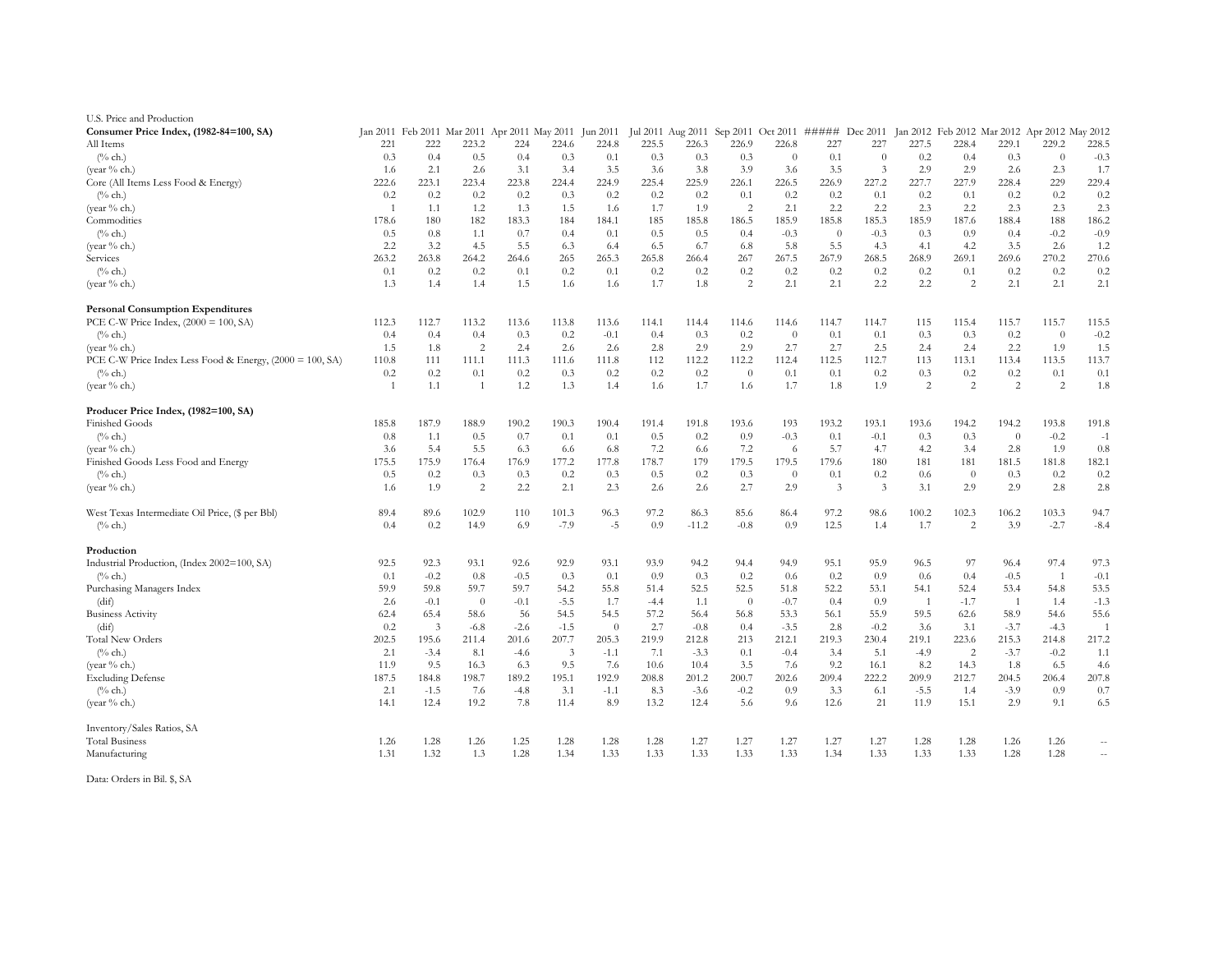| Rates & Trade                                        |                |           |           |          |                |                |                |                |                |          |           |                |                |                |                |          |               |
|------------------------------------------------------|----------------|-----------|-----------|----------|----------------|----------------|----------------|----------------|----------------|----------|-----------|----------------|----------------|----------------|----------------|----------|---------------|
| Rates                                                | Jan 2011       | Feb 2011  | Mar 2011  | Apr 2011 | May 2011       | Jun 2011       | Jul 2011       | Aug 2011       | Sep 2011       | Oct 2011 | Nov 2011  | Dec 2011       | Jan 2012       | Feb 2012       | Mar 2012       | Apr 2012 | May 2012      |
| M2 Money Stock, (Bil. \$, SA)                        | 8829.1         | 8872.6    | 8920.4    | 8967.6   | 9017.6         | 9094           | 9267.1         | 9457           | 9476.8         | 9523.9   | 9571.6    | 9616.6         | 9744.3         | 9769.1         | 9798.6         | 9842.2   | 9875.4        |
| (year $%$ ch.)                                       | 4.6            | 4.5       | 5.1       | 5.3      | 5.3            | -6             | 8              | 9.9            | 9.7            | 9.6      | 9.7       | 9.7            | 10.4           | 10.1           | 9.8            | 9.8      | 9.5           |
| Discount Rate, (% P.A.)                              | 0.75           | 0.75      | 0.75      | 0.75     | 0.75           | 0.75           | 0.75           | 0.75           | 0.75           | 0.75     | 0.75      | 0.75           | 0.75           | 0.75           | 0.75           | 0.75     | 0.75          |
| Federal Funds Target Rate, (%)                       | 0.13           | 0.13      | 0.13      | 0.13     | 0.13           | 0.13           | 0.13           | 0.13           | 0.13           | 0.13     | 0.13      | 0.13           | 0.13           | 0.13           | 0.13           | 0.13     | 0.13          |
| Federal Funds Effective Rate, (% P.A.)               | 0.17           | 0.16      | 0.14      | 0.1      | 0.09           | 0.09           | 0.07           | 0.1            | 0.08           | 0.07     | 0.08      | 0.07           | 0.08           | 0.1            | 0.13           | 0.14     | 0.16          |
| Prime Rate, (% P.A.)                                 | 3.25           | 3.25      | 3.25      | 3.25     | 3.25           | 3.25           | 3.25           | 3.25           | 3.25           | 3.25     | 3.25      | 3.25           | 3.25           | 3.25           | 3.25           | 3.25     | 3.25          |
| 3-Month T-Bill Auction Average, (%)                  | 0.15           | 0.13      | 0.1       | 0.06     | 0.04           | 0.04           | 0.03           | 0.05           | 0.02           | 0.02     | 0.02      | 0.01           | 0.03           | 0.09           | 0.09           | 0.08     | 0.09          |
| 10-Year T-Bond Nominal, (% P.A.)                     | 3.39           | 3.58      | 3.41      | 3.46     | 3.17           | 3              | $\mathfrak{Z}$ | 2.3            | 1.98           | 2.15     | 2.01      | 1.98           | 1.97           | 1.97           | 2.17           | 2.05     | 1.8           |
| 10-Year T-Bond minus FFunds Rate (Y.Curve)           | 322            | 342       | 327       | 336      | 308            | 291            | 293            | 220            | 190            | 208      | 193       | 191            | 189            | 187            | 204            | 191      | 164           |
| Moodys AAA Corporate, (% P.A.)                       | 5.04           | 5.22      | 5.13      | 5.16     | 4.96           | 4.99           | 4.93           | 4.37           | 4.09           | 3.98     | 3.87      | 3.93           | 3.85           | 3.85           | 3.85           | 3.96     | 3.8           |
| AAA minus 10-Year Bond                               | 165            | 164       | 172       | 170      | 179            | 199            | 193            | 207            | 211            | 183      | 186       | 195            | 188            | 188            | 168            | 191      | 200           |
| Municipal Bond Yield Average, (%, Seasoned)          | 5.5            | 5.47      | 5.2       | 5.57     | 5.05           | 4.97           | 5.03           | 4.63           | 4.63           | 4.55     | 4.57      | 4.47           | 4.32           | 3.8            | 4.08           | 4.12     | 3.88          |
| New York Stock Exchange Vol. (Mil.)                  | 32872          | 29294     | 35633     | 26610    | 28704          | 31902          | 26213          | 48450          | 35241          | 34277    | 29219     | 25445          | 24347          | 23702          | 26482          | 23408    | 27873         |
| Dow Jones Industrials, (Index 1920=100, Monthly End) | 11892          | 12226     | 12320     | 12811    | 12570          | 12414          | 12143          | 11614          | 10913          | 11955    | 12046     | 12218          | 12633          | 12952          | 13212          | 13214    | 12393         |
| S&P 500 Stock Price (Index 1941-43=10, Monthly Avg)  | 1283           | 1321      | 1304      | 1332     | 1338           | 1287           | 1325           | 1185           | 1174           | 1207     | 1226      | 1243           | 1301           | 1352           | 1389           | 1386     | 1341          |
| Nasdaq Composite Index, (Index Feb 05 1971=100)      | 2717           | 2784      | 2722      | 2797     | 2815           | 2688           | 2811           | 2505           | 2524           | 2595     | 2606      | 2602           | 2744           | 2929           | 3036           | 3035     | 2900          |
| Trade, (Bil. \$, SA)                                 |                |           |           |          |                |                |                |                |                |          |           |                |                |                |                |          |               |
| <b>Total Exports</b>                                 | 168.1          | 166.5     | 174.2     | 175.7    | 175.7          | 172.7          | 178.3          | 178.4          | 180.6          | 178.7    | 176.7     | 177.8          | 178.5          | 180            | 184.4          | 182.9    | $--$          |
| $(\%$ ch.)                                           | 1.6            | $-0.9$    | 4.6       | 0.9      | $\overline{0}$ | $-1.7$         | 3.3            | $\overline{0}$ | 1.3            | $-1$     | $-1.1$    | 0.6            | 0.4            | 0.8            | 2.5            | $-0.8$   | $--$          |
| (year % ch.)                                         | 16.9           | 15.1      | 16.9      | 19       | 15.4           | 13.7           | 15.3           | 15.1           | 15.9           | 11.5     | 9         | 7.4            | 6.2            | 8.1            | 5.9            | 4.1      | $--$          |
| <b>Total Imports</b>                                 | 215.6          | 211.3     | 219.1     | 219.2    | 223.3          | 223            | 223.9          | 223.2          | 225.1          | 224.4    | 225.5     | 229.5          | 231.5          | 225.4          | 237.1          | 233      | $\sim$ $\sim$ |
| $(\%$ ch.)                                           | 4.6            | $-2$      | 3.7       | 0.1      | 1.9            | $-0.2$         | 0.4            | $-0.3$         | 0.9            | $-0.3$   | 0.5       | 1.8            | 0.9            | $-2.6$         | 5.2            | $-1.7$   | $\sim$ $\sim$ |
| (year % ch.)                                         | 19.3           | 14        | 15.8      | 16       | 15.9           | 12.9           | 14.8           | 11.5           | 12.9           | 11.8     | 12.2      | 11.3           | 7.3            | 6.7            | 8.2            | 6.3      | $\sim$ $\sim$ |
| Total Trade Balance                                  | $-47.5$        | $-44.8$   | $-44.9$   | $-43.6$  | $-47.7$        | $-50.3$        | $-45.6$        | $-44.8$        | $-44.5$        | $-45.7$  | $-48.8$   | $-51.7$        | $-52.9$        | $-45.4$        | $-52.6$        | $-50.1$  | $\sim$ $\sim$ |
| $(^{0}/_{0}$ ch.)                                    | 16.8           | $-5.7$    | 0.2       | $-3$     | 9.4            | 5.6            | $-9.4$         | $-1.8$         | $-0.7$         | 2.8      | 6.9       | -6             | 2.3            | $-14.2$        | 15.8           | $-4.9$   | $\sim$ $\sim$ |
| (year % ch.)                                         | 28.2           | 10.1      | 11.7      | 5.2      | 17.5           | 10.2           | 12.8           | $-0.7$         | 2              | 13.1     | 25.7      | 27.2           | 11.4           | 1.4            | 17.2           | 14.9     | $\sim$ $\sim$ |
| Import Price Index, (2000=100, NSA)                  |                |           |           |          |                |                |                |                |                |          |           |                |                |                |                |          |               |
| <b>Total Imports</b>                                 | 133            | 135.3     | 139.3     | 142.9    | 143.1          | 142.2          | 142.4          | 141.9          | 141.7          | 141.2    | 142.2     | 142.2          | 142.2          | 142.2          | 144.3          | 143.6    | $--$          |
| $(^{0}\!/_{0}$ ch.)                                  | 1.5            | 1.7       | 3         | 2.6      | 0.1            | $-0.6$         | 0.1            | $-0.4$         | $-0.1$         | $-0.4$   | 0.7       | $\overline{0}$ | $\overline{0}$ | $\overline{0}$ | 1.5            | $-0.5$   | $\sim$ $\sim$ |
| (year % ch.)                                         | 5.6            | 7.6       | 10.3      | 11.9     | 12.9           | 13.6           | 13.7           | 12.9           | 12.7           | 11.1     | 10.1      | 8.5            | 6.9            | 5.1            | 3.6            | 0.5      | $\sim$ $\sim$ |
| <b>Excluding Fuels</b>                               | 117.2          | 117.8     | 118.7     | 119.7    | 120.1          | 120.1          | 120.3          | 120.6          | 120.9          | 120.6    | 120.3     | 120.4          | 120.6          | 120.6          | 121.2          | 121.3    | $\sim$ $\sim$ |
| $(^{0}\!/_{0}$ ch.)                                  | 0.7            | 0.5       | 0.8       | 0.8      | 0.3            | $\overline{0}$ | 0.2            | 0.2            | 0.2            | $-0.2$   | $-0.2$    | 0.1            | 0.2            | $\overline{0}$ | 0.5            | 0.1      | $\sim$ $\sim$ |
| (year % ch.)                                         | 3.4            | 3.8       | 4.4       | 4.6      | 4.5            | 5              | 5.4            | 5.4            | 5.4            | 4.8      | 3.7       | 3.4            | 2.9            | 2.4            | 2.1            | 1.3      |               |
| Canada (% ch.)                                       | 1.1            | 1.3       | 2.6       | 3.9      | 0.9            | $-2.1$         | $-0.3$         | $-1.4$         | $-1.3$         | $-1$     |           | 0.3            | $-0.6$         | 0.1            | $-0.3$         | $-1$     | $\sim$ $\sim$ |
| Mexico (% ch.)                                       | 1.4            | 1.3       | 4.1       | 2.8      | $-1.2$         | $-2$           | $-0.1$         | $-1.1$         | 0.4            | $-0.7$   |           | $-0.1$         |                | $-0.2$         | 0.5            | $-0.5$   | $\sim$ $\sim$ |
| European Union (% ch.)                               |                | 0.6       | 1.2       | 0.9      | 0.9            | 0.5            | 0.6            | $-0.1$         | $\overline{0}$ | 0.4      | $-0.1$    | $-0.4$         | $-0.9$         | $-0.1$         | 0.9            | $-0.1$   | $\sim$ $\sim$ |
| Japan (% ch.)                                        | $0.6\,$        | 0.5       | 0.2       | 0.3      | 0.1            | $\overline{0}$ | $-0.1$         | 0.3            | $\theta$       | $0.2\,$  | $\theta$  | 0.2            | $0.2\,$        | 0.2            | $-0.1$         | $-0.4$   | $\sim$ $\sim$ |
| China (% ch.)                                        | 0.4            | 0.3       | $0.6\,$   | 0.4      | 0.3            | 0.3            | 0.3            | 0.1            | 0.3            | 0.4      | 0.3       | $\overline{0}$ | 0.3            | 0.1            | $\overline{0}$ | $-0.3$   | $\sim$ $\sim$ |
| Export Price Index, (2000=100, NSA)                  |                |           |           |          |                |                |                |                |                |          |           |                |                |                |                |          |               |
| <b>Total Exports</b>                                 | 129.1          | 130.8     | 132.7     | 133.8    | 134.3          | 134.5          | 134            | 134.6          | 135.3          | 132.6    | 132.7     | 132.1          | 132.5          | 133.1          | 134.1          | 134.7    | $\sim$ $\sim$ |
| $(\%$ ch.)                                           | 1.3            | 1.3       | 1.5       | 0.8      | 0.4            | 0.1            | $-0.4$         | 0.4            | 0.5            | $-2$     | 0.1       | $-0.5$         | 0.3            | 0.5            | 0.8            | 0.4      | $\sim$ $\sim$ |
| (year % ch.)                                         | $\overline{7}$ | 8.7       | 9.5       | 9.2      | 9.1            | 10.1           | 9.8            | 9.4            | 9.4            | 6.3      | 4.8       | 3.6            | 2.6            | 1.8            | 1.1            | 0.7      | $\sim$ $\sim$ |
| Yen Per U.S. \$                                      | 82.6           | 82.5      | 81.6      | 83.2     | 81.1           | 80.4           | 79.2           | 77             | 76.8           | 76.6     | 77.6      | 77.8           | 77             | 78.5           | 82.5           | 81.3     | 79.7          |
| \$ per EURO                                          | 1.3            | 1.4       | 1.4       | 1.4      | 1.4            | 1.4            | 1.4            | 1.4            | 1.4            | 1.4      | 1.4       | 1.3            | 1.3            | 1.3            | 1.3            | 1.3      | 1.3           |
| Total Surplus or Deficit, (\$Mil.)                   | $-49796$       | $-222507$ | $-188154$ | $-40387$ | $-57641$       | $-43080$       | $-129376$      | $-134143$      | $-62758$       | -98466   | $-137302$ | $-85967$       | $-27412$       | $-231683$      | $-198158$      | 59117    | $-124636$     |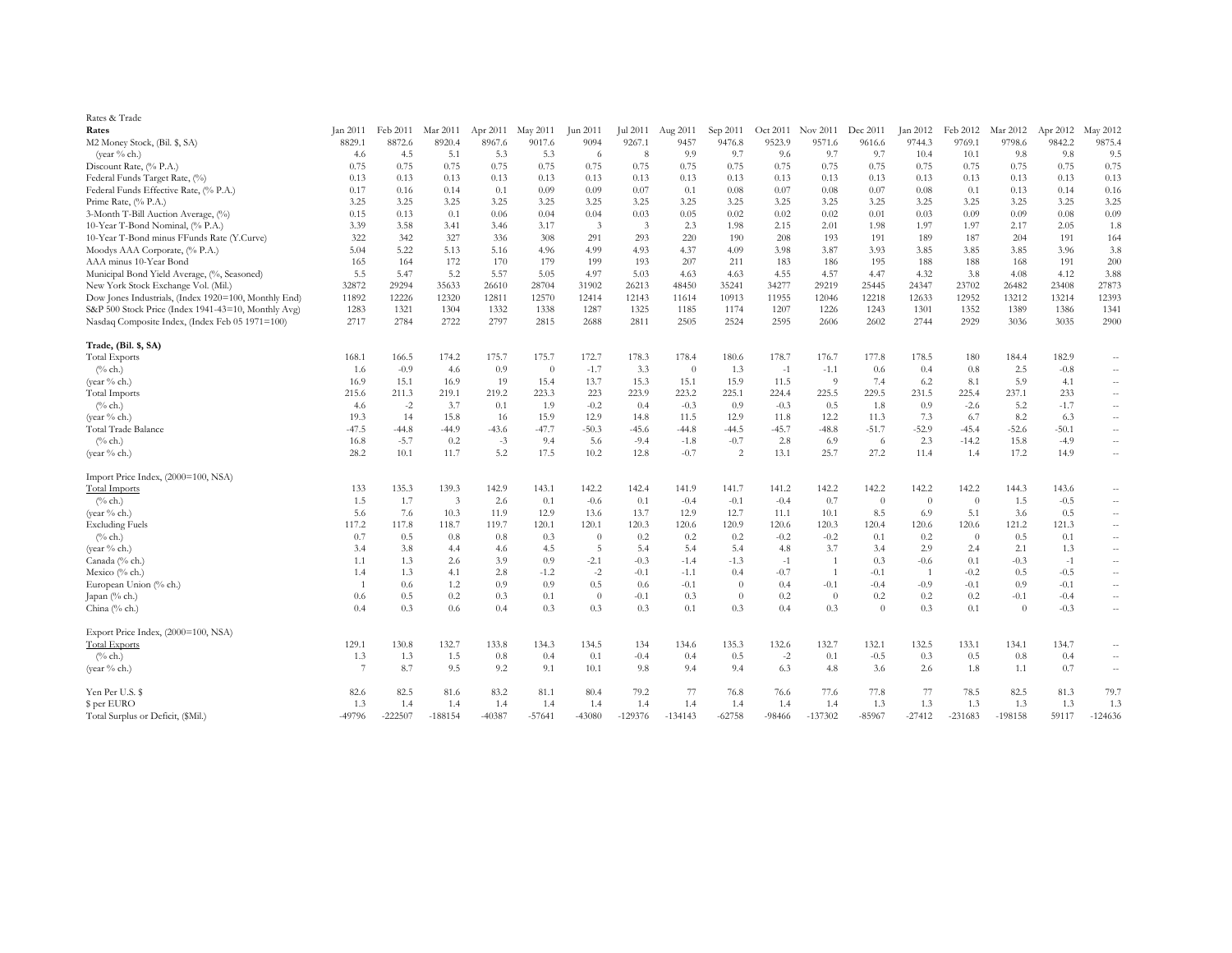| <b>NYC Economic Data</b>                | 2008 Q1 | 2008 Q2 | 2008 Q3 | 2008 Q4 | 2009 Q1 | 2009 Q2 | 2009 Q3 | 2009 Q4 | 2010 Q1 | 2010 Q2 | 2010 Q3 | 2010 Q4 | 2011 Q1 | 2011 Q2  | 2011 Q3 | 2011 Q4 | 2012 Q1 |
|-----------------------------------------|---------|---------|---------|---------|---------|---------|---------|---------|---------|---------|---------|---------|---------|----------|---------|---------|---------|
| Wage Rate                               | 108,867 | 67,198  | 66,751  | 78,483  | 86,330  | 65,286  | 64,781  | 79,058  | 94,188  | 69,917  | 67,376  | 80,701  | 101,961 | 69,520   | 70,242  | 78,900  | $--$    |
| (year % ch.)                            | $-0.7$  | 1.5     | 0.9     | 0.2     | $-20.7$ | $-2.8$  | $-3$    | 0.7     | 9.1     | 7.1     |         | 2.1     | 8.3     | $-0.6$   | 4.3     | $-2.2$  | $-  \,$ |
| Finance Wage Rate                       | 560,292 | 169,120 | 165,356 | 226,644 | 366,098 | 159,848 | 154,286 | 239,841 | 446,178 | 204,578 | 161,537 | 236,171 | 499,798 | 178,415  | 172,423 | 228,000 | $--$    |
| (year $%$ ch.)                          | $-3.2$  | 0.7     | $-2.1$  | $-0.8$  | $-34.7$ | $-5.5$  | $-6.7$  | 5.8     | 21.9    | 28      | 4.7     | $-1.5$  | 12      | $-12.8$  | 6.7     | $-3.5$  | $--$    |
| Securities Wage Rate                    | 818,936 | 215,063 | 212,525 | 318,107 | 502,620 | 204,639 | 194,527 | 335,490 | 643,435 | 274,681 | 205,662 | 329,469 | 705,252 | 226,997  | 217,998 | 309,323 | $--$    |
| (year $\%$ ch.)                         | $-5.2$  | 1.3     | $-1.1$  | $-1.2$  | $-38.6$ | $-4.8$  | $-8.5$  | 5.5     | 28      | 34.2    | 5.7     | $-1.8$  | 9.6     | $-17.4$  | -6      | $-6.1$  | $  \,$  |
| Private Non-Finance Wage Rate           | 64,501  | 57,198  | 57,183  | 65,372  | 59,951  | 56,257  | 56,336  | 65,447  | 62,736  | 57,716  | 58,603  | 67,838  | 65,605  | 59,352   | 60,394  | 66,587  | $--$    |
| (year $\%$ ch.)                         | 2.51    | 2.07    | 2.54    | 1.41    | $-7.05$ | $-1.64$ | $-1.48$ | 0.11    | 4.65    | 2.59    | 4.02    | 3.65    | 4.57    | 2.84     | 3.06    | $-1.84$ | $--$    |
| Total Wage Earnings                     | 398.1   | 248.3   | 244.7   | 289.9   | 308.9   | 233.1   | 228.2   | 283.4   | 332.8   | 252.1   | 240.8   | 294.6   | 367.3   | 254.9    | 256.6   | 294.1   | $  \,$  |
| (year $\%$ ch.)                         | 1.3     | 3       | 2.1     | $-0.2$  | $-22.4$ | $-6.1$  | $-6.7$  | $-2.3$  | 7.7     | 8.1     | 5.5     |         | 10.4    | 1.1      | 6.6     | $-0.2$  | $-  \,$ |
| Finance Wage Earnings                   | 190.7   | 57.2    | 56.3    | 75.1    | 117.1   | 49.5    | 47.4    | 72.9    | 134.2   | 61.8    | 50.1    | 73.1    | 155.9   | 55.9     | 55.2    | 72      | $--$    |
| (year $\%$ ch.)                         | $-2$    | 0.5     | $-3.7$  | $-4.5$  | $-38.6$ | $-13.4$ | $-15.8$ | $-2.9$  | 14.6    | 24.8    | 5.7     | 0.3     | 16.1    | $-9.5$   | 10.1    | $-1.6$  | $  \,$  |
| Securities Wage Earnings                | 151.6   | 39.6    | 39.5    | 56.9    | 85.8    | 33.7    | 31.8    | 54.1    | 101.9   | 43.9    | 33.9    | 53.9    | 116.4   | 37.7     | 37.3    | 51.7    | $-  \,$ |
| (year $%$ ch.)                          | $-2.1$  | 2.4     | $-2.5$  | $-5.2$  | $-43.4$ | $-15$   | $-19.4$ | $-4.9$  | 18.7    | 30.5    | 6.5     | $-0.5$  | 14.2    | $-14.1$  | 10.2    | $-4$    | $-  \,$ |
| Private Non-Finance Wage Earnings       | 178.3   | 160.3   | 159.1   | 183.8   | 162.2   | 152.3   | 150.8   | 178.8   | 168.5   | 158.1   | 159.8   | 189.8   | 180.9   | 167.2    | 169.6   | 191.1   | $--$    |
| (year $\%$ ch.)                         | 4.92    | 3.93    | 4.22    | 1.3     | $-9.02$ | $-4.98$ | $-5.22$ | $-2.69$ | 3.89    | 3.76    | 5.93    | 6.14    | 7.38    | 5.78     | 6.13    | 0.69    | $--$    |
| NYSE Member-Firm Profits, (Bil. \$)     | $-22.4$ | 1.6     | $-10.7$ | $-11.2$ | 8.2     | 28      | 13.5    | 11.7    | 10.3    | 3.8     | 7.3     | 6.3     | 9.3     | 3.3      | $-3$    | $-2$    | 7.3     |
| (dif)                                   | $-6$    | 24      | $-12.3$ | $-0.5$  | 19.4    | 19.8    | $-14.6$ | $-1.7$  | $-1.4$  | $-6.5$  | 3.5     | $-1$    | 3.1     | $-6.1$   | $-6.2$  |         | 9.2     |
| Total Employment, SA                    | 3796    | 3799.8  | 3802.1  | 3780.6  | 3731.9  | 3682.9  | 3686.6  | 3673.2  | 3683.7  | 3716.7  | 3707.2  | 3737.4  | 3762.3  | 3783.9   | 3805.3  | 3793.1  | 3826.9  |
| (year $\%$ ch.)                         | 1.91    | 1.73    | 1.51    | 0.2     | $-1.69$ | $-3.08$ | $-3.04$ | $-2.84$ | $-1.29$ | 0.92    | 0.56    | 1.75    | 2.13    | 1.81     | 2.65    | 1.49    | 1.72    |
| Private Employment, SA                  | 3232    | 3236.6  | 3239.6  | 3213.9  | 3165.8  | 3122.1  | 3107.8  | 3111.4  | 3123.3  | 3145.1  | 3160    | 3184.6  | 3214    | 3239.8   | 3257.3  | 3244    | 3280.9  |
| (year $\%$ ch.)                         | 2.1     | 1.83    | 1.63    | 0.1     | $-2.05$ | $-3.54$ | $-4.07$ | $-3.19$ | $-1.34$ | 0.74    | 1.68    | 2.35    | 2.9     | 3.01     | 3.08    | 1.87    | 2.08    |
| <b>Unemployment Rate</b>                | 4.7     | 5       | 5.6     | 6.6     | 7.9     | 9.1     | 9.8     | 10      | 10      | 9.7     | 9.4     | 9.1     | 8.8     | 8.8      | 9.1     | 9.1     | 9.5     |
| $\overline{\text{diff}}$                | $-0.2$  | 0.3     | 0.63    | 0.97    | 1.33    | 1.17    | 0.73    | 0.17    | $-0.03$ | $-0.27$ | $-0.3$  | $-0.3$  | $-0.27$ | $\Omega$ | 0.23    | 0.03    | 0.43    |
| Consumer Price Index, (1982-84=100, SA) |         |         |         |         |         |         |         |         |         |         |         |         |         |          |         |         |         |
| All Items                               | 231.3   | 236.2   | 240.3   | 235.3   | 234.4   | 236.2   | 238.2   | 238.5   | 239.3   | 240.8   | 241.4   | 241.9   | 244     | 247.7    | 249.9   | 249.2   | 250.5   |
| (year % ch.)                            | 3.68    | 4.02    | 5.2     | 2.69    | 1.31    | 0.02    | $-0.9$  | 1.37    | 2.11    | 1.93    | 1.36    | 1.43    | 1.97    | 2.86     | 3.53    | 3.01    | 2.65    |
| Core (All Items Less Food & Energy)     | 239     | 241.2   | 244.2   | 244.5   | 245.3   | 246.8   | 247.6   | 248.3   | 248.6   | 249.9   | 251.1   | 251     | 251.6   | 253.9    | 256.5   | 257.1   | 257.9   |
| (year $\%$ ch.)                         | 2.18    | 2.09    | 2.79    | 2.79    | 2.62    | 2.32    | 1.4     | 1.58    | 1.35    | 1.26    | 1.4     | 1.07    | 1.21    | 1.61     | 2.13    | 2.45    | 2.5     |

| <b>NYC Real Estate</b>         | <b>Jan 2011</b> | <b>Feb 2011</b> | <b>Mar 2011</b> | Apr 2011 | <b>May 2011</b> | <b>Jun 2011</b> | <b>Jul 2011</b> | Aug 2011 | Sep 2011 | <b>Oct 2011</b> | <b>Nov 2011</b> | <b>Dec 2011</b> | <b>Jan 2012</b> | Feb 2012 | <b>Mar 2012</b> | Apr 2012 | <b>May 2012</b>   |
|--------------------------------|-----------------|-----------------|-----------------|----------|-----------------|-----------------|-----------------|----------|----------|-----------------|-----------------|-----------------|-----------------|----------|-----------------|----------|-------------------|
| Primary Asking Rent (\$)       | 62.24           | 61.37           | 62.48           | 62.89    | 63.26           | 63.56           | 63.82           | 63.98    | 64.69    | 64.96           | 65.68           | 66.12           | 66.79           | 67.26    | 67.3            | 67.33    | 67.21             |
| (dif)                          | 0.29            | $-0.87$         | 1.11            | 0.41     | 0.37            | 0.3             | 0.26            | 0.15     | 0.72     | 0.27            | 0.71            | 0.45            | 0.67            | 0.47     | 0.04            | 0.03     | $-0.12$           |
| Midtown Asking Rent (Pri, \$)  | 66.48           | 65.56           | 67.08           | 67.28    | 67.46           | 67.83           | 68.26           | 68.67    | 69.53    | 69.7            | 70.47           | 70.75           | 71.16           | 71.7     | 71.91           | 71.78    | 71.64             |
| (dif)                          | $-0.07$         | $-0.92$         | 1.51            | 0.2      | 0.18            | 0.37            | 0.43            | 0.41     | 0.86     | 0.17            | 0.77            | 0.28            | 0.41            | 0.54     | 0.2             | $-0.12$  | $-0.15$           |
| Downtown Asking Rent (Pri, \$) | 43.06           | 42.79           | 43.06           | 43.81    | 44.11           | 44.29           | 43.98           | 43.62    | 43.19    | 43.48           | 43.57           | 44.36           | 45.44           | 45.75    | 45.24           | 44.69    | 44.92             |
| (dif)                          | 0.38            | $-0.27$         | 0.27            | 0.75     | 0.3             | 0.18            | $-0.31$         | $-0.36$  | $-0.43$  | 0.29            | 0.09            | 0.79            | 1.08            | 0.31     | $-0.51$         | $-0.55$  | 0.23              |
| Primary Vacancy Rate           | 11.2            | 10.9            | 10.7            | 10.6     | 10.6            | 10              | 10              | 10.1     | 9.9      | 9.9             | 9.6             | 9.7             | 10.1            | 10.1     | 10.1            | 10.2     | 10.1              |
| Midtown Vacancy Rate (Pri)     | 11.4            |                 | 10.7            | 10.7     | 10.8            | 10.1            | 10.2            | 10.2     | 10       | 10.1            | 9.8             | 9.9             | 10.4            | 10.4     | 10.4            | 10.6     | 10.5              |
| Downtown Vacancy Rate (Pri)    | 10.4            | 10.3            | 10.5            | 10.2     | 9.8             | 9.3             | 9.4             | 9.7      | 9.3      | 9.2             | 8.8             | 8.7             | 8.8             | 8.9      |                 | 8.6      | 8.6               |
| NYC Housing Permits            | 465             | 293             | 383             | 499      | 1272            | 2204            | 525             | 844      | 210      | 532             | 738             | 971             | 814             | 774      | 645             | 1026     | 800               |
| (dif)                          | $-1231$         | $-172$          | 90              | 116      | 773             | 932             | $-1679$         | 319      | $-634$   | 322             | 206             | 233             | $-157$          | $-40$    | $-129$          | 381      | $-226$            |
| NY Metro Area CSW Index        | 165.9           | 164.5           | 162.3           | 163.9    | 165.1           | 166.8           | 169.6           | 170.2    | 170      | 167.4           | 164.9           | 162.5           | 160.8           | 159.1    | 157.5           | 157.7    | $\qquad \qquad -$ |
| (year $%$ ch.)                 | $-3.2$          | $-3.6$          | $-4.1$          | $-2.9$   | $-3.2$          | $-3.5$          | $-3.1$          | $-2.8$   | $-2.6$   | $-2.4$          | $-2.7$          | $-3.2$          | $-3.1$          | $-3.3$   | $-1$            | $-3.8$   | $--$              |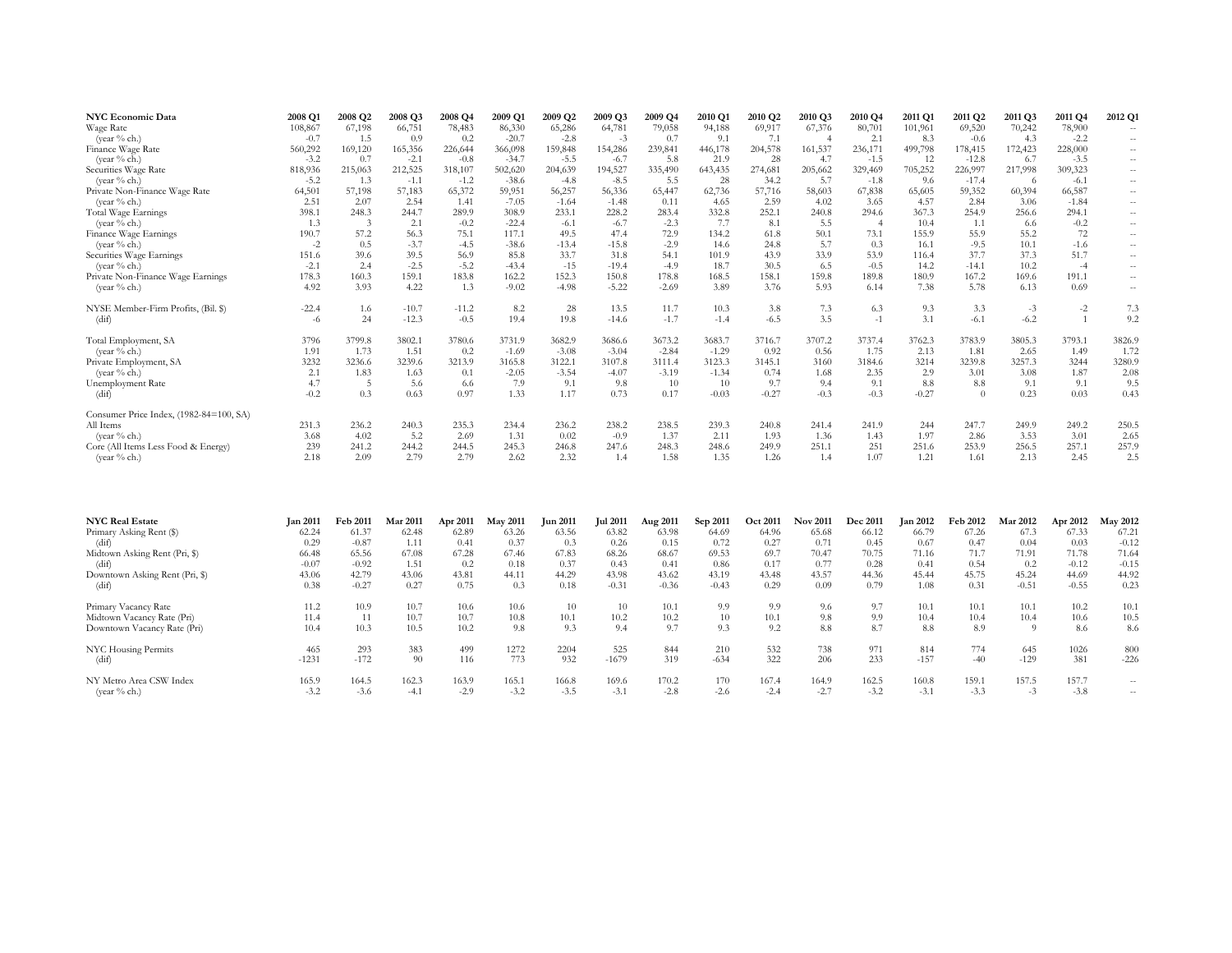NYC Employment Seasonally Adjusted

|                                                | Jan 2011          | Feb 2011        | Mar 2011        | Apr 2011                | <b>May 2011</b> | Jun 2011                | Jul 2011                | Aug 2011        | Sep 2011        | Oct 2011              | Nov 2011                | Dec 2011        | Jan 2012      | Feb 2012              | Mar 2012        | Apr 2012       | May 2012     |
|------------------------------------------------|-------------------|-----------------|-----------------|-------------------------|-----------------|-------------------------|-------------------------|-----------------|-----------------|-----------------------|-------------------------|-----------------|---------------|-----------------------|-----------------|----------------|--------------|
| <b>Total Nonfarm</b>                           | 3753.1            | 3764.6          | 3769            | 3786.5                  | 3783.3          | 3781.9                  | 3815.1                  | 3808.6          | 3792.4          | 3788.3                | 3796.8                  | 3794.3          | 3817.3        | 3824.7                | 3838.6          | 3844.7         | 3858         |
| (dif)                                          | 13.2              | 11.4            | 4.5             | 17.5                    | $-3.2$          | $-1.4$                  | 33.2                    | $-6.5$          | $-16.2$         | $-4.1$                | 8.5                     | $-2.5$          | 23.1          | 7.3                   | 13.9            | -6.1           | 13.3         |
| Private                                        | 3204.9            | 3215.5          | 3221.7          | 3240.7                  | 3239.1          | 3239.5                  | 3268.4                  | 3257.6          | 3245.9          | 3238.3                | 3247.9                  | 3245.8          | 3269.4        | 3278.9                | 3294.4          | 3302.2         | 3317.2       |
| (dif)                                          | 14.6              | 10.6            | 6.1             | 19                      | $-1.6$          | 0.4                     | 28.9                    | $-10.9$         | $-11.6$         | $-7.7$                | 9.7                     | $-2.1$          | 23.6          | 9.5                   | 15.5            | 7.8            | 15.1         |
| <b>Financial Activities</b>                    | 436               | 436.7           | 437             | 439.5                   | 440.5           | 441.6                   | 443.2                   | 444.1           | 445             | 442.7                 | 442.9                   | 438.2           | 445           | 444.4                 | 444.5           | 445.6          | 449.2        |
| (dif)                                          | 2.7               | 0.8             | 0.3             | 2.5                     |                 | 1.1                     | 1.5                     |                 | 0.8             | $-2.2$                | 0.1                     | $-4.7$          | 6.8           | $-0.6$                | 0.1             | 1.1            | 3.6          |
| Finance & Insurance                            | 318.2             | 319.3           | 320.1           | 320.6                   | 321.7           | 323.3                   | 323.5                   | 324.2           | 325.8           | 325.6                 | 324.9                   | 321.7           | 326.9         | 326.3                 | 325.8           | 327.8          | 329.1        |
| (dif)<br>Securities                            | 2.2<br>167.7      | 1.1<br>168.3    | 0.8<br>169      | 0.5<br>169.1            | 1.1<br>169.5    | 1.7<br>170.7            | 0.2<br>169.9            | 0.7<br>170.5    | 1.7<br>172.2    | $-0.3$<br>172.3       | $-0.6$<br>172.2         | $-3.2$<br>169.9 | 5.2<br>173.2  | $-0.6$<br>171.7       | $-0.5$<br>171.1 | 1.9<br>171.8   | 1.4<br>173.3 |
| (dif)                                          | 1.5               | 0.6             | 0.6             | 0.1                     | 0.4             | 1.2                     | $-0.8$                  | 0.6             | 1.7             | 0.1                   | $-0.1$                  | $-2.3$          | 3.3           | $-1.5$                | $-0.5$          | 0.7            | 1.5          |
| Banking                                        | 86.6              | 86.9            | 87.1            | 87.4                    | 87.9            | 88.5                    | 88.8                    | 88.9            | 88.9            | 88.8                  | 88.8                    | 88.4            | 88.7          | 88.6                  | 88.8            | 89.5           | 89.4         |
| (dif)                                          | 0.1               | 0.3             | $0.2\,$         | 0.3                     | 0.6             | 0.5                     | 0.3                     | 0.1             | $-0.1$          | $-0.1$                | $\Omega$                | $-0.3$          | 0.3           | $-0.1$                | 0.2             | 0.6            | $-0.1$       |
| Real Estate & Rental & Leasing                 | 117.8             | 117.5           | 116.9           | 118.9                   | 118.9           | 118.3                   | 119.7                   | 120             | 119.2           | 117.2                 | 117.9                   | 116.4           | 118           | 118                   | 118.6           | 117.8          | 120          |
| (dif)                                          | 0.5               | $-0.3$          | $-0.5$          | 2                       | $-0.1$          | $-0.6$                  | 1.4                     | 0.3             | $-0.8$          | $-2$                  | 0.8                     | $-1.5$          | 1.6           | $\overline{0}$        | 0.6             | $-0.8$         | 2.2          |
| Information                                    | 169.5             | 170.2           | 170.6           | 171.5                   | 171.6           | 171.3                   | 173.1                   | 165.5           | 171.8           | 171.6                 | 170.8                   | 169.8           | 169.4         | 172.8                 | 173.8           | 174.4          | 172.9        |
| (dif)                                          | $-0.5$            | 0.7             | 0.4             | 0.9                     | 0.1             | $-0.3$                  | 1.8                     | $-7.6$          | 6.3             | $-0.2$                | $-0.7$                  | $-1.1$          | $-0.3$        | 3.4                   | - 1             | 0.6            | $-1.4$       |
| Professional & Business Services               | 585.8             | 588.6           | 591.2           | 595.5                   | 594.8           | 597.2                   | 600.7                   | 601.4           | 597.6           | 602.2                 | 602.4                   | 608.9           | 612.2         | 617.3                 | 622.8           | 626.4          | 635          |
| (dif)                                          | 2.7               | 2.8             | 2.6             | 4.3                     | $-0.8$          | 2.4                     | 3.6                     | 0.7             | $-3.8$          | -4.6                  | 0.2                     | 6.4             | 3.4           | $\overline{5}$        | 5.6             | 3.6            | 8.6          |
| Professional, Scientific, & Technical Services | 326.6             | 328             | 329             | 333                     | 332.3           | 334.3                   | 337.8                   | 336.3           | 338.7           | 339.3                 | 340.7                   | 343.2           | 350.1         | 351.8                 | 353.2           | 354.6          | 355.5        |
| (dif)                                          | 2.7               | 1.3             |                 | $\overline{4}$          | $-0.6$          | 1.9                     | 3.6                     | $-1.5$          | 2.3             | 0.6                   | 1.4                     | 2.5             |               | 1.7                   | 1.3             | 1.4            | 0.9          |
| Management of Companies & Enterprises          | 64.1              | 64.3            | 64.7            | 64.6                    | 64.5            | 65                      | 65                      | 65.4            | 65.2            | 66.2                  | 66.6                    | 67.1            | 67.1          | 67.4                  | 67.4            | 67.3           | 67.6         |
| (dif)                                          | 0.9               | 0.3             | 0.4             | $-0.1$                  | $-0.1$          | 0.4                     | $\overline{0}$          | 0.4             | $-0.2$          |                       | 0.4                     | 0.5             | 0.1           | 0.3                   | $\overline{0}$  | $-0.1$         | 0.2          |
| <b>Administrative Services</b>                 | 195.1<br>$-0.9$   | 196.3<br>1.2    | 197.5<br>1.1    | 198<br>0.5              | 197.9<br>$-0.1$ | 197.9<br>$\overline{0}$ | 197.9<br>$\overline{0}$ | 199.7<br>1.8    | 193.7           | 196.7<br>3            | 195.2<br>$-1.5$         | 198.6<br>3.5    | 195<br>$-3.6$ | 198<br>$\overline{3}$ | 202.3<br>4.2    | 204.5<br>2.2   | 211.9<br>7.4 |
| (dif)<br><b>Employment Services</b>            | 63.5              | 63.9            | 64.9            | 64.8                    | 64.9            | 65.1                    | 66.5                    | 67.6            | -6<br>65.3      | 66.7                  | 66                      | 67.3            | 64.1          | 65.6                  | 69.3            | 71.3           | 76.1         |
| (dif)                                          | $-0.2$            | 0.4             |                 | $\overline{0}$          | $\theta$        | $0.2\,$                 | 1.4                     | 1.1             | $-2.3$          | 1.4                   | $-0.8$                  | 1.3             | $-3.2$        | 1.6                   | 3.7             | 2.1            | 4.8          |
| <b>Educational &amp; Health Services</b>       | 761.1             | 764.3           | 764.5           | 769.7                   | 768.4           | 761.6                   | 774.5                   | 772.3           | 762.9           | 757.1                 | 760                     | 760.9           | 769.2         | 764.3                 | 769.7           | 768.8          | 770          |
| (dif)                                          | 0.5               | 3.2             | 0.2             | 5.2                     | $-1.3$          | $-6.9$                  | 12.9                    | $-2.2$          | $-9.4$          | $-5.8$                | 2.9                     | 0.9             | 8.3           | $-4.9$                | 5.4             | $-0.9$         | 1.2          |
| <b>Educational Services</b>                    | 172.6             | 174.2           | 173.8           | 175.3                   | 176.5           | 171.4                   | 183                     | 182.1           | 172.7           | 168                   | 168.4                   | 167.4           | 171.9         | 166.7                 | 167.8           | 167.5          | 168.5        |
| (dif)                                          | $-0.4$            | 1.6             | $-0.4$          | 1.5                     | 1.2             | $-5.1$                  | 11.6                    | $-0.9$          | $-9.4$          | $-4.7$                | 0.4                     | $-1.1$          | 4.6           | $-5.3$                | 1.2             | $-0.3$         |              |
| Health Care & Social Assistance                | 588.6             | 590.2           | 590.8           | 594.4                   | 592             | 590.2                   | 591.5                   | 590.2           | 590.2           | 589                   | 591.5                   | 593.5           | 597.2         | 597.6                 | 601.9           | 601.3          | 601.6        |
| (dif)                                          | 0.9               | 1.6             | 0.6             | 3.7                     | $-2.5$          | $-1.8$                  | 1.3                     | $-1.3$          | $\theta$        | $-1.2$                | 2.5                     | $\overline{2}$  | 3.7           | 0.3                   | 4.3             | $-0.6$         | 0.3          |
| Leisure & Hospitality                          | 334.4             | 335.7           | 337.7           | 340.5                   | 337.7           | 340.7                   | 348.1                   | 347.2           | 343.7           | 344                   | 346.8                   | 344.5           | 347.4         | 351.6                 | 352.1           | 351.9          | 355.6        |
| (dif)                                          | 2.9               | 1.3             |                 | 2.8                     | $-2.8$          | 3                       | 7.4                     | $-0.9$          | $-3.5$          | 0.3                   | 2.8                     | $-2.4$          | 2.9           | 4.2                   | 0.5             | $-0.3$         | 3.8          |
| Arts, Entertainment, & Recreation              | 67.8              | 67.7            | 67.9            | 69.5                    | 66.1            | 67.5                    | 70.2                    | 68.9            | 66.4            | 67.3                  | 68.3                    | 67.4            | 68.2          | 69.5                  | 71.4            | 70.7           | 72.8         |
| (dif)                                          | $\Omega$          | $-0.1$          | 0.1             | 1.6                     | $-3.4$          | 1.4                     | 2.7                     | $-1.4$          | $-2.5$          | 0.9                   |                         | $-0.8$          | 0.7           | 1.3                   | 1.9             | $-0.7$         | 2.1          |
| Accommodation & Food Services                  | 266.5             | 268             | 269.9           | 271                     | 271.6           | 273.2                   | 277.8                   | 278.3           | 277.3           | 276.7                 | 278.6                   | 277             | 279.2         | 282.1                 | 280.7           | 281.1          | 282.8        |
| (dif)<br><b>Other Services</b>                 | 2.9               | 1.5             | 1.9             | 1.1                     | 0.6             | 1.6                     | 4.6                     | 0.5             | $-1$            | $-0.6$                | 1.8                     | $-1.5$          | 2.2           | 2.9                   | $-1.4$          | 0.4            | 1.7          |
| (dif)                                          | 162.8<br>0.7      | 163.3<br>0.4    | 163.4<br>0.2    | 164.3<br>0.9            | 164.5<br>0.2    | 164.7<br>0.2            | 165.3<br>0.6            | 164.4<br>$-0.9$ | 163.3<br>$-1.1$ | 163<br>$-0.3$         | 163.1<br>$\overline{0}$ | 163<br>$-0.1$   | 164.9<br>1.9  | 166.3<br>1.4          | 166.4<br>0.2    | 167.3<br>0.9   | 168.1<br>0.8 |
| Trade, Transportation, & Utilities             | 569.2             | 570.2           | 570.3           | 572.7                   | 574.1           | 575.1                   | 576.3                   | 574.6           | 575.5           | 571.8                 | 577.3                   | 576.7           | 579.8         | 581.8                 | 584.3           | 583.3          | 584.9        |
| (dif)                                          | 5.4               |                 | 0.1             | 2.3                     | 1.5             |                         | 1.3                     | $-1.7$          | 0.9             | $-3.8$                | 5.5                     | $-0.6$          | 3.1           | 1.9                   | 2.5             | $-1$           | 1.6          |
| Retail Trade                                   | 309.3             | 310.5           | 310.8           | 312.2                   | 313.6           | 313.8                   | 315.1                   | 315.2           | 315.9           | 312.5                 | 317.3                   | 319.8           | 322           | 324.6                 | 326.5           | 326.9          | 326.6        |
| (dif)                                          | 3.2               | 1.3             | 0.3             | 1.4                     | 1.4             | 0.2                     | 1.3                     | 0.1             | 0.7             | $-3.4$                | 4.8                     | 2.5             | 2.3           | 2.5                   | 1.9             | 0.5            | $-0.4$       |
| Wholesale Trade                                | 138.6             | 139.1           | 139             | 139.6                   | 139.6           | 140.1                   | 139.2                   | 138.1           | 139             | 139.2                 | 139.4                   | 138.1           | 139.6         | 139.1                 | 139.3           | 137.8          | 139.8        |
| (dif)                                          | $\theta$          | 0.5             | $-0.1$          | 0.6                     | $\overline{0}$  | 0.5                     | $-0.9$                  | $-1.1$          |                 | 0.2                   | 0.2                     | $-1.4$          | 1.6           | $-0.6$                | 0.2             | $-1.6$         | 2.1          |
| Transportation & Warehousing                   | 105.7             | 104.9           | 104.8           | 105.2                   | 105.2           | 105.6                   | 106.4                   | 105.7           | 105             | 104.4                 | 105                     | 103.3           | 102.5         | 102.5                 | 102.9           | 103            | 102.9        |
| (dif)                                          | 2.2               | $-0.8$          | $-0.1$          | 0.4                     | $\overline{0}$  | 0.3                     | 0.8                     | $-0.7$          | $-0.7$          | $-0.6$                | 0.5                     | $-1.6$          | $-0.8$        | $\overline{0}$        | 0.4             | 0.1            | $-0.1$       |
| Utilities                                      | 15.7              | 15.7            | 15.7            | 15.7                    | 15.7            | 15.7                    | 15.7                    | 15.7            | 15.6            | 15.6                  | 15.6                    | 15.5            | 15.6          | 15.6                  | 15.6            | 15.6           | 15.6         |
| (dif)                                          | $\theta$          | $\overline{0}$  | $\overline{0}$  | $\overline{0}$          | $\overline{0}$  | $\overline{0}$          | $\overline{0}$          | $\overline{0}$  | $-0.1$          | $\overline{0}$        | $\overline{0}$          | $-0.1$          | 0.1           | $\overline{0}$        | $\overline{0}$  | $\overline{0}$ | $\theta$     |
| Construction                                   | 110.3             | 110.7           | 111.4           | 111.5                   | 112.3           | 112.3                   | 112.1                   | 112.8           | 112.1           | 111.9                 | 111                     | 110.8           | 107.9         | 107.3                 | 108.1           | 110.8          | 107.1        |
| (dif)                                          | 0.2               | 0.4             | 0.8             | 0.1                     | 0.8             | $\overline{0}$          | $-0.2$                  | 0.7             | $-0.7$          | $-0.2$                | $-0.9$                  | $-0.2$          | $-2.8$        | $-0.6$                | 0.8             | 2.6            | $-3.6$       |
| Manufacturing                                  | 75.9              | 75.8            | 75.4            | 75.4                    | 75.1            | 75.1                    | 75                      | 75.2            | 74              | 74                    | 73.7                    | 73.2            | 73.6          | 73.2                  | 72.6            | 73.8           | 74.3         |
| (dif)<br>Government                            | $\theta$<br>548.2 | $-0.1$<br>549.1 | $-0.4$<br>547.4 | $\overline{0}$<br>545.8 | $-0.3$<br>544.2 | $-0.1$<br>542.3         | $-0.1$<br>546.6         | 0.1<br>551      | $-1.2$<br>546.4 | $\overline{0}$<br>550 | $-0.3$<br>548.9         | $-0.5$<br>548.5 | 0.4<br>548    | $-0.4$<br>545.8       | $-0.6$<br>544.2 | 1.2<br>542.5   | 0.5<br>540.7 |
| (dif)                                          | $-1.4$            | 0.8             | $-1.7$          | $-1.5$                  | $-1.6$          | $-1.9$                  | 4.3                     | 4.4             | $-4.6$          | 3.6                   | $-1.1$                  | $-0.4$          | $-0.5$        | $-2.2$                | $-1.6$          | $-1.7$         | $-1.8$       |
|                                                |                   |                 |                 |                         |                 |                         |                         |                 |                 |                       |                         |                 |               |                       |                 |                |              |

Source: NYS DOL

Data: Ths., Seasonally Adjusted by OMB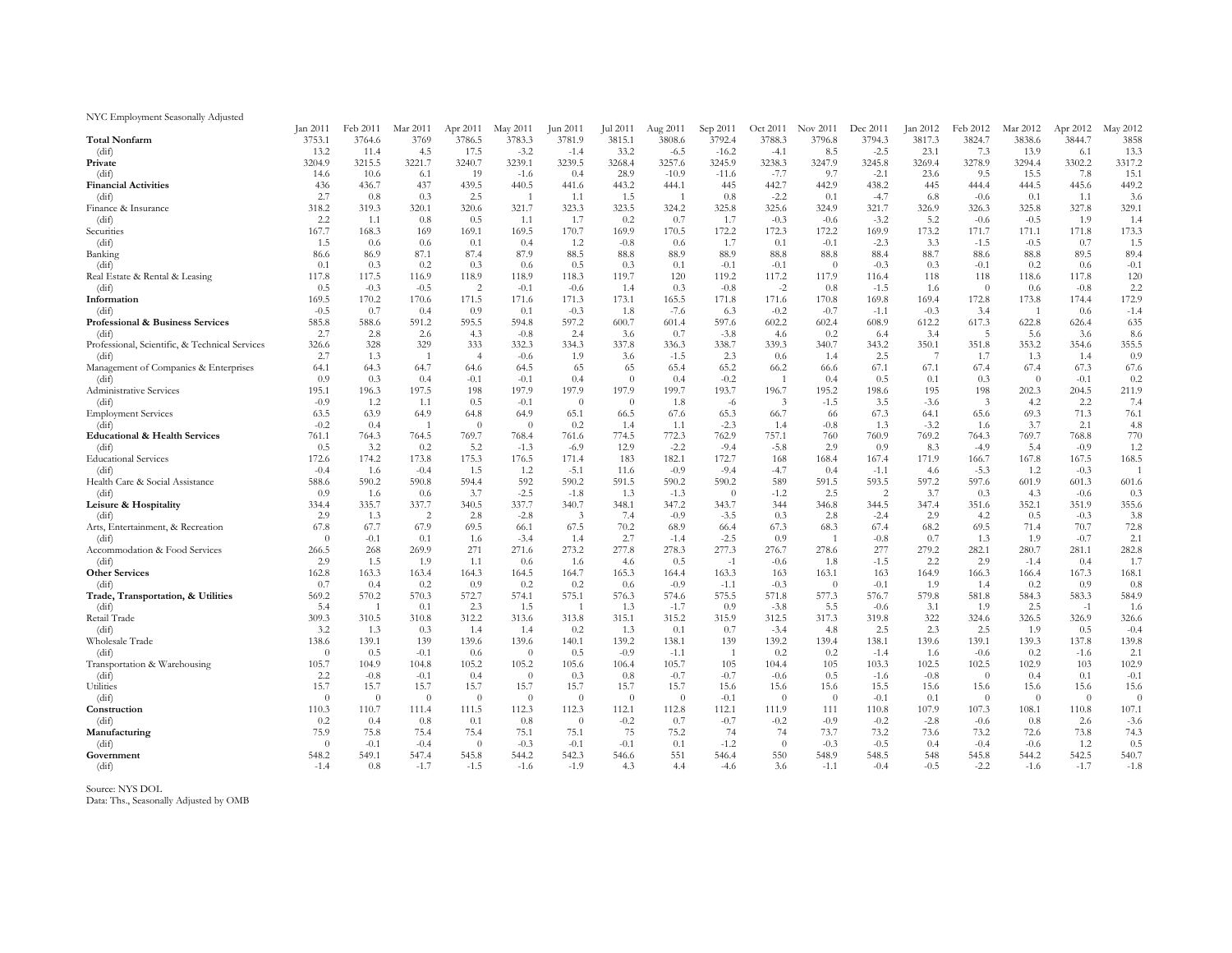| Total<br>3731.8<br>3753.2<br>3786.8<br>3796.4<br>3787.3<br>3778.5<br>3834.3<br>3848.8<br>3764.9<br>3790.7<br>3822.1<br>3845.3<br>3872.1<br>3786<br>3819<br>3796.3<br>3812.8<br>3803.5<br>33.1<br>78<br>79.7<br>60.3<br>65.3<br>74.7<br>53.3<br>58.5<br>54<br>58.9<br>58.5<br>75.7<br>74.7<br>(year dif)<br>81.1<br>113.8<br>104.4<br>68.9<br>63<br>3275.7<br>3227.8<br>3239.8<br>3302.2<br>3277.5<br>3205.6<br>3238.8<br>3247.7<br>3253.8<br>3288.9<br>3225.9<br>3248.1<br>3326.6<br>3238.6<br>Private<br>3186<br>3250<br>3260.6<br>3300.4<br>37.1<br>(year dif)<br>97.1<br>94<br>82.3<br>55.4<br>71.9<br>92.8<br>113.4<br>93.6<br>63.7<br>62.1<br>78.9<br>85.3<br>90.8<br>96.9<br>-61<br>61.3<br>61.6<br>442.7<br><b>Financial Activities</b><br>437.1<br>442.2<br>434.2<br>434.9<br>443.6<br>445.8<br>442.8<br>443.4<br>441.7<br>441.7<br>442.4<br>436.1<br>447.6<br>448.6<br>440.7<br>445.6<br>440.6<br>7.5<br>2.1<br>(year dif)<br>15<br>7.5<br>11.3<br>10.9<br>12.7<br>13.1<br>14.5<br>12.2<br>8.9<br>12.1<br>14.4<br>4.8<br>8.5<br>13.4<br>10.8<br>-6.1<br>325<br>318.7<br>325.2<br>318.2<br>317.4<br>318.2<br>324.5<br>327.6<br>328.8<br>326.1<br>325<br>323.1<br>325.1<br>324.5<br>325.5<br>322.4<br>Finance & Insurance<br>324.9<br>324.6<br>(year dif)<br>5.7<br>7.2<br>2.6<br>11.2<br>11.3<br>12.3<br>12.8<br>12.3<br>8.7<br>7.3<br>11.1<br>11.4<br>11.4<br>11.9<br>11.8<br>5.8<br>10.4<br>Securities<br>172.7<br>170.7<br>170.5<br>167.5<br>167.5<br>171.7<br>172.8<br>174<br>172.1<br>172.4<br>171.8<br>170.9<br>169.7<br>169.3<br>170.8<br>167<br>170.1<br>166.6<br>(year dif)<br>7.7<br>7.2<br>2.7<br>0.4<br>6.7<br>7.1<br>3.8<br>2.2<br>6.8<br>6.5<br>6.2<br>- 8<br>-5.4<br>3.4<br>3.8<br>6.5<br>6.6<br>- 6<br>88.8<br>Banking<br>88.6<br>88.7<br>89<br>87<br>87.3<br>87.3<br>89.6<br>88.8<br>88.3<br>88.7<br>88.5<br>88.7<br>89<br>88.7<br>88.1<br>86.9<br>89.5<br>1.7<br>0.7<br>3.7<br>3.7<br>3.4<br>3.1<br>2.7<br>2.1<br>1.7<br>2.6<br>2.6<br>3.1<br>3.3<br>3.8<br>1.9<br>2.1<br>3<br>1.4<br>(year dif)<br>117.7<br>119.1<br>119.7<br>117.9<br>117.6<br>117.9<br>117.6<br>Real Estate & Rental & Leasing<br>116<br>116.2<br>118.7<br>118.9<br>120<br>119.8<br>116.5<br>120.1<br>118.2<br>118.4<br>116.6<br>(year dif)<br>0.1<br>2.2<br>1.7<br>$-0.5$<br>1.3<br>1.7<br>1.1<br>2.5<br>2.7<br>$-0.1$<br>$-0.9$<br>0.2<br>0.5<br>$-1.1$<br>1.2<br>0.9<br>$-0.4$<br>0.4<br>167.5<br>171.6<br>172.1<br>165.9<br>173<br>172.7<br>172.4<br>172.1<br>172.3<br>174.1<br>172.9<br>171.1<br>169.1<br>171.1<br>173.6<br>166.1<br>170.1<br>170.6<br>Information<br>7.2<br>5.1<br>3.2<br>(year dif)<br>6.2<br>7.9<br>6.7<br>3.1<br>$-0.2$<br>2.6<br>0.5<br>6.6<br>6.9<br>2<br>$-0.1$<br>3<br>1.3<br>$-1.4$<br>4.6<br>587.7<br><b>Professional &amp; Business Services</b><br>583.8<br>593.2<br>603.2<br>612.5<br>619.3<br>624.8<br>633.5<br>597.2<br>618.9<br>593.8<br>601.9<br>602.4<br>594.6<br>606.3<br>616.5<br>604.6<br>604.6<br>21.7<br>22.8<br>20.2<br>28.7<br>31.6<br>31<br>21.9<br>(year dif)<br>20.9<br>22.6<br>22<br>20.8<br>25.3<br>23.3<br>20.2<br>19.1<br>25.9<br>26.3<br>40.3<br>352.1<br>328<br>337.1<br>353.6<br>Professional, Scientific, & Technical Services<br>329.4<br>332.6<br>330<br>341.2<br>335.6<br>334.1<br>338.4<br>342.2<br>346.4<br>347.5<br>352<br>354.3<br>353.1<br>334.9<br>17.2<br>12.1<br>23.4<br>24<br>24.2<br>21.7<br>23.1<br>12.4<br>13.2<br>13.1<br>15.2<br>17.9<br>14.1<br>19.3<br>14.8<br>(year dif)<br>16.6<br>16.9<br>16<br>67.1<br>64.7<br>67.2<br>67.1<br>67<br>67.3<br>Management of Companies & Enterprises<br>64.1<br>64.3<br>65.4<br>65.1<br>65.5<br>67<br>68.1<br>66.9<br>65.2<br>64.4<br>64.3<br>-66<br>2.7<br>2.5<br>1.5<br>3.1<br>2.7<br>1.9<br>(year dif)<br>2.5<br>1.8<br>1.4<br>2.4<br>3.4<br>2.3<br>1.9<br>3<br>1.4<br>1.6<br><b>Administrative Services</b><br>199.4<br>190.2<br>198.6<br>203.5<br>197<br>199.7<br>193.9<br>198.9<br>198.3<br>195.8<br>198.8<br>197.1<br>193.3<br>213.1<br>191.7<br>196.9<br>201.3<br>202<br>(year dif)<br>7.7<br>5.8<br>7.6<br>$-0.1$<br>4.8<br>2.7<br>2.2<br>2.6<br>4.7<br>14.2<br>6.9<br>6.2<br>1.8<br>$-1.2$<br>6.3<br>1.6<br>-6.6<br>- 6<br>70.7<br>68.2<br>63.8<br>68.2<br>70.2<br>63.8<br>65.3<br>65.2<br>67.1<br>65.2<br>68.3<br>68.2<br>62.4<br>75.9<br>62.4<br>64.7<br>64.1<br>65.5<br><b>Employment Services</b><br>2.6<br>5.4<br>4.7<br>7.6<br>4.2<br>3.7<br>11.2<br>(year dif)<br>4.5<br>6.2<br>2.6<br>0.6<br>4.4<br>4.8<br>4.6<br>-5<br>4.4<br>1.7<br>-6.4<br>751<br>775<br>771.7<br>775.7<br>776.1<br>778.7<br>758<br>771.7<br>779.3<br><b>Educational &amp; Health Services</b><br>772.2<br>740.6<br>766<br>781<br>780.6<br>764.5<br>780.5<br>748.7<br>763.9<br>11.2<br>19.5<br>6.2<br>$-1.2$<br>(year dif)<br>18<br>16.3<br>18.9<br>11.3<br>$-0.8$<br>$-0.5$<br>8.1<br>4.9<br>11.7<br>21.3<br>16.1<br>$-1.5$<br>$-0.5$<br>1.9<br>177.2<br>175.1<br><b>Educational Services</b><br>182.7<br>165.3<br>165.9<br>176.3<br>170.1<br>177.8<br>177.4<br>175.5<br>173.5<br>185.6<br>183.4<br>156.3<br>174.4<br>174.7<br>184.1<br>160.4<br>2.5<br>(year dif)<br>3.2<br>5.9<br>8.9<br>9.9<br>0.4<br>$-6.3$<br>$-0.7$<br>$-6.3$<br>$-8.2$<br>$-7.9$<br>1.6<br>4.9<br>11.9<br>-8<br>-6.6<br>$-4.4$<br>-6<br>592.7<br>Health Care & Social Assistance<br>592<br>585.1<br>598.7<br>597<br>603.2<br>601.9<br>591<br>600.6<br>589.5<br>594.9<br>595.3<br>588.3<br>584.3<br>589.5<br>594.5<br>595.9<br>605.1<br>7.5<br>$\overline{7}$<br>12.1<br>8.8<br>5.8<br>5.8<br>11.2<br>9.6<br>(year dif)<br>11.4<br>12.3<br>10.6<br>3.6<br>8.8<br>8.5<br>9.4<br>6.2<br>9.8<br>4.5<br>347.2<br>346.3<br>Leisure & Hospitality<br>324.5<br>330<br>340.9<br>343.5<br>350.8<br>347.9<br>348.2<br>349.1<br>333.6<br>339.8<br>352.3<br>341.8<br>346.8<br>351.7<br>344.1<br>361.9<br>(year dif)<br>23<br>19.3<br>20.4<br>20.4<br>21<br>18.1<br>19.8<br>25.6<br>16.9<br>18.3<br>13.1<br>12.5<br>15.3<br>14.1<br>11.4<br>18.4<br>19.6<br>4.5<br>71.2<br>70.2<br>67.3<br>70.4<br>71.2<br>67.9<br>69.6<br>Arts, Entertainment, & Recreation<br>65.6<br>66.9<br>70<br>67.2<br>68.1<br>69.1<br>67.6<br>68.8<br>65.2<br>74.1<br>65.4<br>1.2<br>0.8<br>2.1<br>0.1<br>3.2<br>1.7<br>$-0.2$<br>$-0.4$<br>0.3<br>1.7<br>3.5<br>6.9<br>(year dif)<br>0.8<br>$-1.1$<br>1.7<br>$-1$<br>0.6<br>276.3<br>278.8<br>272.5<br>273.7<br>276.7<br>258.9<br>270.9<br>278.7<br>279.6<br>281.5<br>280.3<br>287.8<br>273.9<br>263.1<br>281.8<br>280.6<br>268.4<br>281.1<br>Accommodation & Food Services<br>2.8<br>(year dif)<br>19.6<br>19.2<br>19.7<br>20.3<br>17.3<br>13.5<br>12.2<br>10.2<br>19<br>19.6<br>18.9<br>22.4<br>21.3<br>17.1<br>13.6<br>10.6<br>11.5<br><b>Other Services</b><br>162.4<br>167.7<br>166.3<br>162.8<br>166.2<br>164.9<br>162.1<br>164.2<br>163.1<br>165.4<br>165.8<br>169.7<br>163.8<br>164.7<br>166<br>163<br>163.6<br>164.1<br>2.6<br>(year dif)<br>3.6<br>3.3<br>5<br>3.7<br>2.2<br>0.8<br>2<br>3.1<br>4.5<br>4.7<br>1.1<br>1.2<br>-3<br>3.7<br>4.6<br>-3<br>-3<br>577<br>Trade, Transportation, & Utilities<br>562<br>562.7<br>575.9<br>599.7<br>576.3<br>577.7<br>573.7<br>567.1<br>570.3<br>576.4<br>569.7<br>566.9<br>576.1<br>591.4<br>576.5<br>573.3<br>581<br>3.3<br>(year dif)<br>16.5<br>14.8<br>15.6<br>16<br>16.5<br>15.3<br>13.5<br>13.6<br>10.7<br>14.9<br>14.2<br>8.8<br>13.4<br>10.5<br>11.3<br>10.6<br>14.6<br>Retail Trade<br>320.5<br>304.4<br>309.3<br>313.2<br>312.7<br>312.1<br>315.2<br>315<br>328<br>336.9<br>319.7<br>322.1<br>322.2<br>313.9<br>304.4<br>307.4<br>320.4<br>318.2<br>(year dif)<br>12<br>10.7<br>12.2<br>6.8<br>15.3<br>14.7<br>11.1<br>6.7<br>10.8<br>10.9<br>11.8<br>11.3<br>10.9<br>14.3<br>12.7<br>13.8<br>12.9<br>10.2<br>Wholesale Trade<br>137<br>138<br>138<br>139.3<br>139.8<br>138.5<br>138.8<br>138.4<br>138.5<br>138.8<br>139.3<br>140.4<br>138.9<br>139.9<br>140.6<br>138<br>139.6<br>139.1<br>2.8<br>2.5<br>$-0.7$<br>(year dif)<br>2.5<br>2.8<br>2.5<br>$\overline{0}$<br>1.2<br>1.1<br>$-0.5$<br>0.3<br>$-1.8$<br>1.6<br>$\overline{0}$<br>0.3<br>107.1<br>102.5<br>103.9<br>105.2<br>107.2<br>107.5<br>102<br>102.2<br>Transportation & Warehousing<br>104.1<br>106<br>102.4<br>101.1<br>105.8<br>105.6<br>103<br>103.6<br>101.5<br>105.1<br>$-2.6$<br>$-3.1$<br>$-2.2$<br>$\overline{2}$<br>2.1<br>2.4<br>$\overline{3}$<br>3.9<br>3.1<br>2.3<br>1.5<br>$-0.1$<br>$-1.9$<br>$-2.4$<br>(year dif)<br>1.8<br>$-2.4$<br>2.1<br>Utilities<br>15.7<br>15.7<br>15.7<br>15.7<br>15.7<br>15.6<br>15.7<br>15.7<br>15.7<br>15.6<br>15.5<br>15.6<br>15.6<br>15.6<br>15.6<br>15.6<br>15.6<br>15.6<br>$-0.3$<br>$-0.3$<br>$-0.2$<br>$-0.2$<br>$-0.2$<br>$-0.2$<br>$-0.1$<br>$-0.2$<br>$-0.1$<br>$-0.1$<br>$-0.1$<br>$-0.1$<br>$-0.2$<br>$-0.1$<br>$-0.2$<br>$-0.2$<br>$-0.2$<br>$-0.1$<br>(year dif)<br>112.2<br>113.1<br>117.1<br>115<br>111.5<br>109<br>104.9<br>104.9<br>107.6<br>109.7<br>114.8<br>115.3<br>113.4<br>102.4<br>101.6<br>104.4<br>107.1<br>111.6<br>Construction<br>(year dif)<br>$-3.2$<br>$-0.7$<br>$-6.7$<br>$-2.8$<br>$-0.4$<br>0.3<br>0.3<br>1.2<br>0.7<br>$-2.3$<br>$-5.1$<br>$-0.9$<br>$-2.4$<br>$-3.4$<br>$-0.2$<br>0.1<br>$-3.3$<br>72.7<br>74.7<br>75.1<br>75.7<br>75.4<br>75.1<br>73.4<br>72<br>73.3<br>Manufacturing<br>74.5<br>74.9<br>71.9<br>71.9<br>74.8<br>74.9<br>75.3<br>74.5<br>74.3<br>(year dif)<br>$-1.3$<br>$-1.7$<br>$-2.7$<br>$-2.2$<br>$-2.8$<br>$-1.5$<br>$-2.1$<br>$-1.4$<br>$-1.3$<br>$-1.1$<br>$-0.8$<br>$-1.3$<br>$-1.7$<br>$-2.1$<br>$-2.5$<br>$-1.6$<br>$-0.8$<br>$-1.6$<br>545.8<br>542.5<br>539<br>543.3<br>547.6<br>548.7<br>559.5<br>538.7<br>542.9<br>545.4<br>546.6<br>542.6<br>544.6<br>544.9<br>545.5<br>547.4<br>548<br>562.8<br>Government<br>$-11.7$<br>$-28.7$<br>$-10.7$<br>(year dif)<br>$-12.8$<br>$-17.2$<br>$-36.8$<br>$-7.6$<br>$-7.7$<br>$-2.8$<br>$-0.7$<br>$-3.2$<br>$-3.1$<br>$-3.2$<br>0.4<br>10.8<br>$-1.4$<br>$-3$<br>$-4$ | NYC Employment Non-Seasonally Adjusted |          |          |          |          |                |         |          |          |         |          |                 |          |          |          |          |          |     |      |
|--------------------------------------------------------------------------------------------------------------------------------------------------------------------------------------------------------------------------------------------------------------------------------------------------------------------------------------------------------------------------------------------------------------------------------------------------------------------------------------------------------------------------------------------------------------------------------------------------------------------------------------------------------------------------------------------------------------------------------------------------------------------------------------------------------------------------------------------------------------------------------------------------------------------------------------------------------------------------------------------------------------------------------------------------------------------------------------------------------------------------------------------------------------------------------------------------------------------------------------------------------------------------------------------------------------------------------------------------------------------------------------------------------------------------------------------------------------------------------------------------------------------------------------------------------------------------------------------------------------------------------------------------------------------------------------------------------------------------------------------------------------------------------------------------------------------------------------------------------------------------------------------------------------------------------------------------------------------------------------------------------------------------------------------------------------------------------------------------------------------------------------------------------------------------------------------------------------------------------------------------------------------------------------------------------------------------------------------------------------------------------------------------------------------------------------------------------------------------------------------------------------------------------------------------------------------------------------------------------------------------------------------------------------------------------------------------------------------------------------------------------------------------------------------------------------------------------------------------------------------------------------------------------------------------------------------------------------------------------------------------------------------------------------------------------------------------------------------------------------------------------------------------------------------------------------------------------------------------------------------------------------------------------------------------------------------------------------------------------------------------------------------------------------------------------------------------------------------------------------------------------------------------------------------------------------------------------------------------------------------------------------------------------------------------------------------------------------------------------------------------------------------------------------------------------------------------------------------------------------------------------------------------------------------------------------------------------------------------------------------------------------------------------------------------------------------------------------------------------------------------------------------------------------------------------------------------------------------------------------------------------------------------------------------------------------------------------------------------------------------------------------------------------------------------------------------------------------------------------------------------------------------------------------------------------------------------------------------------------------------------------------------------------------------------------------------------------------------------------------------------------------------------------------------------------------------------------------------------------------------------------------------------------------------------------------------------------------------------------------------------------------------------------------------------------------------------------------------------------------------------------------------------------------------------------------------------------------------------------------------------------------------------------------------------------------------------------------------------------------------------------------------------------------------------------------------------------------------------------------------------------------------------------------------------------------------------------------------------------------------------------------------------------------------------------------------------------------------------------------------------------------------------------------------------------------------------------------------------------------------------------------------------------------------------------------------------------------------------------------------------------------------------------------------------------------------------------------------------------------------------------------------------------------------------------------------------------------------------------------------------------------------------------------------------------------------------------------------------------------------------------------------------------------------------------------------------------------------------------------------------------------------------------------------------------------------------------------------------------------------------------------------------------------------------------------------------------------------------------------------------------------------------------------------------------------------------------------------------------------------------------------------------------------------------------------------------------------------------------------------------------------------------------------------------------------------------------------------------------------------------------------------------------------------------------------------------------------------------------------------------------------------------------------------------------------------------------------------------------------------------------------------------------------------------------------------------------------------------------------------------------------------------------------------------------------------------------------------------------------------------------------------------------------------------------------------------------------------------------------------------------------------------------------------------------------------------------------------------------------------------------------------------------------------------------------------------------------------------------------------------------------------------------------------------------------------------------------------------------------------------------------------------------------------------------------------------------------------------------------------------------------------------------------------------------------------------------------------------------------------------------------------------------------------------------------------------------------------------------------------------------------------------------------------------------------------------------------------------------------------------------------------------------------------------------------------------------------------------------------------------------------------------------------------------------------------------------------------------------------------------------------------------------------------------------------------------------------------------------------------------------------------------------------------------------------------------------------------------------------------------------------------------------------------------------------------------------------------------------------------------------------------------------------------------------------------------------------------------------------------------------------------------------------------------------------------------------------------------------------------------------------------------------------------------------------------------------------------------------------------------------------------------------------------------------------------------------------------------------------------------------------------------------------------------------------------------------------------|----------------------------------------|----------|----------|----------|----------|----------------|---------|----------|----------|---------|----------|-----------------|----------|----------|----------|----------|----------|-----|------|
|                                                                                                                                                                                                                                                                                                                                                                                                                                                                                                                                                                                                                                                                                                                                                                                                                                                                                                                                                                                                                                                                                                                                                                                                                                                                                                                                                                                                                                                                                                                                                                                                                                                                                                                                                                                                                                                                                                                                                                                                                                                                                                                                                                                                                                                                                                                                                                                                                                                                                                                                                                                                                                                                                                                                                                                                                                                                                                                                                                                                                                                                                                                                                                                                                                                                                                                                                                                                                                                                                                                                                                                                                                                                                                                                                                                                                                                                                                                                                                                                                                                                                                                                                                                                                                                                                                                                                                                                                                                                                                                                                                                                                                                                                                                                                                                                                                                                                                                                                                                                                                                                                                                                                                                                                                                                                                                                                                                                                                                                                                                                                                                                                                                                                                                                                                                                                                                                                                                                                                                                                                                                                                                                                                                                                                                                                                                                                                                                                                                                                                                                                                                                                                                                                                                                                                                                                                                                                                                                                                                                                                                                                                                                                                                                                                                                                                                                                                                                                                                                                                                                                                                                                                                                                                                                                                                                                                                                                                                                                                                                                                                                                                                                                                                                                                                                                                                                                                                                                                                                                                                                                                                                                                                                                                                                                                                                                                                                                                                                                                                                                                                                                                                                                                                                                                                                                                                                                                                                                                                                                                                                                                                                                                                                                                                                                                                                                                            |                                        | Jan 2011 | Feb 2011 | Mar 2011 | Apr 2011 | <b>May 201</b> | Jun 201 | Jul 2011 | Aug 2011 | Sep 201 | Oct 2011 | <b>Nov 2011</b> | Dec 2011 | Jan 2012 | Feb 2012 | Mar 2012 | Apr 2012 | 201 | 2012 |
|                                                                                                                                                                                                                                                                                                                                                                                                                                                                                                                                                                                                                                                                                                                                                                                                                                                                                                                                                                                                                                                                                                                                                                                                                                                                                                                                                                                                                                                                                                                                                                                                                                                                                                                                                                                                                                                                                                                                                                                                                                                                                                                                                                                                                                                                                                                                                                                                                                                                                                                                                                                                                                                                                                                                                                                                                                                                                                                                                                                                                                                                                                                                                                                                                                                                                                                                                                                                                                                                                                                                                                                                                                                                                                                                                                                                                                                                                                                                                                                                                                                                                                                                                                                                                                                                                                                                                                                                                                                                                                                                                                                                                                                                                                                                                                                                                                                                                                                                                                                                                                                                                                                                                                                                                                                                                                                                                                                                                                                                                                                                                                                                                                                                                                                                                                                                                                                                                                                                                                                                                                                                                                                                                                                                                                                                                                                                                                                                                                                                                                                                                                                                                                                                                                                                                                                                                                                                                                                                                                                                                                                                                                                                                                                                                                                                                                                                                                                                                                                                                                                                                                                                                                                                                                                                                                                                                                                                                                                                                                                                                                                                                                                                                                                                                                                                                                                                                                                                                                                                                                                                                                                                                                                                                                                                                                                                                                                                                                                                                                                                                                                                                                                                                                                                                                                                                                                                                                                                                                                                                                                                                                                                                                                                                                                                                                                                                                            |                                        |          |          |          |          |                |         |          |          |         |          |                 |          |          |          |          |          |     |      |
|                                                                                                                                                                                                                                                                                                                                                                                                                                                                                                                                                                                                                                                                                                                                                                                                                                                                                                                                                                                                                                                                                                                                                                                                                                                                                                                                                                                                                                                                                                                                                                                                                                                                                                                                                                                                                                                                                                                                                                                                                                                                                                                                                                                                                                                                                                                                                                                                                                                                                                                                                                                                                                                                                                                                                                                                                                                                                                                                                                                                                                                                                                                                                                                                                                                                                                                                                                                                                                                                                                                                                                                                                                                                                                                                                                                                                                                                                                                                                                                                                                                                                                                                                                                                                                                                                                                                                                                                                                                                                                                                                                                                                                                                                                                                                                                                                                                                                                                                                                                                                                                                                                                                                                                                                                                                                                                                                                                                                                                                                                                                                                                                                                                                                                                                                                                                                                                                                                                                                                                                                                                                                                                                                                                                                                                                                                                                                                                                                                                                                                                                                                                                                                                                                                                                                                                                                                                                                                                                                                                                                                                                                                                                                                                                                                                                                                                                                                                                                                                                                                                                                                                                                                                                                                                                                                                                                                                                                                                                                                                                                                                                                                                                                                                                                                                                                                                                                                                                                                                                                                                                                                                                                                                                                                                                                                                                                                                                                                                                                                                                                                                                                                                                                                                                                                                                                                                                                                                                                                                                                                                                                                                                                                                                                                                                                                                                                                            |                                        |          |          |          |          |                |         |          |          |         |          |                 |          |          |          |          |          |     |      |
|                                                                                                                                                                                                                                                                                                                                                                                                                                                                                                                                                                                                                                                                                                                                                                                                                                                                                                                                                                                                                                                                                                                                                                                                                                                                                                                                                                                                                                                                                                                                                                                                                                                                                                                                                                                                                                                                                                                                                                                                                                                                                                                                                                                                                                                                                                                                                                                                                                                                                                                                                                                                                                                                                                                                                                                                                                                                                                                                                                                                                                                                                                                                                                                                                                                                                                                                                                                                                                                                                                                                                                                                                                                                                                                                                                                                                                                                                                                                                                                                                                                                                                                                                                                                                                                                                                                                                                                                                                                                                                                                                                                                                                                                                                                                                                                                                                                                                                                                                                                                                                                                                                                                                                                                                                                                                                                                                                                                                                                                                                                                                                                                                                                                                                                                                                                                                                                                                                                                                                                                                                                                                                                                                                                                                                                                                                                                                                                                                                                                                                                                                                                                                                                                                                                                                                                                                                                                                                                                                                                                                                                                                                                                                                                                                                                                                                                                                                                                                                                                                                                                                                                                                                                                                                                                                                                                                                                                                                                                                                                                                                                                                                                                                                                                                                                                                                                                                                                                                                                                                                                                                                                                                                                                                                                                                                                                                                                                                                                                                                                                                                                                                                                                                                                                                                                                                                                                                                                                                                                                                                                                                                                                                                                                                                                                                                                                                                            |                                        |          |          |          |          |                |         |          |          |         |          |                 |          |          |          |          |          |     |      |
|                                                                                                                                                                                                                                                                                                                                                                                                                                                                                                                                                                                                                                                                                                                                                                                                                                                                                                                                                                                                                                                                                                                                                                                                                                                                                                                                                                                                                                                                                                                                                                                                                                                                                                                                                                                                                                                                                                                                                                                                                                                                                                                                                                                                                                                                                                                                                                                                                                                                                                                                                                                                                                                                                                                                                                                                                                                                                                                                                                                                                                                                                                                                                                                                                                                                                                                                                                                                                                                                                                                                                                                                                                                                                                                                                                                                                                                                                                                                                                                                                                                                                                                                                                                                                                                                                                                                                                                                                                                                                                                                                                                                                                                                                                                                                                                                                                                                                                                                                                                                                                                                                                                                                                                                                                                                                                                                                                                                                                                                                                                                                                                                                                                                                                                                                                                                                                                                                                                                                                                                                                                                                                                                                                                                                                                                                                                                                                                                                                                                                                                                                                                                                                                                                                                                                                                                                                                                                                                                                                                                                                                                                                                                                                                                                                                                                                                                                                                                                                                                                                                                                                                                                                                                                                                                                                                                                                                                                                                                                                                                                                                                                                                                                                                                                                                                                                                                                                                                                                                                                                                                                                                                                                                                                                                                                                                                                                                                                                                                                                                                                                                                                                                                                                                                                                                                                                                                                                                                                                                                                                                                                                                                                                                                                                                                                                                                                                            |                                        |          |          |          |          |                |         |          |          |         |          |                 |          |          |          |          |          |     |      |
|                                                                                                                                                                                                                                                                                                                                                                                                                                                                                                                                                                                                                                                                                                                                                                                                                                                                                                                                                                                                                                                                                                                                                                                                                                                                                                                                                                                                                                                                                                                                                                                                                                                                                                                                                                                                                                                                                                                                                                                                                                                                                                                                                                                                                                                                                                                                                                                                                                                                                                                                                                                                                                                                                                                                                                                                                                                                                                                                                                                                                                                                                                                                                                                                                                                                                                                                                                                                                                                                                                                                                                                                                                                                                                                                                                                                                                                                                                                                                                                                                                                                                                                                                                                                                                                                                                                                                                                                                                                                                                                                                                                                                                                                                                                                                                                                                                                                                                                                                                                                                                                                                                                                                                                                                                                                                                                                                                                                                                                                                                                                                                                                                                                                                                                                                                                                                                                                                                                                                                                                                                                                                                                                                                                                                                                                                                                                                                                                                                                                                                                                                                                                                                                                                                                                                                                                                                                                                                                                                                                                                                                                                                                                                                                                                                                                                                                                                                                                                                                                                                                                                                                                                                                                                                                                                                                                                                                                                                                                                                                                                                                                                                                                                                                                                                                                                                                                                                                                                                                                                                                                                                                                                                                                                                                                                                                                                                                                                                                                                                                                                                                                                                                                                                                                                                                                                                                                                                                                                                                                                                                                                                                                                                                                                                                                                                                                                                            |                                        |          |          |          |          |                |         |          |          |         |          |                 |          |          |          |          |          |     |      |
|                                                                                                                                                                                                                                                                                                                                                                                                                                                                                                                                                                                                                                                                                                                                                                                                                                                                                                                                                                                                                                                                                                                                                                                                                                                                                                                                                                                                                                                                                                                                                                                                                                                                                                                                                                                                                                                                                                                                                                                                                                                                                                                                                                                                                                                                                                                                                                                                                                                                                                                                                                                                                                                                                                                                                                                                                                                                                                                                                                                                                                                                                                                                                                                                                                                                                                                                                                                                                                                                                                                                                                                                                                                                                                                                                                                                                                                                                                                                                                                                                                                                                                                                                                                                                                                                                                                                                                                                                                                                                                                                                                                                                                                                                                                                                                                                                                                                                                                                                                                                                                                                                                                                                                                                                                                                                                                                                                                                                                                                                                                                                                                                                                                                                                                                                                                                                                                                                                                                                                                                                                                                                                                                                                                                                                                                                                                                                                                                                                                                                                                                                                                                                                                                                                                                                                                                                                                                                                                                                                                                                                                                                                                                                                                                                                                                                                                                                                                                                                                                                                                                                                                                                                                                                                                                                                                                                                                                                                                                                                                                                                                                                                                                                                                                                                                                                                                                                                                                                                                                                                                                                                                                                                                                                                                                                                                                                                                                                                                                                                                                                                                                                                                                                                                                                                                                                                                                                                                                                                                                                                                                                                                                                                                                                                                                                                                                                                            |                                        |          |          |          |          |                |         |          |          |         |          |                 |          |          |          |          |          |     |      |
|                                                                                                                                                                                                                                                                                                                                                                                                                                                                                                                                                                                                                                                                                                                                                                                                                                                                                                                                                                                                                                                                                                                                                                                                                                                                                                                                                                                                                                                                                                                                                                                                                                                                                                                                                                                                                                                                                                                                                                                                                                                                                                                                                                                                                                                                                                                                                                                                                                                                                                                                                                                                                                                                                                                                                                                                                                                                                                                                                                                                                                                                                                                                                                                                                                                                                                                                                                                                                                                                                                                                                                                                                                                                                                                                                                                                                                                                                                                                                                                                                                                                                                                                                                                                                                                                                                                                                                                                                                                                                                                                                                                                                                                                                                                                                                                                                                                                                                                                                                                                                                                                                                                                                                                                                                                                                                                                                                                                                                                                                                                                                                                                                                                                                                                                                                                                                                                                                                                                                                                                                                                                                                                                                                                                                                                                                                                                                                                                                                                                                                                                                                                                                                                                                                                                                                                                                                                                                                                                                                                                                                                                                                                                                                                                                                                                                                                                                                                                                                                                                                                                                                                                                                                                                                                                                                                                                                                                                                                                                                                                                                                                                                                                                                                                                                                                                                                                                                                                                                                                                                                                                                                                                                                                                                                                                                                                                                                                                                                                                                                                                                                                                                                                                                                                                                                                                                                                                                                                                                                                                                                                                                                                                                                                                                                                                                                                                                            |                                        |          |          |          |          |                |         |          |          |         |          |                 |          |          |          |          |          |     |      |
|                                                                                                                                                                                                                                                                                                                                                                                                                                                                                                                                                                                                                                                                                                                                                                                                                                                                                                                                                                                                                                                                                                                                                                                                                                                                                                                                                                                                                                                                                                                                                                                                                                                                                                                                                                                                                                                                                                                                                                                                                                                                                                                                                                                                                                                                                                                                                                                                                                                                                                                                                                                                                                                                                                                                                                                                                                                                                                                                                                                                                                                                                                                                                                                                                                                                                                                                                                                                                                                                                                                                                                                                                                                                                                                                                                                                                                                                                                                                                                                                                                                                                                                                                                                                                                                                                                                                                                                                                                                                                                                                                                                                                                                                                                                                                                                                                                                                                                                                                                                                                                                                                                                                                                                                                                                                                                                                                                                                                                                                                                                                                                                                                                                                                                                                                                                                                                                                                                                                                                                                                                                                                                                                                                                                                                                                                                                                                                                                                                                                                                                                                                                                                                                                                                                                                                                                                                                                                                                                                                                                                                                                                                                                                                                                                                                                                                                                                                                                                                                                                                                                                                                                                                                                                                                                                                                                                                                                                                                                                                                                                                                                                                                                                                                                                                                                                                                                                                                                                                                                                                                                                                                                                                                                                                                                                                                                                                                                                                                                                                                                                                                                                                                                                                                                                                                                                                                                                                                                                                                                                                                                                                                                                                                                                                                                                                                                                                            |                                        |          |          |          |          |                |         |          |          |         |          |                 |          |          |          |          |          |     |      |
|                                                                                                                                                                                                                                                                                                                                                                                                                                                                                                                                                                                                                                                                                                                                                                                                                                                                                                                                                                                                                                                                                                                                                                                                                                                                                                                                                                                                                                                                                                                                                                                                                                                                                                                                                                                                                                                                                                                                                                                                                                                                                                                                                                                                                                                                                                                                                                                                                                                                                                                                                                                                                                                                                                                                                                                                                                                                                                                                                                                                                                                                                                                                                                                                                                                                                                                                                                                                                                                                                                                                                                                                                                                                                                                                                                                                                                                                                                                                                                                                                                                                                                                                                                                                                                                                                                                                                                                                                                                                                                                                                                                                                                                                                                                                                                                                                                                                                                                                                                                                                                                                                                                                                                                                                                                                                                                                                                                                                                                                                                                                                                                                                                                                                                                                                                                                                                                                                                                                                                                                                                                                                                                                                                                                                                                                                                                                                                                                                                                                                                                                                                                                                                                                                                                                                                                                                                                                                                                                                                                                                                                                                                                                                                                                                                                                                                                                                                                                                                                                                                                                                                                                                                                                                                                                                                                                                                                                                                                                                                                                                                                                                                                                                                                                                                                                                                                                                                                                                                                                                                                                                                                                                                                                                                                                                                                                                                                                                                                                                                                                                                                                                                                                                                                                                                                                                                                                                                                                                                                                                                                                                                                                                                                                                                                                                                                                                                            |                                        |          |          |          |          |                |         |          |          |         |          |                 |          |          |          |          |          |     |      |
|                                                                                                                                                                                                                                                                                                                                                                                                                                                                                                                                                                                                                                                                                                                                                                                                                                                                                                                                                                                                                                                                                                                                                                                                                                                                                                                                                                                                                                                                                                                                                                                                                                                                                                                                                                                                                                                                                                                                                                                                                                                                                                                                                                                                                                                                                                                                                                                                                                                                                                                                                                                                                                                                                                                                                                                                                                                                                                                                                                                                                                                                                                                                                                                                                                                                                                                                                                                                                                                                                                                                                                                                                                                                                                                                                                                                                                                                                                                                                                                                                                                                                                                                                                                                                                                                                                                                                                                                                                                                                                                                                                                                                                                                                                                                                                                                                                                                                                                                                                                                                                                                                                                                                                                                                                                                                                                                                                                                                                                                                                                                                                                                                                                                                                                                                                                                                                                                                                                                                                                                                                                                                                                                                                                                                                                                                                                                                                                                                                                                                                                                                                                                                                                                                                                                                                                                                                                                                                                                                                                                                                                                                                                                                                                                                                                                                                                                                                                                                                                                                                                                                                                                                                                                                                                                                                                                                                                                                                                                                                                                                                                                                                                                                                                                                                                                                                                                                                                                                                                                                                                                                                                                                                                                                                                                                                                                                                                                                                                                                                                                                                                                                                                                                                                                                                                                                                                                                                                                                                                                                                                                                                                                                                                                                                                                                                                                                                            |                                        |          |          |          |          |                |         |          |          |         |          |                 |          |          |          |          |          |     |      |
|                                                                                                                                                                                                                                                                                                                                                                                                                                                                                                                                                                                                                                                                                                                                                                                                                                                                                                                                                                                                                                                                                                                                                                                                                                                                                                                                                                                                                                                                                                                                                                                                                                                                                                                                                                                                                                                                                                                                                                                                                                                                                                                                                                                                                                                                                                                                                                                                                                                                                                                                                                                                                                                                                                                                                                                                                                                                                                                                                                                                                                                                                                                                                                                                                                                                                                                                                                                                                                                                                                                                                                                                                                                                                                                                                                                                                                                                                                                                                                                                                                                                                                                                                                                                                                                                                                                                                                                                                                                                                                                                                                                                                                                                                                                                                                                                                                                                                                                                                                                                                                                                                                                                                                                                                                                                                                                                                                                                                                                                                                                                                                                                                                                                                                                                                                                                                                                                                                                                                                                                                                                                                                                                                                                                                                                                                                                                                                                                                                                                                                                                                                                                                                                                                                                                                                                                                                                                                                                                                                                                                                                                                                                                                                                                                                                                                                                                                                                                                                                                                                                                                                                                                                                                                                                                                                                                                                                                                                                                                                                                                                                                                                                                                                                                                                                                                                                                                                                                                                                                                                                                                                                                                                                                                                                                                                                                                                                                                                                                                                                                                                                                                                                                                                                                                                                                                                                                                                                                                                                                                                                                                                                                                                                                                                                                                                                                                                            |                                        |          |          |          |          |                |         |          |          |         |          |                 |          |          |          |          |          |     |      |
|                                                                                                                                                                                                                                                                                                                                                                                                                                                                                                                                                                                                                                                                                                                                                                                                                                                                                                                                                                                                                                                                                                                                                                                                                                                                                                                                                                                                                                                                                                                                                                                                                                                                                                                                                                                                                                                                                                                                                                                                                                                                                                                                                                                                                                                                                                                                                                                                                                                                                                                                                                                                                                                                                                                                                                                                                                                                                                                                                                                                                                                                                                                                                                                                                                                                                                                                                                                                                                                                                                                                                                                                                                                                                                                                                                                                                                                                                                                                                                                                                                                                                                                                                                                                                                                                                                                                                                                                                                                                                                                                                                                                                                                                                                                                                                                                                                                                                                                                                                                                                                                                                                                                                                                                                                                                                                                                                                                                                                                                                                                                                                                                                                                                                                                                                                                                                                                                                                                                                                                                                                                                                                                                                                                                                                                                                                                                                                                                                                                                                                                                                                                                                                                                                                                                                                                                                                                                                                                                                                                                                                                                                                                                                                                                                                                                                                                                                                                                                                                                                                                                                                                                                                                                                                                                                                                                                                                                                                                                                                                                                                                                                                                                                                                                                                                                                                                                                                                                                                                                                                                                                                                                                                                                                                                                                                                                                                                                                                                                                                                                                                                                                                                                                                                                                                                                                                                                                                                                                                                                                                                                                                                                                                                                                                                                                                                                                                            |                                        |          |          |          |          |                |         |          |          |         |          |                 |          |          |          |          |          |     |      |
|                                                                                                                                                                                                                                                                                                                                                                                                                                                                                                                                                                                                                                                                                                                                                                                                                                                                                                                                                                                                                                                                                                                                                                                                                                                                                                                                                                                                                                                                                                                                                                                                                                                                                                                                                                                                                                                                                                                                                                                                                                                                                                                                                                                                                                                                                                                                                                                                                                                                                                                                                                                                                                                                                                                                                                                                                                                                                                                                                                                                                                                                                                                                                                                                                                                                                                                                                                                                                                                                                                                                                                                                                                                                                                                                                                                                                                                                                                                                                                                                                                                                                                                                                                                                                                                                                                                                                                                                                                                                                                                                                                                                                                                                                                                                                                                                                                                                                                                                                                                                                                                                                                                                                                                                                                                                                                                                                                                                                                                                                                                                                                                                                                                                                                                                                                                                                                                                                                                                                                                                                                                                                                                                                                                                                                                                                                                                                                                                                                                                                                                                                                                                                                                                                                                                                                                                                                                                                                                                                                                                                                                                                                                                                                                                                                                                                                                                                                                                                                                                                                                                                                                                                                                                                                                                                                                                                                                                                                                                                                                                                                                                                                                                                                                                                                                                                                                                                                                                                                                                                                                                                                                                                                                                                                                                                                                                                                                                                                                                                                                                                                                                                                                                                                                                                                                                                                                                                                                                                                                                                                                                                                                                                                                                                                                                                                                                                                            |                                        |          |          |          |          |                |         |          |          |         |          |                 |          |          |          |          |          |     |      |
|                                                                                                                                                                                                                                                                                                                                                                                                                                                                                                                                                                                                                                                                                                                                                                                                                                                                                                                                                                                                                                                                                                                                                                                                                                                                                                                                                                                                                                                                                                                                                                                                                                                                                                                                                                                                                                                                                                                                                                                                                                                                                                                                                                                                                                                                                                                                                                                                                                                                                                                                                                                                                                                                                                                                                                                                                                                                                                                                                                                                                                                                                                                                                                                                                                                                                                                                                                                                                                                                                                                                                                                                                                                                                                                                                                                                                                                                                                                                                                                                                                                                                                                                                                                                                                                                                                                                                                                                                                                                                                                                                                                                                                                                                                                                                                                                                                                                                                                                                                                                                                                                                                                                                                                                                                                                                                                                                                                                                                                                                                                                                                                                                                                                                                                                                                                                                                                                                                                                                                                                                                                                                                                                                                                                                                                                                                                                                                                                                                                                                                                                                                                                                                                                                                                                                                                                                                                                                                                                                                                                                                                                                                                                                                                                                                                                                                                                                                                                                                                                                                                                                                                                                                                                                                                                                                                                                                                                                                                                                                                                                                                                                                                                                                                                                                                                                                                                                                                                                                                                                                                                                                                                                                                                                                                                                                                                                                                                                                                                                                                                                                                                                                                                                                                                                                                                                                                                                                                                                                                                                                                                                                                                                                                                                                                                                                                                                                            |                                        |          |          |          |          |                |         |          |          |         |          |                 |          |          |          |          |          |     |      |
|                                                                                                                                                                                                                                                                                                                                                                                                                                                                                                                                                                                                                                                                                                                                                                                                                                                                                                                                                                                                                                                                                                                                                                                                                                                                                                                                                                                                                                                                                                                                                                                                                                                                                                                                                                                                                                                                                                                                                                                                                                                                                                                                                                                                                                                                                                                                                                                                                                                                                                                                                                                                                                                                                                                                                                                                                                                                                                                                                                                                                                                                                                                                                                                                                                                                                                                                                                                                                                                                                                                                                                                                                                                                                                                                                                                                                                                                                                                                                                                                                                                                                                                                                                                                                                                                                                                                                                                                                                                                                                                                                                                                                                                                                                                                                                                                                                                                                                                                                                                                                                                                                                                                                                                                                                                                                                                                                                                                                                                                                                                                                                                                                                                                                                                                                                                                                                                                                                                                                                                                                                                                                                                                                                                                                                                                                                                                                                                                                                                                                                                                                                                                                                                                                                                                                                                                                                                                                                                                                                                                                                                                                                                                                                                                                                                                                                                                                                                                                                                                                                                                                                                                                                                                                                                                                                                                                                                                                                                                                                                                                                                                                                                                                                                                                                                                                                                                                                                                                                                                                                                                                                                                                                                                                                                                                                                                                                                                                                                                                                                                                                                                                                                                                                                                                                                                                                                                                                                                                                                                                                                                                                                                                                                                                                                                                                                                                                            |                                        |          |          |          |          |                |         |          |          |         |          |                 |          |          |          |          |          |     |      |
|                                                                                                                                                                                                                                                                                                                                                                                                                                                                                                                                                                                                                                                                                                                                                                                                                                                                                                                                                                                                                                                                                                                                                                                                                                                                                                                                                                                                                                                                                                                                                                                                                                                                                                                                                                                                                                                                                                                                                                                                                                                                                                                                                                                                                                                                                                                                                                                                                                                                                                                                                                                                                                                                                                                                                                                                                                                                                                                                                                                                                                                                                                                                                                                                                                                                                                                                                                                                                                                                                                                                                                                                                                                                                                                                                                                                                                                                                                                                                                                                                                                                                                                                                                                                                                                                                                                                                                                                                                                                                                                                                                                                                                                                                                                                                                                                                                                                                                                                                                                                                                                                                                                                                                                                                                                                                                                                                                                                                                                                                                                                                                                                                                                                                                                                                                                                                                                                                                                                                                                                                                                                                                                                                                                                                                                                                                                                                                                                                                                                                                                                                                                                                                                                                                                                                                                                                                                                                                                                                                                                                                                                                                                                                                                                                                                                                                                                                                                                                                                                                                                                                                                                                                                                                                                                                                                                                                                                                                                                                                                                                                                                                                                                                                                                                                                                                                                                                                                                                                                                                                                                                                                                                                                                                                                                                                                                                                                                                                                                                                                                                                                                                                                                                                                                                                                                                                                                                                                                                                                                                                                                                                                                                                                                                                                                                                                                                                            |                                        |          |          |          |          |                |         |          |          |         |          |                 |          |          |          |          |          |     |      |
|                                                                                                                                                                                                                                                                                                                                                                                                                                                                                                                                                                                                                                                                                                                                                                                                                                                                                                                                                                                                                                                                                                                                                                                                                                                                                                                                                                                                                                                                                                                                                                                                                                                                                                                                                                                                                                                                                                                                                                                                                                                                                                                                                                                                                                                                                                                                                                                                                                                                                                                                                                                                                                                                                                                                                                                                                                                                                                                                                                                                                                                                                                                                                                                                                                                                                                                                                                                                                                                                                                                                                                                                                                                                                                                                                                                                                                                                                                                                                                                                                                                                                                                                                                                                                                                                                                                                                                                                                                                                                                                                                                                                                                                                                                                                                                                                                                                                                                                                                                                                                                                                                                                                                                                                                                                                                                                                                                                                                                                                                                                                                                                                                                                                                                                                                                                                                                                                                                                                                                                                                                                                                                                                                                                                                                                                                                                                                                                                                                                                                                                                                                                                                                                                                                                                                                                                                                                                                                                                                                                                                                                                                                                                                                                                                                                                                                                                                                                                                                                                                                                                                                                                                                                                                                                                                                                                                                                                                                                                                                                                                                                                                                                                                                                                                                                                                                                                                                                                                                                                                                                                                                                                                                                                                                                                                                                                                                                                                                                                                                                                                                                                                                                                                                                                                                                                                                                                                                                                                                                                                                                                                                                                                                                                                                                                                                                                                                            |                                        |          |          |          |          |                |         |          |          |         |          |                 |          |          |          |          |          |     |      |
|                                                                                                                                                                                                                                                                                                                                                                                                                                                                                                                                                                                                                                                                                                                                                                                                                                                                                                                                                                                                                                                                                                                                                                                                                                                                                                                                                                                                                                                                                                                                                                                                                                                                                                                                                                                                                                                                                                                                                                                                                                                                                                                                                                                                                                                                                                                                                                                                                                                                                                                                                                                                                                                                                                                                                                                                                                                                                                                                                                                                                                                                                                                                                                                                                                                                                                                                                                                                                                                                                                                                                                                                                                                                                                                                                                                                                                                                                                                                                                                                                                                                                                                                                                                                                                                                                                                                                                                                                                                                                                                                                                                                                                                                                                                                                                                                                                                                                                                                                                                                                                                                                                                                                                                                                                                                                                                                                                                                                                                                                                                                                                                                                                                                                                                                                                                                                                                                                                                                                                                                                                                                                                                                                                                                                                                                                                                                                                                                                                                                                                                                                                                                                                                                                                                                                                                                                                                                                                                                                                                                                                                                                                                                                                                                                                                                                                                                                                                                                                                                                                                                                                                                                                                                                                                                                                                                                                                                                                                                                                                                                                                                                                                                                                                                                                                                                                                                                                                                                                                                                                                                                                                                                                                                                                                                                                                                                                                                                                                                                                                                                                                                                                                                                                                                                                                                                                                                                                                                                                                                                                                                                                                                                                                                                                                                                                                                                                            |                                        |          |          |          |          |                |         |          |          |         |          |                 |          |          |          |          |          |     |      |
|                                                                                                                                                                                                                                                                                                                                                                                                                                                                                                                                                                                                                                                                                                                                                                                                                                                                                                                                                                                                                                                                                                                                                                                                                                                                                                                                                                                                                                                                                                                                                                                                                                                                                                                                                                                                                                                                                                                                                                                                                                                                                                                                                                                                                                                                                                                                                                                                                                                                                                                                                                                                                                                                                                                                                                                                                                                                                                                                                                                                                                                                                                                                                                                                                                                                                                                                                                                                                                                                                                                                                                                                                                                                                                                                                                                                                                                                                                                                                                                                                                                                                                                                                                                                                                                                                                                                                                                                                                                                                                                                                                                                                                                                                                                                                                                                                                                                                                                                                                                                                                                                                                                                                                                                                                                                                                                                                                                                                                                                                                                                                                                                                                                                                                                                                                                                                                                                                                                                                                                                                                                                                                                                                                                                                                                                                                                                                                                                                                                                                                                                                                                                                                                                                                                                                                                                                                                                                                                                                                                                                                                                                                                                                                                                                                                                                                                                                                                                                                                                                                                                                                                                                                                                                                                                                                                                                                                                                                                                                                                                                                                                                                                                                                                                                                                                                                                                                                                                                                                                                                                                                                                                                                                                                                                                                                                                                                                                                                                                                                                                                                                                                                                                                                                                                                                                                                                                                                                                                                                                                                                                                                                                                                                                                                                                                                                                                                            |                                        |          |          |          |          |                |         |          |          |         |          |                 |          |          |          |          |          |     |      |
|                                                                                                                                                                                                                                                                                                                                                                                                                                                                                                                                                                                                                                                                                                                                                                                                                                                                                                                                                                                                                                                                                                                                                                                                                                                                                                                                                                                                                                                                                                                                                                                                                                                                                                                                                                                                                                                                                                                                                                                                                                                                                                                                                                                                                                                                                                                                                                                                                                                                                                                                                                                                                                                                                                                                                                                                                                                                                                                                                                                                                                                                                                                                                                                                                                                                                                                                                                                                                                                                                                                                                                                                                                                                                                                                                                                                                                                                                                                                                                                                                                                                                                                                                                                                                                                                                                                                                                                                                                                                                                                                                                                                                                                                                                                                                                                                                                                                                                                                                                                                                                                                                                                                                                                                                                                                                                                                                                                                                                                                                                                                                                                                                                                                                                                                                                                                                                                                                                                                                                                                                                                                                                                                                                                                                                                                                                                                                                                                                                                                                                                                                                                                                                                                                                                                                                                                                                                                                                                                                                                                                                                                                                                                                                                                                                                                                                                                                                                                                                                                                                                                                                                                                                                                                                                                                                                                                                                                                                                                                                                                                                                                                                                                                                                                                                                                                                                                                                                                                                                                                                                                                                                                                                                                                                                                                                                                                                                                                                                                                                                                                                                                                                                                                                                                                                                                                                                                                                                                                                                                                                                                                                                                                                                                                                                                                                                                                                            |                                        |          |          |          |          |                |         |          |          |         |          |                 |          |          |          |          |          |     |      |
|                                                                                                                                                                                                                                                                                                                                                                                                                                                                                                                                                                                                                                                                                                                                                                                                                                                                                                                                                                                                                                                                                                                                                                                                                                                                                                                                                                                                                                                                                                                                                                                                                                                                                                                                                                                                                                                                                                                                                                                                                                                                                                                                                                                                                                                                                                                                                                                                                                                                                                                                                                                                                                                                                                                                                                                                                                                                                                                                                                                                                                                                                                                                                                                                                                                                                                                                                                                                                                                                                                                                                                                                                                                                                                                                                                                                                                                                                                                                                                                                                                                                                                                                                                                                                                                                                                                                                                                                                                                                                                                                                                                                                                                                                                                                                                                                                                                                                                                                                                                                                                                                                                                                                                                                                                                                                                                                                                                                                                                                                                                                                                                                                                                                                                                                                                                                                                                                                                                                                                                                                                                                                                                                                                                                                                                                                                                                                                                                                                                                                                                                                                                                                                                                                                                                                                                                                                                                                                                                                                                                                                                                                                                                                                                                                                                                                                                                                                                                                                                                                                                                                                                                                                                                                                                                                                                                                                                                                                                                                                                                                                                                                                                                                                                                                                                                                                                                                                                                                                                                                                                                                                                                                                                                                                                                                                                                                                                                                                                                                                                                                                                                                                                                                                                                                                                                                                                                                                                                                                                                                                                                                                                                                                                                                                                                                                                                                                            |                                        |          |          |          |          |                |         |          |          |         |          |                 |          |          |          |          |          |     |      |
|                                                                                                                                                                                                                                                                                                                                                                                                                                                                                                                                                                                                                                                                                                                                                                                                                                                                                                                                                                                                                                                                                                                                                                                                                                                                                                                                                                                                                                                                                                                                                                                                                                                                                                                                                                                                                                                                                                                                                                                                                                                                                                                                                                                                                                                                                                                                                                                                                                                                                                                                                                                                                                                                                                                                                                                                                                                                                                                                                                                                                                                                                                                                                                                                                                                                                                                                                                                                                                                                                                                                                                                                                                                                                                                                                                                                                                                                                                                                                                                                                                                                                                                                                                                                                                                                                                                                                                                                                                                                                                                                                                                                                                                                                                                                                                                                                                                                                                                                                                                                                                                                                                                                                                                                                                                                                                                                                                                                                                                                                                                                                                                                                                                                                                                                                                                                                                                                                                                                                                                                                                                                                                                                                                                                                                                                                                                                                                                                                                                                                                                                                                                                                                                                                                                                                                                                                                                                                                                                                                                                                                                                                                                                                                                                                                                                                                                                                                                                                                                                                                                                                                                                                                                                                                                                                                                                                                                                                                                                                                                                                                                                                                                                                                                                                                                                                                                                                                                                                                                                                                                                                                                                                                                                                                                                                                                                                                                                                                                                                                                                                                                                                                                                                                                                                                                                                                                                                                                                                                                                                                                                                                                                                                                                                                                                                                                                                                            |                                        |          |          |          |          |                |         |          |          |         |          |                 |          |          |          |          |          |     |      |
|                                                                                                                                                                                                                                                                                                                                                                                                                                                                                                                                                                                                                                                                                                                                                                                                                                                                                                                                                                                                                                                                                                                                                                                                                                                                                                                                                                                                                                                                                                                                                                                                                                                                                                                                                                                                                                                                                                                                                                                                                                                                                                                                                                                                                                                                                                                                                                                                                                                                                                                                                                                                                                                                                                                                                                                                                                                                                                                                                                                                                                                                                                                                                                                                                                                                                                                                                                                                                                                                                                                                                                                                                                                                                                                                                                                                                                                                                                                                                                                                                                                                                                                                                                                                                                                                                                                                                                                                                                                                                                                                                                                                                                                                                                                                                                                                                                                                                                                                                                                                                                                                                                                                                                                                                                                                                                                                                                                                                                                                                                                                                                                                                                                                                                                                                                                                                                                                                                                                                                                                                                                                                                                                                                                                                                                                                                                                                                                                                                                                                                                                                                                                                                                                                                                                                                                                                                                                                                                                                                                                                                                                                                                                                                                                                                                                                                                                                                                                                                                                                                                                                                                                                                                                                                                                                                                                                                                                                                                                                                                                                                                                                                                                                                                                                                                                                                                                                                                                                                                                                                                                                                                                                                                                                                                                                                                                                                                                                                                                                                                                                                                                                                                                                                                                                                                                                                                                                                                                                                                                                                                                                                                                                                                                                                                                                                                                                                            |                                        |          |          |          |          |                |         |          |          |         |          |                 |          |          |          |          |          |     |      |
|                                                                                                                                                                                                                                                                                                                                                                                                                                                                                                                                                                                                                                                                                                                                                                                                                                                                                                                                                                                                                                                                                                                                                                                                                                                                                                                                                                                                                                                                                                                                                                                                                                                                                                                                                                                                                                                                                                                                                                                                                                                                                                                                                                                                                                                                                                                                                                                                                                                                                                                                                                                                                                                                                                                                                                                                                                                                                                                                                                                                                                                                                                                                                                                                                                                                                                                                                                                                                                                                                                                                                                                                                                                                                                                                                                                                                                                                                                                                                                                                                                                                                                                                                                                                                                                                                                                                                                                                                                                                                                                                                                                                                                                                                                                                                                                                                                                                                                                                                                                                                                                                                                                                                                                                                                                                                                                                                                                                                                                                                                                                                                                                                                                                                                                                                                                                                                                                                                                                                                                                                                                                                                                                                                                                                                                                                                                                                                                                                                                                                                                                                                                                                                                                                                                                                                                                                                                                                                                                                                                                                                                                                                                                                                                                                                                                                                                                                                                                                                                                                                                                                                                                                                                                                                                                                                                                                                                                                                                                                                                                                                                                                                                                                                                                                                                                                                                                                                                                                                                                                                                                                                                                                                                                                                                                                                                                                                                                                                                                                                                                                                                                                                                                                                                                                                                                                                                                                                                                                                                                                                                                                                                                                                                                                                                                                                                                                                            |                                        |          |          |          |          |                |         |          |          |         |          |                 |          |          |          |          |          |     |      |
|                                                                                                                                                                                                                                                                                                                                                                                                                                                                                                                                                                                                                                                                                                                                                                                                                                                                                                                                                                                                                                                                                                                                                                                                                                                                                                                                                                                                                                                                                                                                                                                                                                                                                                                                                                                                                                                                                                                                                                                                                                                                                                                                                                                                                                                                                                                                                                                                                                                                                                                                                                                                                                                                                                                                                                                                                                                                                                                                                                                                                                                                                                                                                                                                                                                                                                                                                                                                                                                                                                                                                                                                                                                                                                                                                                                                                                                                                                                                                                                                                                                                                                                                                                                                                                                                                                                                                                                                                                                                                                                                                                                                                                                                                                                                                                                                                                                                                                                                                                                                                                                                                                                                                                                                                                                                                                                                                                                                                                                                                                                                                                                                                                                                                                                                                                                                                                                                                                                                                                                                                                                                                                                                                                                                                                                                                                                                                                                                                                                                                                                                                                                                                                                                                                                                                                                                                                                                                                                                                                                                                                                                                                                                                                                                                                                                                                                                                                                                                                                                                                                                                                                                                                                                                                                                                                                                                                                                                                                                                                                                                                                                                                                                                                                                                                                                                                                                                                                                                                                                                                                                                                                                                                                                                                                                                                                                                                                                                                                                                                                                                                                                                                                                                                                                                                                                                                                                                                                                                                                                                                                                                                                                                                                                                                                                                                                                                                            |                                        |          |          |          |          |                |         |          |          |         |          |                 |          |          |          |          |          |     |      |
|                                                                                                                                                                                                                                                                                                                                                                                                                                                                                                                                                                                                                                                                                                                                                                                                                                                                                                                                                                                                                                                                                                                                                                                                                                                                                                                                                                                                                                                                                                                                                                                                                                                                                                                                                                                                                                                                                                                                                                                                                                                                                                                                                                                                                                                                                                                                                                                                                                                                                                                                                                                                                                                                                                                                                                                                                                                                                                                                                                                                                                                                                                                                                                                                                                                                                                                                                                                                                                                                                                                                                                                                                                                                                                                                                                                                                                                                                                                                                                                                                                                                                                                                                                                                                                                                                                                                                                                                                                                                                                                                                                                                                                                                                                                                                                                                                                                                                                                                                                                                                                                                                                                                                                                                                                                                                                                                                                                                                                                                                                                                                                                                                                                                                                                                                                                                                                                                                                                                                                                                                                                                                                                                                                                                                                                                                                                                                                                                                                                                                                                                                                                                                                                                                                                                                                                                                                                                                                                                                                                                                                                                                                                                                                                                                                                                                                                                                                                                                                                                                                                                                                                                                                                                                                                                                                                                                                                                                                                                                                                                                                                                                                                                                                                                                                                                                                                                                                                                                                                                                                                                                                                                                                                                                                                                                                                                                                                                                                                                                                                                                                                                                                                                                                                                                                                                                                                                                                                                                                                                                                                                                                                                                                                                                                                                                                                                                                            |                                        |          |          |          |          |                |         |          |          |         |          |                 |          |          |          |          |          |     |      |
|                                                                                                                                                                                                                                                                                                                                                                                                                                                                                                                                                                                                                                                                                                                                                                                                                                                                                                                                                                                                                                                                                                                                                                                                                                                                                                                                                                                                                                                                                                                                                                                                                                                                                                                                                                                                                                                                                                                                                                                                                                                                                                                                                                                                                                                                                                                                                                                                                                                                                                                                                                                                                                                                                                                                                                                                                                                                                                                                                                                                                                                                                                                                                                                                                                                                                                                                                                                                                                                                                                                                                                                                                                                                                                                                                                                                                                                                                                                                                                                                                                                                                                                                                                                                                                                                                                                                                                                                                                                                                                                                                                                                                                                                                                                                                                                                                                                                                                                                                                                                                                                                                                                                                                                                                                                                                                                                                                                                                                                                                                                                                                                                                                                                                                                                                                                                                                                                                                                                                                                                                                                                                                                                                                                                                                                                                                                                                                                                                                                                                                                                                                                                                                                                                                                                                                                                                                                                                                                                                                                                                                                                                                                                                                                                                                                                                                                                                                                                                                                                                                                                                                                                                                                                                                                                                                                                                                                                                                                                                                                                                                                                                                                                                                                                                                                                                                                                                                                                                                                                                                                                                                                                                                                                                                                                                                                                                                                                                                                                                                                                                                                                                                                                                                                                                                                                                                                                                                                                                                                                                                                                                                                                                                                                                                                                                                                                                                            |                                        |          |          |          |          |                |         |          |          |         |          |                 |          |          |          |          |          |     |      |
|                                                                                                                                                                                                                                                                                                                                                                                                                                                                                                                                                                                                                                                                                                                                                                                                                                                                                                                                                                                                                                                                                                                                                                                                                                                                                                                                                                                                                                                                                                                                                                                                                                                                                                                                                                                                                                                                                                                                                                                                                                                                                                                                                                                                                                                                                                                                                                                                                                                                                                                                                                                                                                                                                                                                                                                                                                                                                                                                                                                                                                                                                                                                                                                                                                                                                                                                                                                                                                                                                                                                                                                                                                                                                                                                                                                                                                                                                                                                                                                                                                                                                                                                                                                                                                                                                                                                                                                                                                                                                                                                                                                                                                                                                                                                                                                                                                                                                                                                                                                                                                                                                                                                                                                                                                                                                                                                                                                                                                                                                                                                                                                                                                                                                                                                                                                                                                                                                                                                                                                                                                                                                                                                                                                                                                                                                                                                                                                                                                                                                                                                                                                                                                                                                                                                                                                                                                                                                                                                                                                                                                                                                                                                                                                                                                                                                                                                                                                                                                                                                                                                                                                                                                                                                                                                                                                                                                                                                                                                                                                                                                                                                                                                                                                                                                                                                                                                                                                                                                                                                                                                                                                                                                                                                                                                                                                                                                                                                                                                                                                                                                                                                                                                                                                                                                                                                                                                                                                                                                                                                                                                                                                                                                                                                                                                                                                                                                            |                                        |          |          |          |          |                |         |          |          |         |          |                 |          |          |          |          |          |     |      |
|                                                                                                                                                                                                                                                                                                                                                                                                                                                                                                                                                                                                                                                                                                                                                                                                                                                                                                                                                                                                                                                                                                                                                                                                                                                                                                                                                                                                                                                                                                                                                                                                                                                                                                                                                                                                                                                                                                                                                                                                                                                                                                                                                                                                                                                                                                                                                                                                                                                                                                                                                                                                                                                                                                                                                                                                                                                                                                                                                                                                                                                                                                                                                                                                                                                                                                                                                                                                                                                                                                                                                                                                                                                                                                                                                                                                                                                                                                                                                                                                                                                                                                                                                                                                                                                                                                                                                                                                                                                                                                                                                                                                                                                                                                                                                                                                                                                                                                                                                                                                                                                                                                                                                                                                                                                                                                                                                                                                                                                                                                                                                                                                                                                                                                                                                                                                                                                                                                                                                                                                                                                                                                                                                                                                                                                                                                                                                                                                                                                                                                                                                                                                                                                                                                                                                                                                                                                                                                                                                                                                                                                                                                                                                                                                                                                                                                                                                                                                                                                                                                                                                                                                                                                                                                                                                                                                                                                                                                                                                                                                                                                                                                                                                                                                                                                                                                                                                                                                                                                                                                                                                                                                                                                                                                                                                                                                                                                                                                                                                                                                                                                                                                                                                                                                                                                                                                                                                                                                                                                                                                                                                                                                                                                                                                                                                                                                                                            |                                        |          |          |          |          |                |         |          |          |         |          |                 |          |          |          |          |          |     |      |
|                                                                                                                                                                                                                                                                                                                                                                                                                                                                                                                                                                                                                                                                                                                                                                                                                                                                                                                                                                                                                                                                                                                                                                                                                                                                                                                                                                                                                                                                                                                                                                                                                                                                                                                                                                                                                                                                                                                                                                                                                                                                                                                                                                                                                                                                                                                                                                                                                                                                                                                                                                                                                                                                                                                                                                                                                                                                                                                                                                                                                                                                                                                                                                                                                                                                                                                                                                                                                                                                                                                                                                                                                                                                                                                                                                                                                                                                                                                                                                                                                                                                                                                                                                                                                                                                                                                                                                                                                                                                                                                                                                                                                                                                                                                                                                                                                                                                                                                                                                                                                                                                                                                                                                                                                                                                                                                                                                                                                                                                                                                                                                                                                                                                                                                                                                                                                                                                                                                                                                                                                                                                                                                                                                                                                                                                                                                                                                                                                                                                                                                                                                                                                                                                                                                                                                                                                                                                                                                                                                                                                                                                                                                                                                                                                                                                                                                                                                                                                                                                                                                                                                                                                                                                                                                                                                                                                                                                                                                                                                                                                                                                                                                                                                                                                                                                                                                                                                                                                                                                                                                                                                                                                                                                                                                                                                                                                                                                                                                                                                                                                                                                                                                                                                                                                                                                                                                                                                                                                                                                                                                                                                                                                                                                                                                                                                                                                                            |                                        |          |          |          |          |                |         |          |          |         |          |                 |          |          |          |          |          |     |      |
|                                                                                                                                                                                                                                                                                                                                                                                                                                                                                                                                                                                                                                                                                                                                                                                                                                                                                                                                                                                                                                                                                                                                                                                                                                                                                                                                                                                                                                                                                                                                                                                                                                                                                                                                                                                                                                                                                                                                                                                                                                                                                                                                                                                                                                                                                                                                                                                                                                                                                                                                                                                                                                                                                                                                                                                                                                                                                                                                                                                                                                                                                                                                                                                                                                                                                                                                                                                                                                                                                                                                                                                                                                                                                                                                                                                                                                                                                                                                                                                                                                                                                                                                                                                                                                                                                                                                                                                                                                                                                                                                                                                                                                                                                                                                                                                                                                                                                                                                                                                                                                                                                                                                                                                                                                                                                                                                                                                                                                                                                                                                                                                                                                                                                                                                                                                                                                                                                                                                                                                                                                                                                                                                                                                                                                                                                                                                                                                                                                                                                                                                                                                                                                                                                                                                                                                                                                                                                                                                                                                                                                                                                                                                                                                                                                                                                                                                                                                                                                                                                                                                                                                                                                                                                                                                                                                                                                                                                                                                                                                                                                                                                                                                                                                                                                                                                                                                                                                                                                                                                                                                                                                                                                                                                                                                                                                                                                                                                                                                                                                                                                                                                                                                                                                                                                                                                                                                                                                                                                                                                                                                                                                                                                                                                                                                                                                                                                            |                                        |          |          |          |          |                |         |          |          |         |          |                 |          |          |          |          |          |     |      |
|                                                                                                                                                                                                                                                                                                                                                                                                                                                                                                                                                                                                                                                                                                                                                                                                                                                                                                                                                                                                                                                                                                                                                                                                                                                                                                                                                                                                                                                                                                                                                                                                                                                                                                                                                                                                                                                                                                                                                                                                                                                                                                                                                                                                                                                                                                                                                                                                                                                                                                                                                                                                                                                                                                                                                                                                                                                                                                                                                                                                                                                                                                                                                                                                                                                                                                                                                                                                                                                                                                                                                                                                                                                                                                                                                                                                                                                                                                                                                                                                                                                                                                                                                                                                                                                                                                                                                                                                                                                                                                                                                                                                                                                                                                                                                                                                                                                                                                                                                                                                                                                                                                                                                                                                                                                                                                                                                                                                                                                                                                                                                                                                                                                                                                                                                                                                                                                                                                                                                                                                                                                                                                                                                                                                                                                                                                                                                                                                                                                                                                                                                                                                                                                                                                                                                                                                                                                                                                                                                                                                                                                                                                                                                                                                                                                                                                                                                                                                                                                                                                                                                                                                                                                                                                                                                                                                                                                                                                                                                                                                                                                                                                                                                                                                                                                                                                                                                                                                                                                                                                                                                                                                                                                                                                                                                                                                                                                                                                                                                                                                                                                                                                                                                                                                                                                                                                                                                                                                                                                                                                                                                                                                                                                                                                                                                                                                                                            |                                        |          |          |          |          |                |         |          |          |         |          |                 |          |          |          |          |          |     |      |
|                                                                                                                                                                                                                                                                                                                                                                                                                                                                                                                                                                                                                                                                                                                                                                                                                                                                                                                                                                                                                                                                                                                                                                                                                                                                                                                                                                                                                                                                                                                                                                                                                                                                                                                                                                                                                                                                                                                                                                                                                                                                                                                                                                                                                                                                                                                                                                                                                                                                                                                                                                                                                                                                                                                                                                                                                                                                                                                                                                                                                                                                                                                                                                                                                                                                                                                                                                                                                                                                                                                                                                                                                                                                                                                                                                                                                                                                                                                                                                                                                                                                                                                                                                                                                                                                                                                                                                                                                                                                                                                                                                                                                                                                                                                                                                                                                                                                                                                                                                                                                                                                                                                                                                                                                                                                                                                                                                                                                                                                                                                                                                                                                                                                                                                                                                                                                                                                                                                                                                                                                                                                                                                                                                                                                                                                                                                                                                                                                                                                                                                                                                                                                                                                                                                                                                                                                                                                                                                                                                                                                                                                                                                                                                                                                                                                                                                                                                                                                                                                                                                                                                                                                                                                                                                                                                                                                                                                                                                                                                                                                                                                                                                                                                                                                                                                                                                                                                                                                                                                                                                                                                                                                                                                                                                                                                                                                                                                                                                                                                                                                                                                                                                                                                                                                                                                                                                                                                                                                                                                                                                                                                                                                                                                                                                                                                                                                                            |                                        |          |          |          |          |                |         |          |          |         |          |                 |          |          |          |          |          |     |      |
|                                                                                                                                                                                                                                                                                                                                                                                                                                                                                                                                                                                                                                                                                                                                                                                                                                                                                                                                                                                                                                                                                                                                                                                                                                                                                                                                                                                                                                                                                                                                                                                                                                                                                                                                                                                                                                                                                                                                                                                                                                                                                                                                                                                                                                                                                                                                                                                                                                                                                                                                                                                                                                                                                                                                                                                                                                                                                                                                                                                                                                                                                                                                                                                                                                                                                                                                                                                                                                                                                                                                                                                                                                                                                                                                                                                                                                                                                                                                                                                                                                                                                                                                                                                                                                                                                                                                                                                                                                                                                                                                                                                                                                                                                                                                                                                                                                                                                                                                                                                                                                                                                                                                                                                                                                                                                                                                                                                                                                                                                                                                                                                                                                                                                                                                                                                                                                                                                                                                                                                                                                                                                                                                                                                                                                                                                                                                                                                                                                                                                                                                                                                                                                                                                                                                                                                                                                                                                                                                                                                                                                                                                                                                                                                                                                                                                                                                                                                                                                                                                                                                                                                                                                                                                                                                                                                                                                                                                                                                                                                                                                                                                                                                                                                                                                                                                                                                                                                                                                                                                                                                                                                                                                                                                                                                                                                                                                                                                                                                                                                                                                                                                                                                                                                                                                                                                                                                                                                                                                                                                                                                                                                                                                                                                                                                                                                                                                            |                                        |          |          |          |          |                |         |          |          |         |          |                 |          |          |          |          |          |     |      |
|                                                                                                                                                                                                                                                                                                                                                                                                                                                                                                                                                                                                                                                                                                                                                                                                                                                                                                                                                                                                                                                                                                                                                                                                                                                                                                                                                                                                                                                                                                                                                                                                                                                                                                                                                                                                                                                                                                                                                                                                                                                                                                                                                                                                                                                                                                                                                                                                                                                                                                                                                                                                                                                                                                                                                                                                                                                                                                                                                                                                                                                                                                                                                                                                                                                                                                                                                                                                                                                                                                                                                                                                                                                                                                                                                                                                                                                                                                                                                                                                                                                                                                                                                                                                                                                                                                                                                                                                                                                                                                                                                                                                                                                                                                                                                                                                                                                                                                                                                                                                                                                                                                                                                                                                                                                                                                                                                                                                                                                                                                                                                                                                                                                                                                                                                                                                                                                                                                                                                                                                                                                                                                                                                                                                                                                                                                                                                                                                                                                                                                                                                                                                                                                                                                                                                                                                                                                                                                                                                                                                                                                                                                                                                                                                                                                                                                                                                                                                                                                                                                                                                                                                                                                                                                                                                                                                                                                                                                                                                                                                                                                                                                                                                                                                                                                                                                                                                                                                                                                                                                                                                                                                                                                                                                                                                                                                                                                                                                                                                                                                                                                                                                                                                                                                                                                                                                                                                                                                                                                                                                                                                                                                                                                                                                                                                                                                                                            |                                        |          |          |          |          |                |         |          |          |         |          |                 |          |          |          |          |          |     |      |
|                                                                                                                                                                                                                                                                                                                                                                                                                                                                                                                                                                                                                                                                                                                                                                                                                                                                                                                                                                                                                                                                                                                                                                                                                                                                                                                                                                                                                                                                                                                                                                                                                                                                                                                                                                                                                                                                                                                                                                                                                                                                                                                                                                                                                                                                                                                                                                                                                                                                                                                                                                                                                                                                                                                                                                                                                                                                                                                                                                                                                                                                                                                                                                                                                                                                                                                                                                                                                                                                                                                                                                                                                                                                                                                                                                                                                                                                                                                                                                                                                                                                                                                                                                                                                                                                                                                                                                                                                                                                                                                                                                                                                                                                                                                                                                                                                                                                                                                                                                                                                                                                                                                                                                                                                                                                                                                                                                                                                                                                                                                                                                                                                                                                                                                                                                                                                                                                                                                                                                                                                                                                                                                                                                                                                                                                                                                                                                                                                                                                                                                                                                                                                                                                                                                                                                                                                                                                                                                                                                                                                                                                                                                                                                                                                                                                                                                                                                                                                                                                                                                                                                                                                                                                                                                                                                                                                                                                                                                                                                                                                                                                                                                                                                                                                                                                                                                                                                                                                                                                                                                                                                                                                                                                                                                                                                                                                                                                                                                                                                                                                                                                                                                                                                                                                                                                                                                                                                                                                                                                                                                                                                                                                                                                                                                                                                                                                                            |                                        |          |          |          |          |                |         |          |          |         |          |                 |          |          |          |          |          |     |      |
|                                                                                                                                                                                                                                                                                                                                                                                                                                                                                                                                                                                                                                                                                                                                                                                                                                                                                                                                                                                                                                                                                                                                                                                                                                                                                                                                                                                                                                                                                                                                                                                                                                                                                                                                                                                                                                                                                                                                                                                                                                                                                                                                                                                                                                                                                                                                                                                                                                                                                                                                                                                                                                                                                                                                                                                                                                                                                                                                                                                                                                                                                                                                                                                                                                                                                                                                                                                                                                                                                                                                                                                                                                                                                                                                                                                                                                                                                                                                                                                                                                                                                                                                                                                                                                                                                                                                                                                                                                                                                                                                                                                                                                                                                                                                                                                                                                                                                                                                                                                                                                                                                                                                                                                                                                                                                                                                                                                                                                                                                                                                                                                                                                                                                                                                                                                                                                                                                                                                                                                                                                                                                                                                                                                                                                                                                                                                                                                                                                                                                                                                                                                                                                                                                                                                                                                                                                                                                                                                                                                                                                                                                                                                                                                                                                                                                                                                                                                                                                                                                                                                                                                                                                                                                                                                                                                                                                                                                                                                                                                                                                                                                                                                                                                                                                                                                                                                                                                                                                                                                                                                                                                                                                                                                                                                                                                                                                                                                                                                                                                                                                                                                                                                                                                                                                                                                                                                                                                                                                                                                                                                                                                                                                                                                                                                                                                                                                            |                                        |          |          |          |          |                |         |          |          |         |          |                 |          |          |          |          |          |     |      |
|                                                                                                                                                                                                                                                                                                                                                                                                                                                                                                                                                                                                                                                                                                                                                                                                                                                                                                                                                                                                                                                                                                                                                                                                                                                                                                                                                                                                                                                                                                                                                                                                                                                                                                                                                                                                                                                                                                                                                                                                                                                                                                                                                                                                                                                                                                                                                                                                                                                                                                                                                                                                                                                                                                                                                                                                                                                                                                                                                                                                                                                                                                                                                                                                                                                                                                                                                                                                                                                                                                                                                                                                                                                                                                                                                                                                                                                                                                                                                                                                                                                                                                                                                                                                                                                                                                                                                                                                                                                                                                                                                                                                                                                                                                                                                                                                                                                                                                                                                                                                                                                                                                                                                                                                                                                                                                                                                                                                                                                                                                                                                                                                                                                                                                                                                                                                                                                                                                                                                                                                                                                                                                                                                                                                                                                                                                                                                                                                                                                                                                                                                                                                                                                                                                                                                                                                                                                                                                                                                                                                                                                                                                                                                                                                                                                                                                                                                                                                                                                                                                                                                                                                                                                                                                                                                                                                                                                                                                                                                                                                                                                                                                                                                                                                                                                                                                                                                                                                                                                                                                                                                                                                                                                                                                                                                                                                                                                                                                                                                                                                                                                                                                                                                                                                                                                                                                                                                                                                                                                                                                                                                                                                                                                                                                                                                                                                                                            |                                        |          |          |          |          |                |         |          |          |         |          |                 |          |          |          |          |          |     |      |
|                                                                                                                                                                                                                                                                                                                                                                                                                                                                                                                                                                                                                                                                                                                                                                                                                                                                                                                                                                                                                                                                                                                                                                                                                                                                                                                                                                                                                                                                                                                                                                                                                                                                                                                                                                                                                                                                                                                                                                                                                                                                                                                                                                                                                                                                                                                                                                                                                                                                                                                                                                                                                                                                                                                                                                                                                                                                                                                                                                                                                                                                                                                                                                                                                                                                                                                                                                                                                                                                                                                                                                                                                                                                                                                                                                                                                                                                                                                                                                                                                                                                                                                                                                                                                                                                                                                                                                                                                                                                                                                                                                                                                                                                                                                                                                                                                                                                                                                                                                                                                                                                                                                                                                                                                                                                                                                                                                                                                                                                                                                                                                                                                                                                                                                                                                                                                                                                                                                                                                                                                                                                                                                                                                                                                                                                                                                                                                                                                                                                                                                                                                                                                                                                                                                                                                                                                                                                                                                                                                                                                                                                                                                                                                                                                                                                                                                                                                                                                                                                                                                                                                                                                                                                                                                                                                                                                                                                                                                                                                                                                                                                                                                                                                                                                                                                                                                                                                                                                                                                                                                                                                                                                                                                                                                                                                                                                                                                                                                                                                                                                                                                                                                                                                                                                                                                                                                                                                                                                                                                                                                                                                                                                                                                                                                                                                                                                                            |                                        |          |          |          |          |                |         |          |          |         |          |                 |          |          |          |          |          |     |      |
|                                                                                                                                                                                                                                                                                                                                                                                                                                                                                                                                                                                                                                                                                                                                                                                                                                                                                                                                                                                                                                                                                                                                                                                                                                                                                                                                                                                                                                                                                                                                                                                                                                                                                                                                                                                                                                                                                                                                                                                                                                                                                                                                                                                                                                                                                                                                                                                                                                                                                                                                                                                                                                                                                                                                                                                                                                                                                                                                                                                                                                                                                                                                                                                                                                                                                                                                                                                                                                                                                                                                                                                                                                                                                                                                                                                                                                                                                                                                                                                                                                                                                                                                                                                                                                                                                                                                                                                                                                                                                                                                                                                                                                                                                                                                                                                                                                                                                                                                                                                                                                                                                                                                                                                                                                                                                                                                                                                                                                                                                                                                                                                                                                                                                                                                                                                                                                                                                                                                                                                                                                                                                                                                                                                                                                                                                                                                                                                                                                                                                                                                                                                                                                                                                                                                                                                                                                                                                                                                                                                                                                                                                                                                                                                                                                                                                                                                                                                                                                                                                                                                                                                                                                                                                                                                                                                                                                                                                                                                                                                                                                                                                                                                                                                                                                                                                                                                                                                                                                                                                                                                                                                                                                                                                                                                                                                                                                                                                                                                                                                                                                                                                                                                                                                                                                                                                                                                                                                                                                                                                                                                                                                                                                                                                                                                                                                                                                            |                                        |          |          |          |          |                |         |          |          |         |          |                 |          |          |          |          |          |     |      |
|                                                                                                                                                                                                                                                                                                                                                                                                                                                                                                                                                                                                                                                                                                                                                                                                                                                                                                                                                                                                                                                                                                                                                                                                                                                                                                                                                                                                                                                                                                                                                                                                                                                                                                                                                                                                                                                                                                                                                                                                                                                                                                                                                                                                                                                                                                                                                                                                                                                                                                                                                                                                                                                                                                                                                                                                                                                                                                                                                                                                                                                                                                                                                                                                                                                                                                                                                                                                                                                                                                                                                                                                                                                                                                                                                                                                                                                                                                                                                                                                                                                                                                                                                                                                                                                                                                                                                                                                                                                                                                                                                                                                                                                                                                                                                                                                                                                                                                                                                                                                                                                                                                                                                                                                                                                                                                                                                                                                                                                                                                                                                                                                                                                                                                                                                                                                                                                                                                                                                                                                                                                                                                                                                                                                                                                                                                                                                                                                                                                                                                                                                                                                                                                                                                                                                                                                                                                                                                                                                                                                                                                                                                                                                                                                                                                                                                                                                                                                                                                                                                                                                                                                                                                                                                                                                                                                                                                                                                                                                                                                                                                                                                                                                                                                                                                                                                                                                                                                                                                                                                                                                                                                                                                                                                                                                                                                                                                                                                                                                                                                                                                                                                                                                                                                                                                                                                                                                                                                                                                                                                                                                                                                                                                                                                                                                                                                                                            |                                        |          |          |          |          |                |         |          |          |         |          |                 |          |          |          |          |          |     |      |
|                                                                                                                                                                                                                                                                                                                                                                                                                                                                                                                                                                                                                                                                                                                                                                                                                                                                                                                                                                                                                                                                                                                                                                                                                                                                                                                                                                                                                                                                                                                                                                                                                                                                                                                                                                                                                                                                                                                                                                                                                                                                                                                                                                                                                                                                                                                                                                                                                                                                                                                                                                                                                                                                                                                                                                                                                                                                                                                                                                                                                                                                                                                                                                                                                                                                                                                                                                                                                                                                                                                                                                                                                                                                                                                                                                                                                                                                                                                                                                                                                                                                                                                                                                                                                                                                                                                                                                                                                                                                                                                                                                                                                                                                                                                                                                                                                                                                                                                                                                                                                                                                                                                                                                                                                                                                                                                                                                                                                                                                                                                                                                                                                                                                                                                                                                                                                                                                                                                                                                                                                                                                                                                                                                                                                                                                                                                                                                                                                                                                                                                                                                                                                                                                                                                                                                                                                                                                                                                                                                                                                                                                                                                                                                                                                                                                                                                                                                                                                                                                                                                                                                                                                                                                                                                                                                                                                                                                                                                                                                                                                                                                                                                                                                                                                                                                                                                                                                                                                                                                                                                                                                                                                                                                                                                                                                                                                                                                                                                                                                                                                                                                                                                                                                                                                                                                                                                                                                                                                                                                                                                                                                                                                                                                                                                                                                                                                                            |                                        |          |          |          |          |                |         |          |          |         |          |                 |          |          |          |          |          |     |      |
|                                                                                                                                                                                                                                                                                                                                                                                                                                                                                                                                                                                                                                                                                                                                                                                                                                                                                                                                                                                                                                                                                                                                                                                                                                                                                                                                                                                                                                                                                                                                                                                                                                                                                                                                                                                                                                                                                                                                                                                                                                                                                                                                                                                                                                                                                                                                                                                                                                                                                                                                                                                                                                                                                                                                                                                                                                                                                                                                                                                                                                                                                                                                                                                                                                                                                                                                                                                                                                                                                                                                                                                                                                                                                                                                                                                                                                                                                                                                                                                                                                                                                                                                                                                                                                                                                                                                                                                                                                                                                                                                                                                                                                                                                                                                                                                                                                                                                                                                                                                                                                                                                                                                                                                                                                                                                                                                                                                                                                                                                                                                                                                                                                                                                                                                                                                                                                                                                                                                                                                                                                                                                                                                                                                                                                                                                                                                                                                                                                                                                                                                                                                                                                                                                                                                                                                                                                                                                                                                                                                                                                                                                                                                                                                                                                                                                                                                                                                                                                                                                                                                                                                                                                                                                                                                                                                                                                                                                                                                                                                                                                                                                                                                                                                                                                                                                                                                                                                                                                                                                                                                                                                                                                                                                                                                                                                                                                                                                                                                                                                                                                                                                                                                                                                                                                                                                                                                                                                                                                                                                                                                                                                                                                                                                                                                                                                                                                            |                                        |          |          |          |          |                |         |          |          |         |          |                 |          |          |          |          |          |     |      |
|                                                                                                                                                                                                                                                                                                                                                                                                                                                                                                                                                                                                                                                                                                                                                                                                                                                                                                                                                                                                                                                                                                                                                                                                                                                                                                                                                                                                                                                                                                                                                                                                                                                                                                                                                                                                                                                                                                                                                                                                                                                                                                                                                                                                                                                                                                                                                                                                                                                                                                                                                                                                                                                                                                                                                                                                                                                                                                                                                                                                                                                                                                                                                                                                                                                                                                                                                                                                                                                                                                                                                                                                                                                                                                                                                                                                                                                                                                                                                                                                                                                                                                                                                                                                                                                                                                                                                                                                                                                                                                                                                                                                                                                                                                                                                                                                                                                                                                                                                                                                                                                                                                                                                                                                                                                                                                                                                                                                                                                                                                                                                                                                                                                                                                                                                                                                                                                                                                                                                                                                                                                                                                                                                                                                                                                                                                                                                                                                                                                                                                                                                                                                                                                                                                                                                                                                                                                                                                                                                                                                                                                                                                                                                                                                                                                                                                                                                                                                                                                                                                                                                                                                                                                                                                                                                                                                                                                                                                                                                                                                                                                                                                                                                                                                                                                                                                                                                                                                                                                                                                                                                                                                                                                                                                                                                                                                                                                                                                                                                                                                                                                                                                                                                                                                                                                                                                                                                                                                                                                                                                                                                                                                                                                                                                                                                                                                                                            |                                        |          |          |          |          |                |         |          |          |         |          |                 |          |          |          |          |          |     |      |
|                                                                                                                                                                                                                                                                                                                                                                                                                                                                                                                                                                                                                                                                                                                                                                                                                                                                                                                                                                                                                                                                                                                                                                                                                                                                                                                                                                                                                                                                                                                                                                                                                                                                                                                                                                                                                                                                                                                                                                                                                                                                                                                                                                                                                                                                                                                                                                                                                                                                                                                                                                                                                                                                                                                                                                                                                                                                                                                                                                                                                                                                                                                                                                                                                                                                                                                                                                                                                                                                                                                                                                                                                                                                                                                                                                                                                                                                                                                                                                                                                                                                                                                                                                                                                                                                                                                                                                                                                                                                                                                                                                                                                                                                                                                                                                                                                                                                                                                                                                                                                                                                                                                                                                                                                                                                                                                                                                                                                                                                                                                                                                                                                                                                                                                                                                                                                                                                                                                                                                                                                                                                                                                                                                                                                                                                                                                                                                                                                                                                                                                                                                                                                                                                                                                                                                                                                                                                                                                                                                                                                                                                                                                                                                                                                                                                                                                                                                                                                                                                                                                                                                                                                                                                                                                                                                                                                                                                                                                                                                                                                                                                                                                                                                                                                                                                                                                                                                                                                                                                                                                                                                                                                                                                                                                                                                                                                                                                                                                                                                                                                                                                                                                                                                                                                                                                                                                                                                                                                                                                                                                                                                                                                                                                                                                                                                                                                                            |                                        |          |          |          |          |                |         |          |          |         |          |                 |          |          |          |          |          |     |      |
|                                                                                                                                                                                                                                                                                                                                                                                                                                                                                                                                                                                                                                                                                                                                                                                                                                                                                                                                                                                                                                                                                                                                                                                                                                                                                                                                                                                                                                                                                                                                                                                                                                                                                                                                                                                                                                                                                                                                                                                                                                                                                                                                                                                                                                                                                                                                                                                                                                                                                                                                                                                                                                                                                                                                                                                                                                                                                                                                                                                                                                                                                                                                                                                                                                                                                                                                                                                                                                                                                                                                                                                                                                                                                                                                                                                                                                                                                                                                                                                                                                                                                                                                                                                                                                                                                                                                                                                                                                                                                                                                                                                                                                                                                                                                                                                                                                                                                                                                                                                                                                                                                                                                                                                                                                                                                                                                                                                                                                                                                                                                                                                                                                                                                                                                                                                                                                                                                                                                                                                                                                                                                                                                                                                                                                                                                                                                                                                                                                                                                                                                                                                                                                                                                                                                                                                                                                                                                                                                                                                                                                                                                                                                                                                                                                                                                                                                                                                                                                                                                                                                                                                                                                                                                                                                                                                                                                                                                                                                                                                                                                                                                                                                                                                                                                                                                                                                                                                                                                                                                                                                                                                                                                                                                                                                                                                                                                                                                                                                                                                                                                                                                                                                                                                                                                                                                                                                                                                                                                                                                                                                                                                                                                                                                                                                                                                                                                            |                                        |          |          |          |          |                |         |          |          |         |          |                 |          |          |          |          |          |     |      |
|                                                                                                                                                                                                                                                                                                                                                                                                                                                                                                                                                                                                                                                                                                                                                                                                                                                                                                                                                                                                                                                                                                                                                                                                                                                                                                                                                                                                                                                                                                                                                                                                                                                                                                                                                                                                                                                                                                                                                                                                                                                                                                                                                                                                                                                                                                                                                                                                                                                                                                                                                                                                                                                                                                                                                                                                                                                                                                                                                                                                                                                                                                                                                                                                                                                                                                                                                                                                                                                                                                                                                                                                                                                                                                                                                                                                                                                                                                                                                                                                                                                                                                                                                                                                                                                                                                                                                                                                                                                                                                                                                                                                                                                                                                                                                                                                                                                                                                                                                                                                                                                                                                                                                                                                                                                                                                                                                                                                                                                                                                                                                                                                                                                                                                                                                                                                                                                                                                                                                                                                                                                                                                                                                                                                                                                                                                                                                                                                                                                                                                                                                                                                                                                                                                                                                                                                                                                                                                                                                                                                                                                                                                                                                                                                                                                                                                                                                                                                                                                                                                                                                                                                                                                                                                                                                                                                                                                                                                                                                                                                                                                                                                                                                                                                                                                                                                                                                                                                                                                                                                                                                                                                                                                                                                                                                                                                                                                                                                                                                                                                                                                                                                                                                                                                                                                                                                                                                                                                                                                                                                                                                                                                                                                                                                                                                                                                                                            |                                        |          |          |          |          |                |         |          |          |         |          |                 |          |          |          |          |          |     |      |
|                                                                                                                                                                                                                                                                                                                                                                                                                                                                                                                                                                                                                                                                                                                                                                                                                                                                                                                                                                                                                                                                                                                                                                                                                                                                                                                                                                                                                                                                                                                                                                                                                                                                                                                                                                                                                                                                                                                                                                                                                                                                                                                                                                                                                                                                                                                                                                                                                                                                                                                                                                                                                                                                                                                                                                                                                                                                                                                                                                                                                                                                                                                                                                                                                                                                                                                                                                                                                                                                                                                                                                                                                                                                                                                                                                                                                                                                                                                                                                                                                                                                                                                                                                                                                                                                                                                                                                                                                                                                                                                                                                                                                                                                                                                                                                                                                                                                                                                                                                                                                                                                                                                                                                                                                                                                                                                                                                                                                                                                                                                                                                                                                                                                                                                                                                                                                                                                                                                                                                                                                                                                                                                                                                                                                                                                                                                                                                                                                                                                                                                                                                                                                                                                                                                                                                                                                                                                                                                                                                                                                                                                                                                                                                                                                                                                                                                                                                                                                                                                                                                                                                                                                                                                                                                                                                                                                                                                                                                                                                                                                                                                                                                                                                                                                                                                                                                                                                                                                                                                                                                                                                                                                                                                                                                                                                                                                                                                                                                                                                                                                                                                                                                                                                                                                                                                                                                                                                                                                                                                                                                                                                                                                                                                                                                                                                                                                                            |                                        |          |          |          |          |                |         |          |          |         |          |                 |          |          |          |          |          |     |      |
|                                                                                                                                                                                                                                                                                                                                                                                                                                                                                                                                                                                                                                                                                                                                                                                                                                                                                                                                                                                                                                                                                                                                                                                                                                                                                                                                                                                                                                                                                                                                                                                                                                                                                                                                                                                                                                                                                                                                                                                                                                                                                                                                                                                                                                                                                                                                                                                                                                                                                                                                                                                                                                                                                                                                                                                                                                                                                                                                                                                                                                                                                                                                                                                                                                                                                                                                                                                                                                                                                                                                                                                                                                                                                                                                                                                                                                                                                                                                                                                                                                                                                                                                                                                                                                                                                                                                                                                                                                                                                                                                                                                                                                                                                                                                                                                                                                                                                                                                                                                                                                                                                                                                                                                                                                                                                                                                                                                                                                                                                                                                                                                                                                                                                                                                                                                                                                                                                                                                                                                                                                                                                                                                                                                                                                                                                                                                                                                                                                                                                                                                                                                                                                                                                                                                                                                                                                                                                                                                                                                                                                                                                                                                                                                                                                                                                                                                                                                                                                                                                                                                                                                                                                                                                                                                                                                                                                                                                                                                                                                                                                                                                                                                                                                                                                                                                                                                                                                                                                                                                                                                                                                                                                                                                                                                                                                                                                                                                                                                                                                                                                                                                                                                                                                                                                                                                                                                                                                                                                                                                                                                                                                                                                                                                                                                                                                                                                            |                                        |          |          |          |          |                |         |          |          |         |          |                 |          |          |          |          |          |     |      |
|                                                                                                                                                                                                                                                                                                                                                                                                                                                                                                                                                                                                                                                                                                                                                                                                                                                                                                                                                                                                                                                                                                                                                                                                                                                                                                                                                                                                                                                                                                                                                                                                                                                                                                                                                                                                                                                                                                                                                                                                                                                                                                                                                                                                                                                                                                                                                                                                                                                                                                                                                                                                                                                                                                                                                                                                                                                                                                                                                                                                                                                                                                                                                                                                                                                                                                                                                                                                                                                                                                                                                                                                                                                                                                                                                                                                                                                                                                                                                                                                                                                                                                                                                                                                                                                                                                                                                                                                                                                                                                                                                                                                                                                                                                                                                                                                                                                                                                                                                                                                                                                                                                                                                                                                                                                                                                                                                                                                                                                                                                                                                                                                                                                                                                                                                                                                                                                                                                                                                                                                                                                                                                                                                                                                                                                                                                                                                                                                                                                                                                                                                                                                                                                                                                                                                                                                                                                                                                                                                                                                                                                                                                                                                                                                                                                                                                                                                                                                                                                                                                                                                                                                                                                                                                                                                                                                                                                                                                                                                                                                                                                                                                                                                                                                                                                                                                                                                                                                                                                                                                                                                                                                                                                                                                                                                                                                                                                                                                                                                                                                                                                                                                                                                                                                                                                                                                                                                                                                                                                                                                                                                                                                                                                                                                                                                                                                                                            |                                        |          |          |          |          |                |         |          |          |         |          |                 |          |          |          |          |          |     |      |
|                                                                                                                                                                                                                                                                                                                                                                                                                                                                                                                                                                                                                                                                                                                                                                                                                                                                                                                                                                                                                                                                                                                                                                                                                                                                                                                                                                                                                                                                                                                                                                                                                                                                                                                                                                                                                                                                                                                                                                                                                                                                                                                                                                                                                                                                                                                                                                                                                                                                                                                                                                                                                                                                                                                                                                                                                                                                                                                                                                                                                                                                                                                                                                                                                                                                                                                                                                                                                                                                                                                                                                                                                                                                                                                                                                                                                                                                                                                                                                                                                                                                                                                                                                                                                                                                                                                                                                                                                                                                                                                                                                                                                                                                                                                                                                                                                                                                                                                                                                                                                                                                                                                                                                                                                                                                                                                                                                                                                                                                                                                                                                                                                                                                                                                                                                                                                                                                                                                                                                                                                                                                                                                                                                                                                                                                                                                                                                                                                                                                                                                                                                                                                                                                                                                                                                                                                                                                                                                                                                                                                                                                                                                                                                                                                                                                                                                                                                                                                                                                                                                                                                                                                                                                                                                                                                                                                                                                                                                                                                                                                                                                                                                                                                                                                                                                                                                                                                                                                                                                                                                                                                                                                                                                                                                                                                                                                                                                                                                                                                                                                                                                                                                                                                                                                                                                                                                                                                                                                                                                                                                                                                                                                                                                                                                                                                                                                                            |                                        |          |          |          |          |                |         |          |          |         |          |                 |          |          |          |          |          |     |      |
|                                                                                                                                                                                                                                                                                                                                                                                                                                                                                                                                                                                                                                                                                                                                                                                                                                                                                                                                                                                                                                                                                                                                                                                                                                                                                                                                                                                                                                                                                                                                                                                                                                                                                                                                                                                                                                                                                                                                                                                                                                                                                                                                                                                                                                                                                                                                                                                                                                                                                                                                                                                                                                                                                                                                                                                                                                                                                                                                                                                                                                                                                                                                                                                                                                                                                                                                                                                                                                                                                                                                                                                                                                                                                                                                                                                                                                                                                                                                                                                                                                                                                                                                                                                                                                                                                                                                                                                                                                                                                                                                                                                                                                                                                                                                                                                                                                                                                                                                                                                                                                                                                                                                                                                                                                                                                                                                                                                                                                                                                                                                                                                                                                                                                                                                                                                                                                                                                                                                                                                                                                                                                                                                                                                                                                                                                                                                                                                                                                                                                                                                                                                                                                                                                                                                                                                                                                                                                                                                                                                                                                                                                                                                                                                                                                                                                                                                                                                                                                                                                                                                                                                                                                                                                                                                                                                                                                                                                                                                                                                                                                                                                                                                                                                                                                                                                                                                                                                                                                                                                                                                                                                                                                                                                                                                                                                                                                                                                                                                                                                                                                                                                                                                                                                                                                                                                                                                                                                                                                                                                                                                                                                                                                                                                                                                                                                                                                            |                                        |          |          |          |          |                |         |          |          |         |          |                 |          |          |          |          |          |     |      |
|                                                                                                                                                                                                                                                                                                                                                                                                                                                                                                                                                                                                                                                                                                                                                                                                                                                                                                                                                                                                                                                                                                                                                                                                                                                                                                                                                                                                                                                                                                                                                                                                                                                                                                                                                                                                                                                                                                                                                                                                                                                                                                                                                                                                                                                                                                                                                                                                                                                                                                                                                                                                                                                                                                                                                                                                                                                                                                                                                                                                                                                                                                                                                                                                                                                                                                                                                                                                                                                                                                                                                                                                                                                                                                                                                                                                                                                                                                                                                                                                                                                                                                                                                                                                                                                                                                                                                                                                                                                                                                                                                                                                                                                                                                                                                                                                                                                                                                                                                                                                                                                                                                                                                                                                                                                                                                                                                                                                                                                                                                                                                                                                                                                                                                                                                                                                                                                                                                                                                                                                                                                                                                                                                                                                                                                                                                                                                                                                                                                                                                                                                                                                                                                                                                                                                                                                                                                                                                                                                                                                                                                                                                                                                                                                                                                                                                                                                                                                                                                                                                                                                                                                                                                                                                                                                                                                                                                                                                                                                                                                                                                                                                                                                                                                                                                                                                                                                                                                                                                                                                                                                                                                                                                                                                                                                                                                                                                                                                                                                                                                                                                                                                                                                                                                                                                                                                                                                                                                                                                                                                                                                                                                                                                                                                                                                                                                                                            |                                        |          |          |          |          |                |         |          |          |         |          |                 |          |          |          |          |          |     |      |
|                                                                                                                                                                                                                                                                                                                                                                                                                                                                                                                                                                                                                                                                                                                                                                                                                                                                                                                                                                                                                                                                                                                                                                                                                                                                                                                                                                                                                                                                                                                                                                                                                                                                                                                                                                                                                                                                                                                                                                                                                                                                                                                                                                                                                                                                                                                                                                                                                                                                                                                                                                                                                                                                                                                                                                                                                                                                                                                                                                                                                                                                                                                                                                                                                                                                                                                                                                                                                                                                                                                                                                                                                                                                                                                                                                                                                                                                                                                                                                                                                                                                                                                                                                                                                                                                                                                                                                                                                                                                                                                                                                                                                                                                                                                                                                                                                                                                                                                                                                                                                                                                                                                                                                                                                                                                                                                                                                                                                                                                                                                                                                                                                                                                                                                                                                                                                                                                                                                                                                                                                                                                                                                                                                                                                                                                                                                                                                                                                                                                                                                                                                                                                                                                                                                                                                                                                                                                                                                                                                                                                                                                                                                                                                                                                                                                                                                                                                                                                                                                                                                                                                                                                                                                                                                                                                                                                                                                                                                                                                                                                                                                                                                                                                                                                                                                                                                                                                                                                                                                                                                                                                                                                                                                                                                                                                                                                                                                                                                                                                                                                                                                                                                                                                                                                                                                                                                                                                                                                                                                                                                                                                                                                                                                                                                                                                                                                                            |                                        |          |          |          |          |                |         |          |          |         |          |                 |          |          |          |          |          |     |      |
|                                                                                                                                                                                                                                                                                                                                                                                                                                                                                                                                                                                                                                                                                                                                                                                                                                                                                                                                                                                                                                                                                                                                                                                                                                                                                                                                                                                                                                                                                                                                                                                                                                                                                                                                                                                                                                                                                                                                                                                                                                                                                                                                                                                                                                                                                                                                                                                                                                                                                                                                                                                                                                                                                                                                                                                                                                                                                                                                                                                                                                                                                                                                                                                                                                                                                                                                                                                                                                                                                                                                                                                                                                                                                                                                                                                                                                                                                                                                                                                                                                                                                                                                                                                                                                                                                                                                                                                                                                                                                                                                                                                                                                                                                                                                                                                                                                                                                                                                                                                                                                                                                                                                                                                                                                                                                                                                                                                                                                                                                                                                                                                                                                                                                                                                                                                                                                                                                                                                                                                                                                                                                                                                                                                                                                                                                                                                                                                                                                                                                                                                                                                                                                                                                                                                                                                                                                                                                                                                                                                                                                                                                                                                                                                                                                                                                                                                                                                                                                                                                                                                                                                                                                                                                                                                                                                                                                                                                                                                                                                                                                                                                                                                                                                                                                                                                                                                                                                                                                                                                                                                                                                                                                                                                                                                                                                                                                                                                                                                                                                                                                                                                                                                                                                                                                                                                                                                                                                                                                                                                                                                                                                                                                                                                                                                                                                                                                            |                                        |          |          |          |          |                |         |          |          |         |          |                 |          |          |          |          |          |     |      |

Source: NYS DOL

Data: Ths.

Annual Figures: Average YTD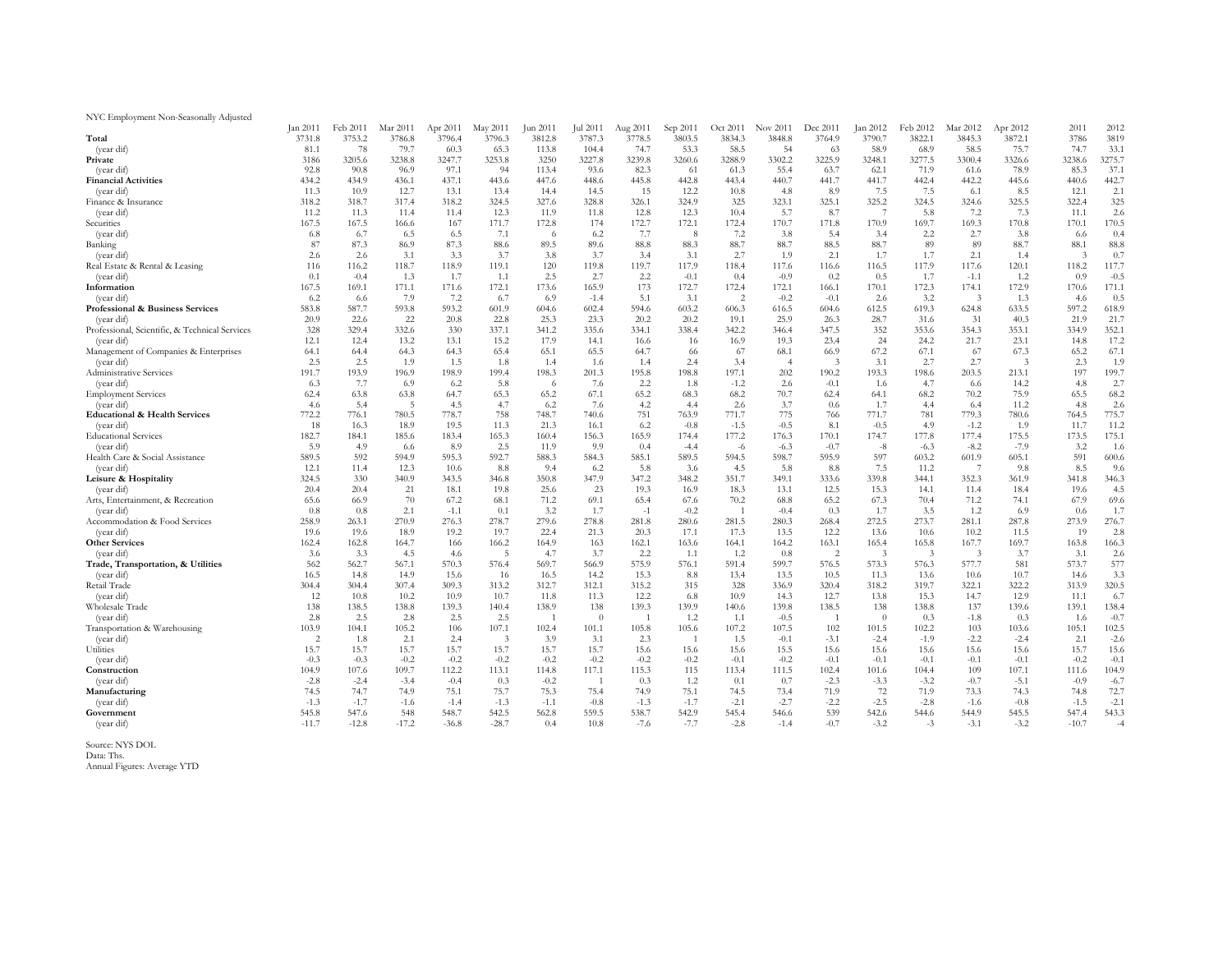| NY Household Employment<br>New York City | Feb 2011          | Mar 2011                | Apr 2011          | May 2011          | Jun 2011          | Jul 2011          | Aug 2011         | Sep 2011         | Oct 2011         | Nov 2011         | Dec 2011         | Jan 2012          | Feb 2012          | Mar 2012          | Apr 2012          | May 2012          | 2011             | 2012              |
|------------------------------------------|-------------------|-------------------------|-------------------|-------------------|-------------------|-------------------|------------------|------------------|------------------|------------------|------------------|-------------------|-------------------|-------------------|-------------------|-------------------|------------------|-------------------|
| Labor Force SA<br>(dif)                  | 3,944<br>0.4      | 3,943<br>$-0.5$         | 3,941<br>$-2.4$   | 3,938<br>$-3.4$   | 3,936<br>$-1.9$   | 3,937<br>1.2      | 3,941<br>-4.4    | 3,948<br>6.2     | 3,954<br>6.3     | 3,959<br>5.2     | 3,964<br>4.8     | 3,959<br>$-4.5$   | 3,959<br>$-0.1$   | 3,960<br>0.4      | 3,955<br>$-4.4$   | 3,966<br>11.1     | 3,946<br>$-19.1$ | 3,960<br>14.3     |
| Labor Force NSA                          | 3,949             | 3,948                   | 3,930             | 3,928             | 3,925             | 3,961             | 3,959            | 3,946            | 3,962            | 3,953            | 3,948            | 3,942             | 3,968             | 3,970             | 3,930             | 3,958             | 3,946            | 3,954             |
| (year dif)                               | $-38.8$           | $-40.5$                 | $-54.6$           | $-30.2$           | $-27.1$           | $-31.1$           | $-22.2$          | $-1.4$           | 15.1             | 15.2             | 20.1             | $-0.6$            | 19.5              | 22.3              | $-0.8$            | 30.1              | $-19$            | 7.6               |
| (year % ch.)                             | $-1$              | $-1$                    | $-1.4$            | $-0.8$            | $-0.7$            | $-0.8$            | $-0.6$           | $\overline{0}$   | 0.4              | 0.4              | 0.5              | $\overline{0}$    | 0.5               | 0.6               | $\overline{0}$    | 0.8               | $-0.5$           | 0.4               |
| <b>Employed Residents SA</b>             | 3,597             | 3,598                   | 3,596             | 3,590             | 3,584             | 3,581             | 3,582            | 3,587            | 3,593            | 3,598            | 3,604            | 3,592             | 3,580             | 3,574             | 3,578             | 3,583             | 3,592            | 3,581             |
| (dif)                                    | 3.8               | 1.3                     | $-2.6$            | $-5.8$            | $-5.9$            | $-3.1$            | 1.5              | 4.8              | - 6              | 5.3              | 5.6              | $-12.2$           | $-11.8$           | $-6$              | 4.2               | -5                | 5.5              | $-10.5$           |
| <b>Employed Residents NSA</b>            | 3,591             | 3,606                   | 3,600             | 3,592             | 3,574             | 3,592             | 3,595            | 3,586            | 3,597            | 3,600            | 3,599            | 3,548             | 3,566             | 3,581             | 3,586             | 3,578             | 3,592            | 3,572             |
| (year dif)<br>(year $%$ ch.)             | 10.9<br>0.3       | 16.5<br>0.5             | $-4.3$<br>$-0.1$  | 4.9<br>0.1        | $-5.4$<br>$-0.2$  | $-9.9$<br>$-0.3$  | $-6.6$<br>$-0.2$ | 2.5<br>0.1       | 10.7<br>0.3      | 20.6<br>0.6      | 16.1<br>0.4      | $-25.3$<br>$-0.7$ | $-24.9$<br>$-0.7$ | $-24.9$<br>$-0.7$ | $-14.5$<br>$-0.4$ | $-14.5$<br>$-0.4$ | 5.7<br>$0.2\,$   | $-20.5$<br>$-0.6$ |
|                                          |                   |                         |                   |                   |                   |                   |                  |                  |                  |                  |                  |                   |                   |                   |                   |                   |                  |                   |
| Unemployed Residents SA                  | 347               | 345                     | 345               | 348               | 352               | 356               | 359              | 360              | 361              | 361              | 360              | 368               | 379               | 386               | 377               | 383               | 354              | 378               |
| (dif)<br>Unemployed Residents NSA        | $-3.4$<br>358     | $-1.8$<br>341           | 0.2<br>330        | 2.4<br>336        | 4.1<br>351        | 4.2<br>369        | -3<br>363        | 1.3<br>360       | 0.3<br>366       | $-0.2$<br>353    | $-0.7$<br>349    | 7.7<br>394        | 11.7<br>402       | 6.4<br>388        | $-8.6$<br>344     | 6.1<br>381        | $-24.6$<br>354   | 24.8<br>382       |
| (year dif)                               | $-49.7$           | $-57$                   | $-50.3$           | $-35.1$           | $-21.6$           | $-21.2$           | $-15.6$          | $-4$             | 4.4              | $-5.4$           |                  | 24.6              | 44.4              | 46.3              | 13.7              | 44.6              | $-24.7$          | 27.9              |
| (year % ch.)                             | $-12.2$           | $-14.3$                 | $-13.2$           | $-9.5$            | $-5.8$            | $-5.4$            | $-4.1$           | $-1.1$           | 1.2              | $-1.5$           | 1.2              | 6.7               | 12.4              | 13.6              | 4.1               | 13.3              | $-6.3$           | 10                |
| LF Participation Rate SA                 | 60                | 59.9                    | 59.8              | 59.8              | 59.7              | 59.7              | 59.7             | 59.8             | 59.9             | 59.9             | 60               | 59.9              | 59.8              | 59.8              | 59.7              | 59.9              | 59.9             | 59.8              |
| LF Participation Rate NSA                | 60                | 60                      | 59.7              | 59.6              | 59.6              | 60.1              | -60              | 59.8             | 60               | 59.8             | 59.7             | 59.6              | -60               | 60                | 59.3              | 59.7              | 59.9             | 59.7              |
| Emp Pop Ratio SA                         | 54.7              | 54.7                    | 54.6              | 54.5              | 54.4              | 54.3              | 54.3             | 54.3             | 54.4             | 54.5             | 54.5             | 54.3              | 54.1              | 54                | 54                | 54.1              | 54.5             | 54.1              |
| Emp Pop Ratio NSA                        | 54.6              | 54.8                    | 54.7              | 54.5              | 54.2              | 54.5              | 54.5             | 54.3             | 54.5             | 54.5             | 54.5             | 53.6              | 53.9              | 54.1              | 54.1              | 54                | 54.5             | 53.9              |
| Unemployment Rate SA                     | 8.8               | 8.8                     | 8.8               | 8.8               | 8.9               | -9                | 9.1              | 9.1              | 9.1              | 9.1              | 9.1              | 9.3               | 9.6               | 9.7               | 9.5               | 9.7               | -9               | 9.6               |
| Unemployment Rate NSA                    | 9.1               | 8.6                     | 8.4               | 8.6               | 8.9               | 9.3               | 9.2              | 9.1              | 9.2              | 8.9              | 8.8              | 10                | 10.1              | 9.8               | 8.8               | 9.6               | $\Omega$         | 9.7               |
| New York State                           |                   |                         |                   |                   |                   |                   |                  |                  |                  |                  |                  |                   |                   |                   |                   |                   |                  |                   |
| Labor Force SA                           | 9,523             | 9,516                   | 9,505             | 9,492             | 9,483             | 9,481             | 9,486            | 9,496            | 9,506            | 9,513            | 9,522            | 9,514             | 9,521             | 9,528             | 9,540             | 9,569             | 9,504            | 9,534             |
| (dif)                                    | $-4.4$            | $-7$                    | $-11.6$           | $-12.9$           | $-8.4$            | $-2.8$            | 5.3              | 10.4             | 9.9              | 6.9              | 9.3              | $-8.8$            | 7.2               | 7.2               | 12.5              | 28.2              | $-81.7$          | 30                |
| Labor Force NSA<br>(year dif)            | 9,480<br>$-100.4$ | 9,471<br>$-107.7$       | 9,446<br>$-157.8$ | 9,471<br>$-117.3$ | 9,555<br>$-108.1$ | 9,609<br>$-115.5$ | 9,583<br>$-97.8$ | 9,488<br>$-49.6$ | 9,505<br>$-24.5$ | 9,485<br>$-22.5$ | 9,471<br>$-11.7$ | 9,447<br>$-40.5$  | 9,502<br>21.7     | 9,501<br>29.5     | 9,471<br>25.3     | 9,542<br>70.9     | 9,504<br>$-82.7$ | 9,493<br>$-11.7$  |
| (year % ch.)                             | $-1$              | $-1.1$                  | $-1.6$            | $-1.2$            | $-1.1$            | $-1.2$            | $-1$             | $-0.5$           | $-0.3$           | $-0.2$           | $-0.1$           | $-0.4$            | 0.2               | 0.3               | 0.3               | 0.7               | $-0.9$           | 0.2               |
|                                          |                   |                         |                   |                   |                   |                   |                  |                  |                  |                  |                  |                   |                   |                   |                   |                   |                  |                   |
| <b>Employed Residents SA</b>             | 8,753             | 8,753                   | 8,744             | 8,727             | 8,710             | 8,701             | 8,702            | 8,712            | 8,724            | 8,734            | 8,746            | 8,726             | 8,716             | 8,717             | 8,734             | 8,742             | 8,729            | 8,727             |
| (dif)<br><b>Employed Residents NSA</b>   | 5.6<br>8,661      | $\overline{0}$<br>8,698 | $-9.3$<br>8,717   | $-17$<br>8,736    | $-16.9$<br>8,780  | $-9.5$<br>8,809   | 1.5<br>8,808     | 9.5<br>8,714     | 12.2<br>8,743    | 10.5<br>8,734    | 11.3<br>8,711    | $-19.8$<br>8,585  | $-9.7$<br>8,629   | 1.2<br>8,674      | 16.4<br>8,704     | 8.6<br>8,717      | $-33$<br>8,730   | $-2.4$<br>8,662   |
| (year dif)                               | $-14.6$           | $-9.2$                  | $-70.5$           | $-53.2$           | $-72.8$           | $-73.2$           | $-61.9$          | $-34.5$          | $-12.4$          | 17.4             | 2.7              | $-59.7$           | $-32.4$           | $-24.4$           | $-12.8$           | $-18.5$           | $-32.7$          | $-67.9$           |
| (year % ch.)                             | $-0.2$            | $-0.1$                  | $-0.8$            | $-0.6$            | $-0.8$            | $-0.8$            | $-0.7$           | $-0.4$           | $-0.1$           | 0.2              | $\overline{0}$   | $-0.7$            | $-0.4$            | $-0.3$            | $-0.1$            | $-0.2$            | $-0.4$           | $-0.3$            |
| Unemployed Residents SA                  | 770               | 763                     | 761               | 765               | 773               | 780               | 784              | 785              | 783              | 779              | 777              | 788               | 805               | 811               | 807               | 826               | 775              | 807               |
| (dif)                                    | $-10$             | $-7$                    | $-2.2$            | -4                | 8.5               | 6.7               | 3.8              | 0.9              | $-2.2$           | $-3.7$           | $-2$             | 11.1              | 16.8              | -6                | $-3.9$            | 19.6              | $-48.7$          | 32.4              |
| Unemployed Residents NSA                 | 819               | 773                     | 729               | 735               | 776               | 800               | 775              | 774              | 762              | 751              | 760              | 863               | 873               | 827               | 767               | 825               | 775              | 831               |
| (year dif)                               | $-85.7$           | $-98.6$                 | $-87.3$           | $-64.1$           | $-35.4$           | $-42.3$           | $-35.8$          | $-15$            | $-12.1$          | $-39.9$          | $-14.4$          | 19.1              | 54.1              | 54                | 38.1              | 89.4              | $-50$            | 56.2              |
| (year % ch.)                             | $-9.5$            | $-11.3$                 | $-10.7$           | $-8$              | $-4.4$            | $-5$              | $-4.4$           | $-1.9$           | $-1.6$           | $-5$             | $-1.9$           | 2.3               | 6.6               | $\overline{7}$    | 5.2               | 12.2              | $-5.9$           | $6.6\,$           |
| LF Participation Rate SA                 | 61.8              | 61.7                    | 61.6              | 61.5              | 61.4              | 61.4              | 61.3             | 61.4             | 61.4             | 61.4             | 61.4             | 61.3              | 61.4              | 61.4              | 61.4              | 61.6              | 61.5             | 61.4              |
| LF Participation Rate NSA                | 61.5              | 61.4                    | 61.2              | 61.4              | 61.9              | 62.2              | 62               | 61.3             | 61.4             | 61.2             | 61.1             | 60.9              | 61.2              | 61.2              | 61                | 61.4              | 61.5             | 61.1              |
| Emp Pop Ratio SA                         | 56.8<br>56.2      | 56.8<br>56.4            | 56.7<br>56.5      | 56.5<br>56.6      | 56.4<br>56.8      | 56.3<br>57        | 56.3<br>57       | 56.3<br>56.3     | 56.3<br>56.5     | 56.4<br>56.4     | 56.4<br>56.2     | 56.3<br>55.4      | 56.2<br>55.6      | 56.2<br>55.9      | 56.2<br>56        | 56.3<br>56.1      | 56.5<br>56.5     | 56.2<br>55.8      |
| Emp Pop Ratio NSA                        |                   |                         |                   |                   |                   |                   |                  |                  |                  |                  |                  |                   |                   |                   |                   |                   |                  |                   |
| Unemployment Rate SA                     | 8.1               | 8                       | 8                 | 8.1               | 8.2               | 8.2               | 8.3              | 8.3              | 8.2              | 8.2              | 8.2              | 8.3               | 8.5               | 8.5               | $\!\!\!\!\!8.5$   | 8.6               | 8.2              | 8.5               |
| Unemployment Rate NSA                    | 8.6               | 8.2                     | 7.7               | 7.8               | 8.1               | 8.3               | 8.1              | 8.2              | 8                | 7.9              | 8                | 9.1               | 9.2               | 8.7               | 8.1               | 8.6               | 8.2              | 8.7               |

Source: NYS DOL Labor Force Data in Ths., Rates & Ratios in % Annual Figures: Average YTD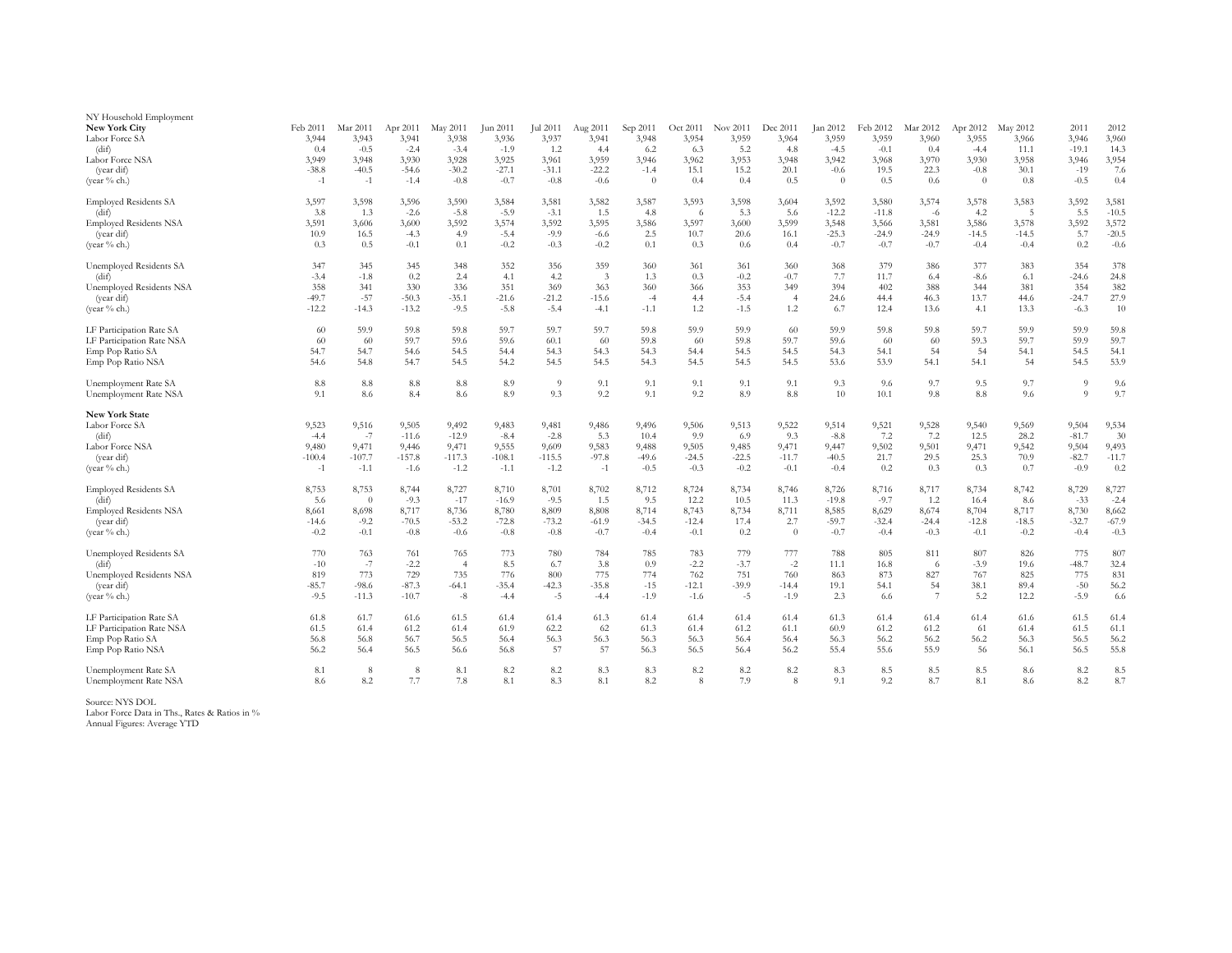| 1995                     | 1996                                                                                                          | 1997                                                                                                                                                              | 1998                                                                                                                                                                               | 1999                                                                                                                                                                               | 2000                                                                                                                                                                   | 2001                                                                                                                                                                                     | 2002                                                                                                                                                                | 2003                                                                                                                                                                                  | 2004                                                                                                                                                                        | 2005                                                                                                                                          | 2006                                                                                                                                                                               | 2007                                                                                                                                                                       | 2008                                                                                                                                                                          | 2009                                                                                                                                                                                                                          | 2010                                                                                                                                                                                                                 | 2011                                                                                                                                                       |
|--------------------------|---------------------------------------------------------------------------------------------------------------|-------------------------------------------------------------------------------------------------------------------------------------------------------------------|------------------------------------------------------------------------------------------------------------------------------------------------------------------------------------|------------------------------------------------------------------------------------------------------------------------------------------------------------------------------------|------------------------------------------------------------------------------------------------------------------------------------------------------------------------|------------------------------------------------------------------------------------------------------------------------------------------------------------------------------------------|---------------------------------------------------------------------------------------------------------------------------------------------------------------------|---------------------------------------------------------------------------------------------------------------------------------------------------------------------------------------|-----------------------------------------------------------------------------------------------------------------------------------------------------------------------------|-----------------------------------------------------------------------------------------------------------------------------------------------|------------------------------------------------------------------------------------------------------------------------------------------------------------------------------------|----------------------------------------------------------------------------------------------------------------------------------------------------------------------------|-------------------------------------------------------------------------------------------------------------------------------------------------------------------------------|-------------------------------------------------------------------------------------------------------------------------------------------------------------------------------------------------------------------------------|----------------------------------------------------------------------------------------------------------------------------------------------------------------------------------------------------------------------|------------------------------------------------------------------------------------------------------------------------------------------------------------|
| 7414.6                   | 7838.5                                                                                                        | 8332.4                                                                                                                                                            | 8793.5                                                                                                                                                                             | 9353.5                                                                                                                                                                             | 9951.5                                                                                                                                                                 | 10286.2                                                                                                                                                                                  | 10642.3                                                                                                                                                             | 11142.2                                                                                                                                                                               | 11853.3                                                                                                                                                                     | 12623                                                                                                                                         | 13377.2                                                                                                                                                                            | 14028.7                                                                                                                                                                    | 14291.6                                                                                                                                                                       | 13938.9                                                                                                                                                                                                                       | 14526.6                                                                                                                                                                                                              | 15094                                                                                                                                                      |
| 9086                     | 9425.8                                                                                                        | 9845.9                                                                                                                                                            | 10274.8                                                                                                                                                                            | 10770.6                                                                                                                                                                            | 11216.4                                                                                                                                                                | 11337.5                                                                                                                                                                                  | 11543.1                                                                                                                                                             | 11836.4                                                                                                                                                                               | 12246.9                                                                                                                                                                     | 12623                                                                                                                                         | 12958.5                                                                                                                                                                            | 13206.4                                                                                                                                                                    | 13161.9                                                                                                                                                                       | 12703.1                                                                                                                                                                                                                       | 13088                                                                                                                                                                                                                | 13315.1                                                                                                                                                    |
| 2.5                      | 3.7                                                                                                           | 4.5                                                                                                                                                               | 4.4                                                                                                                                                                                | 4.8                                                                                                                                                                                | 4.1                                                                                                                                                                    | 1.1                                                                                                                                                                                      | 1.8                                                                                                                                                                 | 2.5                                                                                                                                                                                   | 3.5                                                                                                                                                                         | 3.1                                                                                                                                           | 2.7                                                                                                                                                                                | 1.9                                                                                                                                                                        | $-0.3$                                                                                                                                                                        | $-3.5$                                                                                                                                                                                                                        | $\mathcal{E}$                                                                                                                                                                                                        | 1.7                                                                                                                                                        |
| 9065.4                   | 9404.4                                                                                                        | 9774.3                                                                                                                                                            | 10208.3                                                                                                                                                                            | 10706.5                                                                                                                                                                            | 11158                                                                                                                                                                  | 11382                                                                                                                                                                                    | 11533.7                                                                                                                                                             | 11820.5                                                                                                                                                                               | 12181.3                                                                                                                                                                     | 12573                                                                                                                                         | 12899.3                                                                                                                                                                            | 13177.6                                                                                                                                                                    | 13200.6                                                                                                                                                                       | 12852.7                                                                                                                                                                                                                       | 13028.9                                                                                                                                                                                                              | 13284.6                                                                                                                                                    |
| $\mathcal{Z}$            | 3.7                                                                                                           | 3.9                                                                                                                                                               | 4.4                                                                                                                                                                                | 4.9                                                                                                                                                                                | 4.2                                                                                                                                                                    | $\mathcal{D}$                                                                                                                                                                            | 1.3                                                                                                                                                                 | 2.5                                                                                                                                                                                   | 3.1                                                                                                                                                                         | 3.2                                                                                                                                           | 2.6                                                                                                                                                                                | 2.2                                                                                                                                                                        | 0.2                                                                                                                                                                           | $-2.6$                                                                                                                                                                                                                        | 1.4                                                                                                                                                                                                                  |                                                                                                                                                            |
| 9160.6                   | 9512.5                                                                                                        | 9912.5                                                                                                                                                            | 10464.7                                                                                                                                                                            | 11067.7                                                                                                                                                                            | 11613.3                                                                                                                                                                | 11860.9                                                                                                                                                                                  | 12088.3                                                                                                                                                             | 12429                                                                                                                                                                                 | 12869.8                                                                                                                                                                     | 13295.8                                                                                                                                       | 13629                                                                                                                                                                              | 13826.5                                                                                                                                                                    | 13691.2                                                                                                                                                                       | 13200                                                                                                                                                                                                                         | 13440.7                                                                                                                                                                                                              | 13688.7                                                                                                                                                    |
| 2.8                      | 3.8                                                                                                           |                                                                                                                                                                   |                                                                                                                                                                                    |                                                                                                                                                                                    | 4.9                                                                                                                                                                    | 2.1                                                                                                                                                                                      | 1.9                                                                                                                                                                 |                                                                                                                                                                                       |                                                                                                                                                                             |                                                                                                                                               |                                                                                                                                                                                    | 1.4                                                                                                                                                                        | $-1$                                                                                                                                                                          |                                                                                                                                                                                                                               | 1.8                                                                                                                                                                                                                  | 1.8                                                                                                                                                        |
| 6076.3                   | 6288.3                                                                                                        | 6520.4                                                                                                                                                            | 6862.4                                                                                                                                                                             | 7237.7                                                                                                                                                                             | 7604.6                                                                                                                                                                 | 7810.4                                                                                                                                                                                   | 8018.3                                                                                                                                                              | 8244.5                                                                                                                                                                                | 8515.8                                                                                                                                                                      | 8803.5                                                                                                                                        | 9054.4                                                                                                                                                                             | 9262.9                                                                                                                                                                     | 9211.7                                                                                                                                                                        | 9037.5                                                                                                                                                                                                                        | 9220.9                                                                                                                                                                                                               | 9421.3                                                                                                                                                     |
|                          |                                                                                                               |                                                                                                                                                                   |                                                                                                                                                                                    |                                                                                                                                                                                    | 5.1                                                                                                                                                                    | 2.7                                                                                                                                                                                      |                                                                                                                                                                     |                                                                                                                                                                                       |                                                                                                                                                                             |                                                                                                                                               |                                                                                                                                                                                    |                                                                                                                                                                            |                                                                                                                                                                               |                                                                                                                                                                                                                               |                                                                                                                                                                                                                      | 2.2                                                                                                                                                        |
| 510.5                    |                                                                                                               |                                                                                                                                                                   |                                                                                                                                                                                    |                                                                                                                                                                                    |                                                                                                                                                                        | 862.4                                                                                                                                                                                    |                                                                                                                                                                     |                                                                                                                                                                                       |                                                                                                                                                                             |                                                                                                                                               |                                                                                                                                                                                    |                                                                                                                                                                            |                                                                                                                                                                               |                                                                                                                                                                                                                               |                                                                                                                                                                                                                      | 1285.5                                                                                                                                                     |
| 3.7                      |                                                                                                               |                                                                                                                                                                   |                                                                                                                                                                                    |                                                                                                                                                                                    |                                                                                                                                                                        |                                                                                                                                                                                          |                                                                                                                                                                     | 6.6                                                                                                                                                                                   |                                                                                                                                                                             |                                                                                                                                               |                                                                                                                                                                                    |                                                                                                                                                                            |                                                                                                                                                                               |                                                                                                                                                                                                                               |                                                                                                                                                                                                                      | 8.2                                                                                                                                                        |
|                          |                                                                                                               |                                                                                                                                                                   |                                                                                                                                                                                    |                                                                                                                                                                                    |                                                                                                                                                                        |                                                                                                                                                                                          |                                                                                                                                                                     |                                                                                                                                                                                       |                                                                                                                                                                             |                                                                                                                                               |                                                                                                                                                                                    |                                                                                                                                                                            |                                                                                                                                                                               |                                                                                                                                                                                                                               |                                                                                                                                                                                                                      | 2075.8                                                                                                                                                     |
|                          |                                                                                                               |                                                                                                                                                                   |                                                                                                                                                                                    |                                                                                                                                                                                    |                                                                                                                                                                        |                                                                                                                                                                                          |                                                                                                                                                                     |                                                                                                                                                                                       |                                                                                                                                                                             |                                                                                                                                               |                                                                                                                                                                                    |                                                                                                                                                                            |                                                                                                                                                                               |                                                                                                                                                                                                                               |                                                                                                                                                                                                                      | 1.7                                                                                                                                                        |
| 1254.3                   | 1365.3                                                                                                        | 1535.2                                                                                                                                                            | 1688.9                                                                                                                                                                             | 1837.6                                                                                                                                                                             | 1963.1                                                                                                                                                                 | 1825.2                                                                                                                                                                                   | 1800.4                                                                                                                                                              | 1870.1                                                                                                                                                                                | 2058.2                                                                                                                                                                      | 2172.3                                                                                                                                        | 2231.8                                                                                                                                                                             | 2159.5                                                                                                                                                                     | 1939.8                                                                                                                                                                        | 1454.2                                                                                                                                                                                                                        | 1714.9                                                                                                                                                                                                               | 1797.3                                                                                                                                                     |
| 3.1                      |                                                                                                               |                                                                                                                                                                   | 10                                                                                                                                                                                 |                                                                                                                                                                                    | 6.8                                                                                                                                                                    |                                                                                                                                                                                          | $-1.4$                                                                                                                                                              |                                                                                                                                                                                       | 10.1                                                                                                                                                                        |                                                                                                                                               |                                                                                                                                                                                    |                                                                                                                                                                            |                                                                                                                                                                               |                                                                                                                                                                                                                               |                                                                                                                                                                                                                      | 4.8                                                                                                                                                        |
|                          |                                                                                                               |                                                                                                                                                                   |                                                                                                                                                                                    | 1194.3                                                                                                                                                                             |                                                                                                                                                                        |                                                                                                                                                                                          |                                                                                                                                                                     |                                                                                                                                                                                       | 1263                                                                                                                                                                        |                                                                                                                                               |                                                                                                                                                                                    | 1549.9                                                                                                                                                                     |                                                                                                                                                                               |                                                                                                                                                                                                                               |                                                                                                                                                                                                                      | 1435.5                                                                                                                                                     |
| 9.9                      |                                                                                                               |                                                                                                                                                                   |                                                                                                                                                                                    | 10.4                                                                                                                                                                               |                                                                                                                                                                        |                                                                                                                                                                                          |                                                                                                                                                                     | 1.4                                                                                                                                                                                   |                                                                                                                                                                             |                                                                                                                                               |                                                                                                                                                                                    |                                                                                                                                                                            |                                                                                                                                                                               |                                                                                                                                                                                                                               | 4.4                                                                                                                                                                                                                  | 8.8                                                                                                                                                        |
|                          |                                                                                                               |                                                                                                                                                                   |                                                                                                                                                                                    |                                                                                                                                                                                    |                                                                                                                                                                        |                                                                                                                                                                                          |                                                                                                                                                                     |                                                                                                                                                                                       |                                                                                                                                                                             |                                                                                                                                               |                                                                                                                                                                                    |                                                                                                                                                                            |                                                                                                                                                                               |                                                                                                                                                                                                                               |                                                                                                                                                                                                                      | 326.4                                                                                                                                                      |
|                          |                                                                                                               |                                                                                                                                                                   |                                                                                                                                                                                    |                                                                                                                                                                                    |                                                                                                                                                                        |                                                                                                                                                                                          |                                                                                                                                                                     |                                                                                                                                                                                       |                                                                                                                                                                             |                                                                                                                                               |                                                                                                                                                                                    |                                                                                                                                                                            |                                                                                                                                                                               |                                                                                                                                                                                                                               |                                                                                                                                                                                                                      | $-1.3$                                                                                                                                                     |
| $-98.8$                  | $-110.7$                                                                                                      | $-139.8$                                                                                                                                                          | $-252.5$                                                                                                                                                                           | $-356.4$                                                                                                                                                                           | $-451.3$                                                                                                                                                               | -471.9                                                                                                                                                                                   | $-548.5$                                                                                                                                                            | $-603.7$                                                                                                                                                                              | $-687.9$                                                                                                                                                                    | $-722.7$                                                                                                                                      | $-729.4$                                                                                                                                                                           | $-648.8$                                                                                                                                                                   | $-494.8$                                                                                                                                                                      | $-358.8$                                                                                                                                                                                                                      | $-421.8$                                                                                                                                                                                                             | $-413.6$                                                                                                                                                   |
| $\overline{\phantom{a}}$ | 12.1                                                                                                          | 26.3                                                                                                                                                              |                                                                                                                                                                                    |                                                                                                                                                                                    |                                                                                                                                                                        | 4.5                                                                                                                                                                                      | 16.2                                                                                                                                                                |                                                                                                                                                                                       | 13.9                                                                                                                                                                        | 5.1                                                                                                                                           |                                                                                                                                                                                    | $-11$                                                                                                                                                                      |                                                                                                                                                                               |                                                                                                                                                                                                                               |                                                                                                                                                                                                                      | $-1.9$                                                                                                                                                     |
| 1888.9                   |                                                                                                               |                                                                                                                                                                   | 1985                                                                                                                                                                               |                                                                                                                                                                                    |                                                                                                                                                                        |                                                                                                                                                                                          |                                                                                                                                                                     |                                                                                                                                                                                       | 2362                                                                                                                                                                        |                                                                                                                                               | 2402.1                                                                                                                                                                             |                                                                                                                                                                            |                                                                                                                                                                               |                                                                                                                                                                                                                               |                                                                                                                                                                                                                      | 2502.7                                                                                                                                                     |
| 0.6                      | $\overline{1}$                                                                                                |                                                                                                                                                                   |                                                                                                                                                                                    |                                                                                                                                                                                    |                                                                                                                                                                        |                                                                                                                                                                                          | 4.7                                                                                                                                                                 |                                                                                                                                                                                       | 1.4                                                                                                                                                                         |                                                                                                                                               | 1.4                                                                                                                                                                                |                                                                                                                                                                            |                                                                                                                                                                               |                                                                                                                                                                                                                               | 0.7                                                                                                                                                                                                                  | $-2.1$                                                                                                                                                     |
| 32.1                     | 31.2                                                                                                          |                                                                                                                                                                   |                                                                                                                                                                                    | 68.6                                                                                                                                                                               | 60.2                                                                                                                                                                   | $-41.8$                                                                                                                                                                                  |                                                                                                                                                                     |                                                                                                                                                                                       | 66.4                                                                                                                                                                        | 49.9                                                                                                                                          | 59.4                                                                                                                                                                               |                                                                                                                                                                            |                                                                                                                                                                               | $-145$                                                                                                                                                                                                                        | 58.8                                                                                                                                                                                                                 | 34.6                                                                                                                                                       |
|                          |                                                                                                               |                                                                                                                                                                   |                                                                                                                                                                                    |                                                                                                                                                                                    |                                                                                                                                                                        |                                                                                                                                                                                          |                                                                                                                                                                     |                                                                                                                                                                                       |                                                                                                                                                                             |                                                                                                                                               |                                                                                                                                                                                    |                                                                                                                                                                            |                                                                                                                                                                               |                                                                                                                                                                                                                               |                                                                                                                                                                                                                      | $-24.2$                                                                                                                                                    |
|                          |                                                                                                               |                                                                                                                                                                   |                                                                                                                                                                                    |                                                                                                                                                                                    |                                                                                                                                                                        |                                                                                                                                                                                          |                                                                                                                                                                     |                                                                                                                                                                                       |                                                                                                                                                                             |                                                                                                                                               |                                                                                                                                                                                    |                                                                                                                                                                            |                                                                                                                                                                               |                                                                                                                                                                                                                               |                                                                                                                                                                                                                      |                                                                                                                                                            |
| 2.1                      |                                                                                                               |                                                                                                                                                                   |                                                                                                                                                                                    |                                                                                                                                                                                    |                                                                                                                                                                        |                                                                                                                                                                                          |                                                                                                                                                                     |                                                                                                                                                                                       |                                                                                                                                                                             |                                                                                                                                               |                                                                                                                                                                                    |                                                                                                                                                                            |                                                                                                                                                                               |                                                                                                                                                                                                                               | 1.1                                                                                                                                                                                                                  | 2.1                                                                                                                                                        |
|                          |                                                                                                               |                                                                                                                                                                   |                                                                                                                                                                                    |                                                                                                                                                                                    |                                                                                                                                                                        |                                                                                                                                                                                          |                                                                                                                                                                     |                                                                                                                                                                                       |                                                                                                                                                                             |                                                                                                                                               |                                                                                                                                                                                    |                                                                                                                                                                            |                                                                                                                                                                               |                                                                                                                                                                                                                               |                                                                                                                                                                                                                      | 1942.8                                                                                                                                                     |
| 14                       |                                                                                                               | 10.4                                                                                                                                                              |                                                                                                                                                                                    |                                                                                                                                                                                    |                                                                                                                                                                        | $-4.3$                                                                                                                                                                                   |                                                                                                                                                                     |                                                                                                                                                                                       |                                                                                                                                                                             |                                                                                                                                               |                                                                                                                                                                                    | $-6.1$                                                                                                                                                                     |                                                                                                                                                                               |                                                                                                                                                                                                                               |                                                                                                                                                                                                                      | 7.9                                                                                                                                                        |
|                          |                                                                                                               |                                                                                                                                                                   |                                                                                                                                                                                    |                                                                                                                                                                                    |                                                                                                                                                                        |                                                                                                                                                                                          |                                                                                                                                                                     |                                                                                                                                                                                       |                                                                                                                                                                             |                                                                                                                                               |                                                                                                                                                                                    |                                                                                                                                                                            |                                                                                                                                                                               |                                                                                                                                                                                                                               |                                                                                                                                                                                                                      | 114.3                                                                                                                                                      |
|                          |                                                                                                               |                                                                                                                                                                   |                                                                                                                                                                                    |                                                                                                                                                                                    |                                                                                                                                                                        |                                                                                                                                                                                          |                                                                                                                                                                     |                                                                                                                                                                                       |                                                                                                                                                                             |                                                                                                                                               |                                                                                                                                                                                    |                                                                                                                                                                            |                                                                                                                                                                               |                                                                                                                                                                                                                               |                                                                                                                                                                                                                      | 2.2                                                                                                                                                        |
|                          |                                                                                                               |                                                                                                                                                                   |                                                                                                                                                                                    |                                                                                                                                                                                    |                                                                                                                                                                        |                                                                                                                                                                                          |                                                                                                                                                                     |                                                                                                                                                                                       |                                                                                                                                                                             |                                                                                                                                               |                                                                                                                                                                                    |                                                                                                                                                                            |                                                                                                                                                                               |                                                                                                                                                                                                                               |                                                                                                                                                                                                                      | 110.4                                                                                                                                                      |
|                          |                                                                                                               |                                                                                                                                                                   |                                                                                                                                                                                    |                                                                                                                                                                                    |                                                                                                                                                                        |                                                                                                                                                                                          |                                                                                                                                                                     |                                                                                                                                                                                       |                                                                                                                                                                             |                                                                                                                                               |                                                                                                                                                                                    |                                                                                                                                                                            |                                                                                                                                                                               |                                                                                                                                                                                                                               | $\overline{4}$                                                                                                                                                                                                       | 0.6                                                                                                                                                        |
|                          |                                                                                                               |                                                                                                                                                                   |                                                                                                                                                                                    |                                                                                                                                                                                    |                                                                                                                                                                        |                                                                                                                                                                                          |                                                                                                                                                                     |                                                                                                                                                                                       |                                                                                                                                                                             |                                                                                                                                               |                                                                                                                                                                                    |                                                                                                                                                                            |                                                                                                                                                                               |                                                                                                                                                                                                                               |                                                                                                                                                                                                                      | 107.1                                                                                                                                                      |
|                          |                                                                                                               |                                                                                                                                                                   |                                                                                                                                                                                    |                                                                                                                                                                                    |                                                                                                                                                                        |                                                                                                                                                                                          |                                                                                                                                                                     |                                                                                                                                                                                       |                                                                                                                                                                             |                                                                                                                                               |                                                                                                                                                                                    |                                                                                                                                                                            |                                                                                                                                                                               |                                                                                                                                                                                                                               |                                                                                                                                                                                                                      | 1.6                                                                                                                                                        |
|                          | 2.7<br>1437.7<br>2.5<br>787.9<br>456.1<br>$-3.3$<br>$-37.2$<br>716.2<br>70<br>2.8<br>75<br>0.4<br>86.9<br>1.7 | 3.5<br>548.5<br>7.5<br>1479.2<br>2.9<br>8.8<br>861.5<br>9.3<br>492.5<br>-8<br>1907.9<br>$-0.9$<br>1.9<br>801.5<br>11.9<br>72<br>2.8<br>76.9<br>2.6<br>87.5<br>0.7 | 4.2<br>3.7<br>593.4<br>8.2<br>1522.7<br>2.9<br>12.4<br>965.5<br>12.1<br>501.8<br>1.9<br>1943.8<br>1.9<br>77.4<br>46.2<br>1.8<br>884.9<br>74.2<br>3.1<br>78.1<br>1.5<br>88.9<br>1.6 | 5.6<br>5.2<br>665.6<br>12.2<br>1580.2<br>3.8<br>1081.4<br>12<br>540.4<br>7.7<br>80.6<br>2.1<br>71.6<br>$-5.8$<br>1.1<br>812.4<br>$-8.2$<br>76.8<br>3.5<br>80.4<br>2.9<br>91.5<br>3 | 5.8<br>5.5<br>752<br>13<br>1660.7<br>5.1<br>8.8<br>574.2<br>6.3<br>41.2<br>2056.1<br>3.6<br>$-3.1$<br>1.5<br>856.3<br>5.4<br>79.3<br>3.2<br>83.1<br>3.3<br>92.4<br>0.9 | 818<br>8.8<br>1714.5<br>3.2<br>1311.3<br>9.8<br>580<br>$\overline{1}$<br>26.6<br>2097.8<br>$\overline{c}$<br>$-8.3$<br>2.2<br>819.2<br>$-4.3$<br>82.9<br>4.5<br>85.8<br>3.3<br>96<br>3.9 | 5.4<br>1745.4<br>1.8<br>$-7$<br>1274.8<br>$-2.8$<br>583.2<br>0.6<br>2178.3<br>3.8<br>$-102$<br>2.3<br>784.2<br>86.3<br>4.1<br>88.4<br>$\overline{3}$<br>97.5<br>1.5 | 2.7<br>927.9<br>7.6<br>1780.1<br>$\overline{2}$<br>1173.7<br>$-7.9$<br>613.9<br>5.3<br>2279.6<br>12.8<br>54.5<br>1.6<br>872.2<br>11.2<br>89.3<br>3.5<br>92.4<br>4.5<br>96.2<br>$-1.3$ | 2.8<br>2.8<br>989.1<br>1840.7<br>3.4<br>3.9<br>1189.6<br>664.3<br>8.2<br>10.1<br>2330.4<br>2.2<br>17.3<br>4.6<br>2.1<br>977.8<br>12.1<br>92.7<br>3.8<br>95.8<br>3.7<br>97.1 | 3.5<br>3.3<br>1061<br>7.3<br>1892.8<br>2.8<br>6.2<br>729.5<br>9.8<br>49<br>2.8<br>1246.9<br>27.5<br>96.2<br>3.8<br>98.4<br>2.6<br>97.8<br>0.7 | 3.3<br>3.4<br>1123.3<br>5.9<br>1953.4<br>3.2<br>5.5<br>1347.3<br>6.7<br>775<br>6.2<br>2369.9<br>0.3<br>$-16.4$<br>3.3<br>1456.1<br>16.8<br>99.2<br>3.1<br>100<br>1.6<br>100<br>2.3 | 2.5<br>2.9<br>1174.2<br>4.5<br>2005<br>2.6<br>2.7<br>1455.5<br>8<br>718.2<br>$-7.3$<br>0.9<br>9.5<br>3.2<br>1608.3<br>10.5<br>102.1<br>2.9<br>100.9<br>0.9<br>102.8<br>2.9 | 2.3<br>1232.4<br>5<br>2042.9<br>1.9<br>$-3.2$<br>6.5<br>584.2<br>$-18.7$<br>2434.2<br>1.3<br>27.7<br>$-31.7$<br>2.9<br>1510.7<br>105.2<br>3.1<br>102.5<br>1.5<br>105.3<br>2.4 | $-0.6$<br>1171.8<br>$-4.9$<br>2019.1<br>$-1.2$<br>$-10.2$<br>1537.7<br>$-0.8$<br>444.4<br>$-23.9$<br>$-23.7$<br>2497.4<br>2.6<br>$-36.3$<br>$-64$<br>2.2<br>1248.4<br>$-17.4$<br>108.2<br>2.9<br>103.1<br>0.6<br>108.3<br>2.8 | $-3.6$<br>$-1.9$<br>1108.3<br>$-5.4$<br>1983.4<br>$-1.8$<br>$-25$<br>1263.2<br>$-17.9$<br>345.6<br>$-22.2$<br>$-27.5$<br>2539.6<br>1.7<br>$-108.7$<br>1362<br>9.1<br>109.8<br>1.5<br>105.5<br>2.4<br>107.5<br>$-0.7$ | 1188.3<br>7.2<br>2041.3<br>2.9<br>17.9<br>1319.2<br>330.8<br>$-4.3$<br>17.5<br>2556.8<br>203.7<br>1800.1<br>32.2<br>111.9<br>1.9<br>109.8<br>105.4<br>$-2$ |

Data: Real GDP & Components in Bil. 2000 \$, SA Data: Profits with IDA & CCAdj in Bil \$, SA Data: ECI All Workers, Index Dec 2005=100, SA Data: Prod & Unit Labor All Persons, Index 1992=100, SA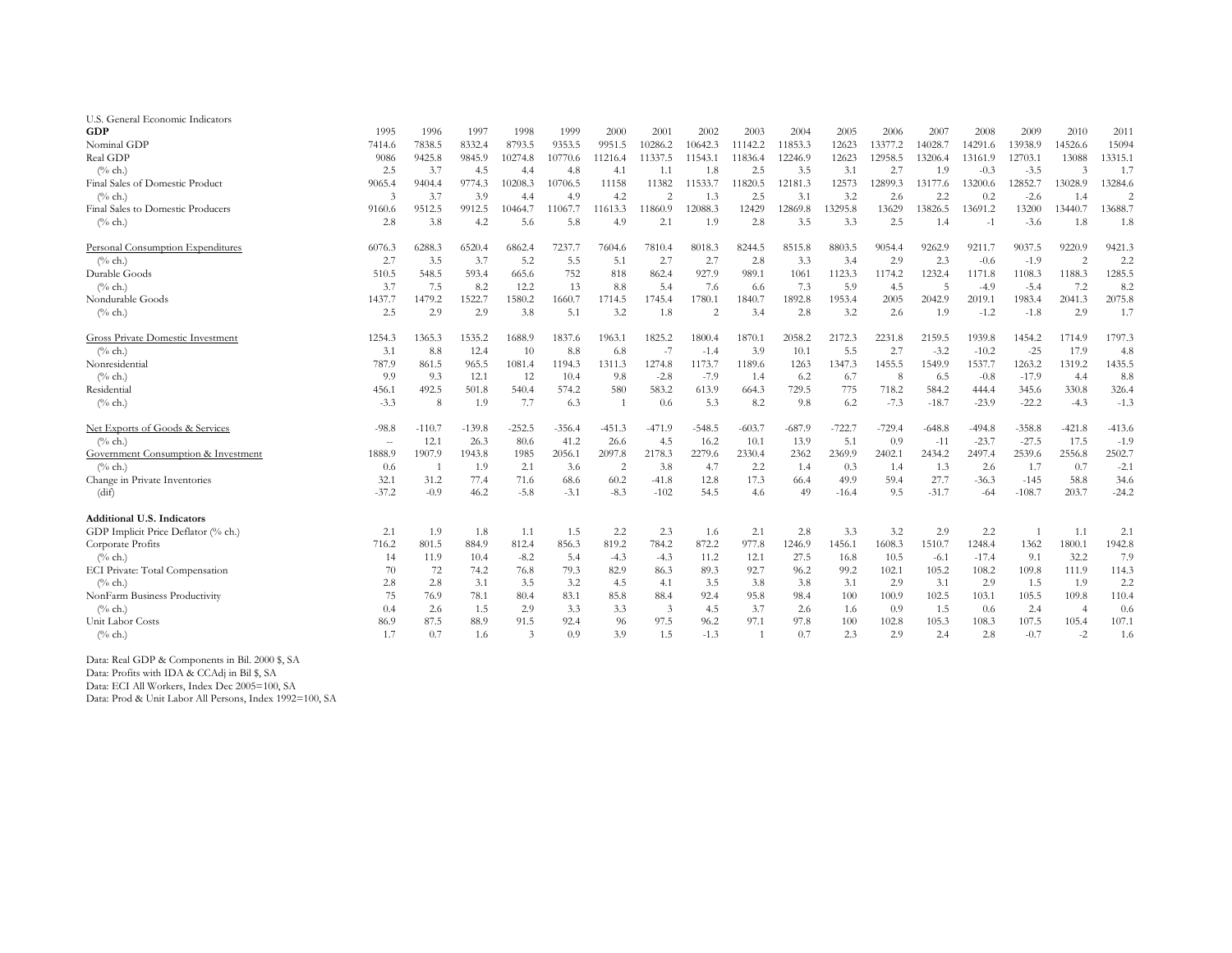| U.S. Employment                                     |               |               |                   |                          |                                  |                          |                  |                   |                          |                          |                   |                          |                                                     |                  |                    |                  |               |
|-----------------------------------------------------|---------------|---------------|-------------------|--------------------------|----------------------------------|--------------------------|------------------|-------------------|--------------------------|--------------------------|-------------------|--------------------------|-----------------------------------------------------|------------------|--------------------|------------------|---------------|
| Payroll Survey: Current Employment Statistics (CES) | 1995          | 1996          | 1997              | 1998                     | 1999                             | 2000                     | 2001             | 2002              | 2003                     | 2004                     | 2005              | 2006                     | 2007                                                | 2008             | 2009               | 2010             | 2011          |
| Total Nonfarm                                       | 117,307       | 19,698        | 122,767           | 125,923                  | 128,991                          | 131,794                  | 131,830          | 130,341           | 129,996                  | 131,419                  | 133,694           | 136,091                  | 137,595                                             | 136,794          | 30,787             | 129,856          | 131,359       |
| (dif)                                               | 3,024         | 2,392         | 3,069             | 3,156                    | 3,068                            | 2,803                    | 36               | $-1,489$          | $-345$                   | 1,423                    | 2,275             | 2,397                    | 1,504                                               | $-800$           | $-6,008$           | $-93$            | 1,503         |
| Total Private                                       | 97,872        | 100,169       | 103,108           | 106,014                  | 108,679                          | 11,004                   | 110,710          | 08,831            | 108,416                  | 109,801                  | 11,890            | 14,116                   | 15,375                                              | 14,288           | 08,231             | 107,368          | 109,255       |
| (dif)                                               | 2,864         | 2,297         | 2,939             | 2,906                    | 2,666                            | 2,324                    | $-294$           | $-1,878$          | -416                     | 1,386                    | 2,089             | 2,226                    | 1,259                                               | $-1,088$         | $-6,057$           | $-863$           | 1,887         |
| <b>Financial Activities</b>                         | 6,828         | 6,969         | 7,178             | 7,462                    | 7,646                            | 7,688                    | 7,809            | 7,848             | 7,976                    | 8,031                    | 8,153             | 8,328                    | 8,300                                               | 8,143            | 7,770              | 7,653            | 7,681         |
| (dif)                                               | $-38$         | 142           | 209               | 284                      | 185                              | 42                       | 121              | 39                | 128                      | 55                       | 122               | 175                      | $-28$                                               | $-156$           | $-374$             | $-117$           | 28            |
| Finance & Insurance                                 | 5,069         | 5,152         | 5,302             | 5,528                    | 5,664                            | 5,677                    | 5,770            | 5,814             | 5,919                    | 5,945                    | 6,019             | 6,156                    | 6,131                                               | 6,015            | 5,775              | 5,718            | 5,751         |
| $\text{(dif)}$                                      | $-63$         | -83           | 150               | 226                      | 135                              | 13                       | 93               | 45                | 105                      | 26                       | 74                | 137                      | $-24$                                               | $-117$           | $-240$             | $-57$            | 33            |
| Securities                                          | 562           | 590           | 636               | 692                      | 737                              | 805                      | 831              | 790               | 757                      | 766                      | 786               | 818                      | 848                                                 | 864              | 811                | 800              | 807           |
| $\text{(dif)}$                                      | - 0           | 27            | 46                | 56                       | 45                               | -68                      | 26               | $-41$             | $-32$                    | 8                        | 21                | 32                       | 30                                                  | 16               | $-53$              | $-11$            |               |
| Banking                                             | 2,314         | 2,368         | 2,433             | 2,532                    | 2,591                            | 2,548                    | 2,598            | 2,686             | 2,793                    | 2,818                    | 2,870             | 2,925                    | 2,866                                               | 2,732            | 2,590              | 2,550            | 2,559         |
| (dif)                                               | $-62$         | 54            | 65                | 98                       | 59                               | $-43$                    | 50               | 88                | 107                      | 25                       | 52                | 55                       | $-59$                                               | $-134$           | $-142$             | $-40$            | 9             |
| Real Estate & Rental & Leasing                      | 1,759         | 1,818         | 1,876             | 1,933                    | 1,982                            | 2,011                    | 2,039            | 2,034             | 2,057                    | 2,086                    | 2,134             | 2,172                    | 2,169                                               | 2,129            | 1,994              | 1,934            | 1,929         |
| (dif)                                               | 25            | 59            | 58                | 58                       | 49                               | 29                       | 28               | $-5$              | 23                       | 29                       | 48                | 39                       | $-4$                                                | $-40$            | $-134$             | $-60$            | $-5$          |
| Information                                         | 2,843         | 2,940         | 3,084             | 3,219                    | 3,418                            | 3,630                    | 3,629            | 3,394             | 3,189                    | 3,117                    | 3,061             | 3,038                    | 3,032                                               | 2,984            | 2,803              | 2,707            | 2,658         |
| (dif)                                               | 105           | 97            | 144               | 135                      | 199                              | 212                      | $-1$             | $-235$            | $-205$                   | $-72$                    | $-56$             | $-23$                    | $-7$                                                | $-48$            | $-180$             | $-96$            | $-49$         |
| Professional & Business Services                    | 12,847        | 13,461        | 14,333            | 15,142                   | 15,955                           | 16,672                   | 16,480           | 15,975            | 15,985                   | 16,388                   | 16,952            | 17,572                   | 17,947                                              | 17,740           | 16,570             | 16,721           | 17,330        |
| (dif)                                               | 676           | 614           | 872               | 810                      | 813                              | 717                      | $-192$           | $-505$            | 10                       | 403                      | 564               | 620                      | 375                                                 | $-207$           | $-1,170$           | 151              | 609           |
| Educational & Health Services                       | 13,288        | 13,683        | 14,088            | 14,445                   | 14,795                           | 15,109                   | 15,643           | 16,201            | 16,588                   | 16,950                   | 17,370            | 17,825                   | 18,321                                              | 18,838           | 19,190             | 19,528           | 19,885        |
| (dif)                                               | 482           | 395           | 405               | 357                      | 349                              | 315                      | 534              | 558               | 387                      | 362                      | 420               | 455                      | 496                                                 | 517              | 352                | 338              | 356           |
| Leisure & Hospitality                               | 10,499        | 10,774        | 11,016            | 11,232                   | 11,544                           | 11,860                   | 12,032           | 11,986            | 12,175                   | 12,492                   | 12,813            | 13,109                   | 13,428                                              | 13,441           | 13,074             | 13,042           | 13,318        |
| (dif)                                               | 401           | 274           | 243               | 216                      | 312                              | 316                      | 173              | $-46$             | 189                      | 317                      | 321               | 296                      | 319                                                 | 14               | $-367$             | $-32$            | 276           |
| Other Services                                      | 4,572         | 4,691         | 4,825             | 4,976                    | 5,087                            | 5,168                    | 5,258            | 5,372             | 5,401                    | 5,409                    | 5,395             | 5,438                    | 5,493                                               | 5,515            | 5,366              | 5,331            | 5,342         |
| (dif)                                               | 143           | 119           | 134               | 151                      | 111                              | 82                       | 90               | 114               | 28                       | 9                        | $-15$             | 43                       | 55                                                  | 22               | $-149$             | $-35$            | 11            |
| Trade, Transportation & Utilities                   | 23,833        | 24,240        | 24,701            | 25,186                   | 25,770                           | 26,225                   | 25,986           | 25,500            | 25,286                   | 25,536                   | 25,960            | 26,277                   | 26,627<br>350                                       | 26,296           | 24,906             | 24,637           | 25,017        |
| (dif)<br>Manufacturing                              | 711<br>17,244 | 406<br>17,237 | 461<br>17,418     | 485                      | 584<br>17,322                    | 455<br>17,265            | $-240$<br>16,441 | $-485$<br>15,257  | $-214$<br>14,508         | 249                      | 424<br>14,226     | 317<br>14,156            | 13,878                                              | $-331$<br>13,403 | $-1,390$<br>11,845 | $-270$<br>11,527 | 381<br>11,736 |
| (dif)                                               | 220           | $-8$          | 181               | 17,560<br>142            | $-238$                           | $-57$                    | $-825$           | $-1,184$          | $-748$                   | 14,315<br>$-193$         | $-90$             | $-69$                    | $-279$                                              | $-475$           | $-1,558$           | $-318$           | 209           |
| Construction                                        | 5,276         | 5,538         | 5,813             | 6,147                    | 6,545                            | 6,788                    | 6,827            | 6,715             | 6,736                    | 6,973                    | 7,333             | 7,690                    | 7,627                                               | 7,162            | 6,013              | 5,518            | 5,504         |
| (dif)                                               | 182           | 262           | 275               | 334                      | 397                              | 243                      | 39               | $-111$            | 20                       | 238                      | 360               | 356                      | $-62$                                               | $-465$           | $-1,149$           | $-495$           | $-14$         |
| Government                                          | 19,435        | 19,529        | 19,659            | 19,910                   | 20,312                           | 20,790                   | 21,120           | 21,509            | 21,580                   | 21,618                   | 21,804            | 21,975                   | 22,219                                              | 22,507           | 22,556             | 22,488           | 22,105        |
| (dif)                                               | 161           | 94            | 130               | 251                      | 402                              | 478                      | 330              | 389               | 71                       | 38                       | 186               | 171                      | 244                                                 | 287              | 49                 | -68              | $-384$        |
|                                                     |               |               |                   |                          |                                  |                          |                  |                   |                          |                          |                   |                          |                                                     |                  |                    |                  |               |
| <b>Other Employment Data</b>                        |               |               |                   |                          |                                  |                          |                  |                   |                          |                          |                   |                          |                                                     |                  |                    |                  |               |
| Unemployment Rate                                   | 5.6           | 5.4           | 4.9               | 4.5                      | 4.2                              | 4                        | 4.7              | 5.8               | 6                        | 5.5                      | 5.1               | 4.6                      | 4.6                                                 | 5.8              | 9.3                | 9.6              | 8.9           |
| (dif)                                               | $-0.5$        | $-0.2$        | $-0.5$            | $-0.4$                   | $-0.3$                           | $-0.3$                   | 0.8              |                   | 0.2                      | $-0.4$                   | $-0.5$            | $-0.5$                   | $\theta$                                            | $1.2\,$          | 3.5                | 0.3              | $-0.7$        |
| Avg. Weekly Hours: Total Private (CES)              |               | $\sim$        | $\qquad \qquad -$ | $-$                      | $\overline{\phantom{m}}$         |                          | --               |                   | $-$                      | $\overline{\phantom{m}}$ |                   | $- -$                    | 34.6                                                | 34.5             | 33.9               | 34.1             | 34.4          |
| (dif)                                               |               |               |                   |                          |                                  |                          |                  |                   |                          |                          |                   | $\overline{\phantom{m}}$ | $- -$                                               | $-0.1$           | $-0.6$             | 0.3              | 0.2           |
| Avg. Wk. Earnings: Total Private (CES)              |               |               |                   |                          |                                  |                          |                  |                   |                          |                          |                   | $\overline{\phantom{m}}$ | 725                                                 | 745              | 752                | 772              | 793           |
| (dif)                                               | $-$           | $- -$         | $-$               | $\overline{\phantom{m}}$ | $\hspace{0.1em} -\hspace{0.1em}$ | $\overline{\phantom{m}}$ | $- -$            | $\qquad \qquad -$ | $\overline{\phantom{m}}$ | $-\,-$                   | $\qquad \qquad -$ | $- -$                    | $\hspace{0.05cm} -\hspace{0.05cm} -\hspace{0.05cm}$ | 21               |                    | 20               | 21            |
| Initial Claims, SA                                  | 1,555         | 1,524         | 1,394             | 1,374                    | 1,289                            | 1,322                    | 1,757            | 1,750             | 1,743                    | 1,484                    | 1,462             | 1,354                    | 1,390                                               | 1,812            | 2,488              | 1,991            | 1,807         |
| (dif)                                               | 53            | $-30$         | $-131$            | $-20$                    | $-85$                            | 33                       | 435              | $-8$              | -6                       | $-259$                   | $-22$             | $-108$                   | 36                                                  | 422              | 676                | $-498$           | $-184$        |
| Continued Claims, SA                                | 2,589         | 2,553         | 2,301             | 2,214                    | 2,185                            | 2,110                    | 3,010            | 3,571             | 3,530                    | 2,928                    | 2,658             | 2,457                    | 2,547                                               | 3,336            | 5,809              | 4,539            | 3,744         |
| (dif)                                               | -81           | $-36$         | $-251$            | -88                      | $-29$                            | -75                      | 899              | 561               | $-41$                    | $-602$                   | $-270$            | $-201$                   | -90                                                 | 789              | 2473               | $-1269$          | $-795$        |
| ISM Employment Diffusion Index, SA                  | 46.9          | 46.3          | 51.1              | 47.5                     | 50.6                             | 50.4                     | 38.3             | 45.8              | 46.3                     | 56.8                     | 53.6              | 51.6                     | 50.6                                                | 43.2             | 40.7               | 57.3             | 57.4          |
| (dif)                                               | $-3.2$        | $-0.6$        | 4.8               | $-3.6$                   | 3.1                              | $-0.2$                   | $-12$            | 7.5               | 0.4                      | 10.6                     | $-3.3$            | $-2$                     | $-1.1$                                              | $-7.3$           | $-2.5$             | 16.6             | 0.1           |
| ISM Non-Mfg. Emp. Index, SA                         |               |               | $-$               | 52.9                     | 52.3                             | 53.5                     | 46.9             | 46.3              | 50.6                     | 54.3                     | 55.9              | 53.9                     | 52.1                                                | 43.8             | 40                 | 49.7             | 52.4          |
| (dif)                                               |               |               |                   | $-$                      | $-0.7$                           | 1.2                      | $-6.6$           | $-0.6$            | 4.4                      | 3.6                      | 1.6               | $-2$                     | $-1.8$                                              | $-8.3$           | $-3.8$             | 9.7              | 2.7           |
|                                                     |               |               |                   |                          |                                  |                          |                  |                   |                          |                          |                   |                          |                                                     |                  |                    |                  |               |

Data: CES and Claims in Ths.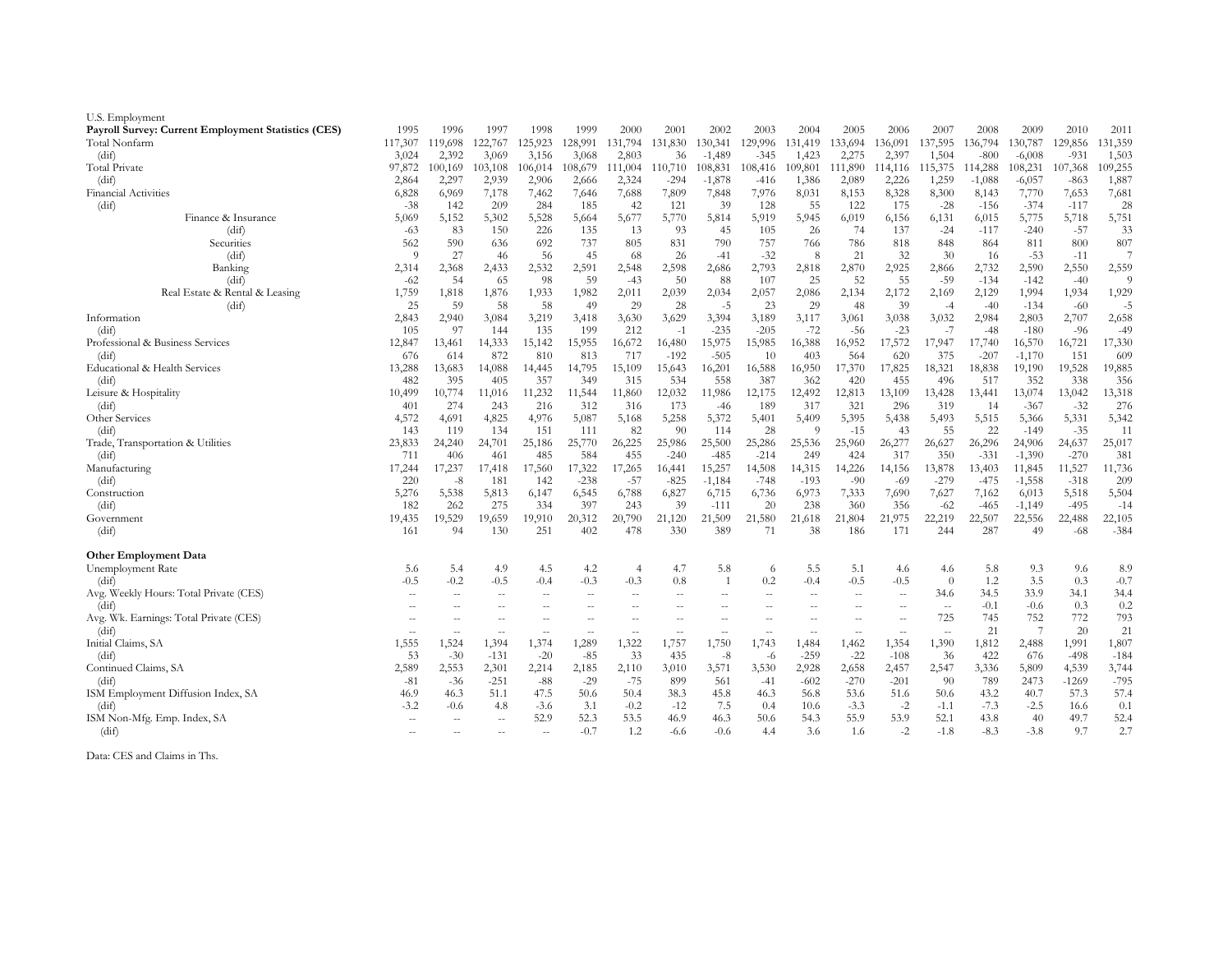| The U.S. Consumer & Housing Market                        |          |        |                 |        |        |        |         |                |         |        |         |         |         |         |         |         |                |
|-----------------------------------------------------------|----------|--------|-----------------|--------|--------|--------|---------|----------------|---------|--------|---------|---------|---------|---------|---------|---------|----------------|
| Personal Income, Consumption and Credit                   | 1995     | 1996   | 1997            | 1998   | 1999   | 2000   | 2001    | 2002           | 2003    | 2004   | 2005    | 2006    | 2007    | 2008    | 2009    | 2010    | 2011           |
| Total Personal Income                                     | 6200.9   | 6591.6 | 7000.8          | 7525.4 | 7910.8 | 8559.4 | 8883.3  | 9060.1         | 9378.1  | 9937.3 | 10485.9 | 11268.1 | 11912.3 | 12460.2 | 11930.2 | 12373.6 | 12991.2        |
| $(^{0}/_{0}$ ch.)                                         | 5.6      | 6.3    | 6.2             | 7.5    | 5.1    | 8.2    | 3.8     | $\overline{2}$ | 3.5     | - 6    | 5.5     | 7.5     | 5.7     | 4.6     | $-4.3$  | 3.7     | -5             |
| Disposable Personal Income                                | 5457     | 5759.6 | 6074.6          | 6499   | 6803.3 | 7327.2 | 7648.5  | 8009.7         | 8377.8  | 8889.4 | 9277.3  | 9915.7  | 10423.6 | 11024.5 | 10788.8 | 11179.7 | 11593.5        |
| $(\%$ ch.)                                                | 5.3      | 5.5    | 5.5             |        | 4.7    | 7.7    | 4.4     | 4.7            | 4.6     | -6.1   | 4.4     | 6.9     | 5.1     | 5.8     | $-2.1$  | 3.6     | 3.7            |
| Wage Rate (\$)                                            | 29136    | 30210  | 31573           | 33205  | 34573  | 36630  | 37565   | 38340          | 39537   | 41283  | 42640   | 44593   | 46671   | 47889   | 47947   | 49348   | 50762          |
| $(\%$ ch.)                                                | 3.1      | 3.7    | 4.5             | 5.2    | 4.1    | 5.9    | 2.6     | 2.1            | 3.1     | 4.4    | 3.3     | 4.6     | 4.7     | 2.6     | 0.1     | 2.9     | 2.9            |
| Personal Consumption Expenditures (PCE)                   | 4987.3   | 5273.6 | 5570.6          | 5918.5 | 6342.8 | 6830.4 | 7148.8  | 7439.2         | 7804.1  | 8270.5 | 8803.5  | 9301    | 9772.3  | 10035.5 | 9866.   | 10245.5 | 10725.9        |
| $(\%$ ch.)                                                | -5       | 5.7    | 5.6             | 6.2    | 7.2    | 7.7    | 4.7     | 4.1            | 4.9     | -6     | 6.4     | 5.7     | 5.1     | 2.7     | $-1.7$  | 3.8     | 4.7            |
| Consumer Installment Credit: Total Outstanding            | 1140.7   | 1253.4 | 1324.8          | 1421   | 1531.1 | 1717   | 1867.9  | 1972.1         | 2077.4  | 2192.2 | 2290.9  | 2384.6  | 2528.5  | 2548.6  | 2438.5  | 2411.6  | 2508.2         |
| $(%$ ch.)                                                 | 14.4     | 9.9    | 5.7             | 7.3    | 7.7    | 12.1   | 8.8     | 5.6            | 5.3     | 5.5    | 4.5     | 4.1     | -6      | 0.8     | $-4.3$  | $-1.1$  | $\overline{4}$ |
| Personal Saving as a % of Disposable Personal Income, (%) | 5.2      | 4.9    | 4.6             | 5.3    | 3.1    | 2.9    | 2.7     | 3.5            | 3.5     | 3.6    | 1.6     | 2.6     | 2.4     | 5.3     | 5.1     | 5.3     | 4.6            |
| <b>Retail Sales</b>                                       |          |        |                 |        |        |        |         |                |         |        |         |         |         |         |         |         |                |
| Total Retail Sales & Food Services                        | 204.5    | 216.5  | 227.4           | 237.8  | 257.1  | 273.6  | 281.6   | 288.4          | 301     | 319.5  | 340.3   | 358.6   | 370.5   | 366.2   | 340     | 358.9   | 387.4          |
| $(%$ ch.)                                                 | 5.4      | 5.9    | -5              | 4.6    | 8.1    | 6.4    | 2.9     | 2.4            | 4.4     | 6.1    | 6.5     | 5.4     | 3.3     | $-1.2$  | $-7.1$  | 5.5     | 8              |
| excl. Food Services & Drinking Places                     | 185      | 196.3  | 205.9           | 215.2  | 233.4  | 248.3  | 255.2   | 260.8          | 271.8   | 288.5  | 307.3   | 323.4   | 333.4   | 328.2   | 302.4   | 320     | 346.3          |
| $(\%$ ch.)                                                | 5.6      | 6.1    | 4.9             | 4.5    | 8.5    | 6.4    | 2.8     | 2.2            | 4.2     | -6.1   | 6.5     | 5.2     | 3.1     | $-1.6$  | $-7.9$  | 5.8     | 8.2            |
| excl. Autos & Gasoline Stations                           | 140.9    | 148.1  | 156.1           | 164.4  | 175.7  | 186.5  | 192.7   | 199.3          | 207.9   | 220.6  | 234.8   | 248.2   | 257     | 259.3   | 251.4   | 259.4   | 274.6          |
| $(\%$ ch.)                                                | 4.7      | 5.1    | 5.4             | 5.3    | 6.9    | 6.1    | 3.3     | 3.4            | 4.3     | -6.1   | 6.5     | 5.7     | 3.5     | 0.9     | $-3.1$  | 3.2     | 5.9            |
| <b>TCB Consumer Confidence Index</b>                      |          |        |                 |        |        |        |         |                |         |        |         |         |         |         |         |         |                |
| Overall                                                   | 100      | 104.6  | 125.4           | 131.7  | 135.3  | 139    | 106.6   | 96.6           | 79.8    | 96.1   | 100.3   | 105.9   | 103.3   | 57.9    | 45.2    | 54.5    | 58.1           |
| (dif)                                                     | 9.5      | 4.5    | 20.8            | 6.3    | 3.6    | 3.6    | $-32.4$ | $-9.9$         | $-16.8$ | 16.3   | 4.2     | 5.6     | $-2.5$  | $-45.4$ | $-12.7$ | 9.3     | 3.6            |
| <b>Present Situation</b>                                  | 112.9    | 121    | 151.4           | 169.3  | 176.6  | 181    | 141.7   | 94.6           | 68      | 94.9   | 116.1   | 130.2   | 128.8   | 69.9    | 24      | 25.7    | 36.1           |
| (dif)                                                     | 24.9     | 8.1    | 30.5            | 17.9   | 7.3    | 4.4    | $-39.4$ | $-47.1$        | $-26.6$ | 26.9   | 21.2    | 14.1    | $-1.4$  | $-58.9$ | $-45.8$ | 1.7     | 10.5           |
| Expectations                                              | 91.5     | 93.7   | 108             | 106.6  | 107.8  | 110.9  | 83.2    | 98             | 87.7    | 96.9   | 89.7    | 89.7    | 86.4    | 50      | 59.4    | 73.7    | 72.8           |
| (dif)                                                     | $-0.8$   | 2.2    | 14.3            | $-1.4$ | 1.2    | 3.1    | $-27.7$ | 14.8           | $-10.3$ | 9.1    | $-7.1$  | $-0.1$  | $-3.3$  | $-36.4$ | 9.4     | 14.3    | $-0.9$         |
| The Reuters/UM Index of Consumer Sentiment                |          |        |                 |        |        |        |         |                |         |        |         |         |         |         |         |         |                |
| Overall                                                   | 92.2     | 93.6   | 103.2           | 104.6  | 105.8  | 107.6  | 89.2    | 89.6           | 87.6    | 95.2   | 88.6    | 87.3    | 85      | 63.8    | 66.3    | 71.8    | 67.3           |
| (dif)                                                     | $\theta$ | 1.4    | 9.6             | 1.4    | 1.2    | 1.8    | $-18.3$ | 0.3            | $-2$    | 7.6    | $-6.7$  | $-1.2$  | $-2.3$  | $-21.3$ | 2.5     | 5.6     | $-4.5$         |
| Expectations                                              | 83.2     | 85.7   | 97.7            | 98.3   | 99.3   | 102.7  | 82.3    | 84.6           | 81.4    | 88.5   | 77.4    | 75.9    | 75.6    | 57.3    | 64.1    | 66      | 59.8           |
| (dif)                                                     | $-0.6$   | 2.5    | 12              | 0.6    |        | 3.4    | $-20.4$ | 2.3            | $-3.1$  | 7.1    | $-11.1$ | $-1.5$  | $-0.3$  | $-18.3$ | 6.8     | 1.9     | $-6.2$         |
| <b>Housing Market</b>                                     |          |        |                 |        |        |        |         |                |         |        |         |         |         |         |         |         |                |
| New Single-Family Homes Sold                              | 670      | 756    | 806             | 889    | 879    | 880    | 907     | 976            | 1091    | 1201   | 1279    | 1049    | 769     | 482     | 374     | 321     | 307            |
| $(^{0}/_{0}$ ch.)                                         | 0.3      | 12.9   | 6.7             | 10.3   | $-1.2$ | 0.2    | 3.1     | 7.6            | 11.7    | 10.1   | 6.5     | $-18$   | $-26.7$ | $-37.3$ | $-22.4$ | $-14.2$ | $-4.5$         |
| Existing Single-Family Homes Sold                         | 3514     | 3783   | 3973            | 4492   | 4636   | 4614   | 4727    | 4998           | 5443    | 5914   | 6181    | 5712    | 4418    | 3655    | 3868    | 3704    | 3797           |
| $(\%$ ch.)                                                | $-1.1$   | 7.6    | $5\phantom{.0}$ | 13.1   | 3.2    | $-0.5$ | 2.4     | 5.7            | 8.9     | 8.6    | 4.5     | $-7.6$  | $-22.6$ | $-17.3$ | 5.8     | $-4.2$  | 2.5            |
| Housing Starts                                            | 1361     | 1469   | 1475            | 1621   | 1647   | 1573   | 1601    | 1710           | 1854    | 1950   | 2073    | 1812    | 1342    | 900     | 554     | 586     | 612            |
| $(^{0}/_{0}$ ch.)                                         | $-5.9$   | 7.9    | 0.4             | 9.9    | 1.6    | $-4.5$ | 1.8     | 6.8            | 8.4     | 5.2    | 6.3     | $-12.6$ | $-25.9$ | $-32.9$ | $-38.4$ | 5.7     | 4.5            |
| Housing Permits                                           | 1336     | 1419   | 1442            | 1619   | 1664   | 1598   | 1637    | 1749           | 1888    | 2058   | 2160    | 1844    | 1392    | 896     | 582     | 604     | 624            |
| $(^{0}/_{0}$ ch.)                                         | $-2.3$   | 6.2    | 1.6             | 12.3   | 2.7    | $-3.9$ | 2.4     | 6.8            | 8       | -9     | - 5     | $-14.6$ | $-24.5$ | $-35.6$ | $-35$   | 3.7     | 3.4            |
| Median New Single-Family Home Price                       | 133.4    | 139.8  | 145.1           | 152    | 159.8  | 166.5  | 172.6   | 185            | 191.4   | 217.8  | 234.2   | 243.1   | 243.7   | 230.4   | 214.5   | 221.2   | 224.3          |
| $(%$ ch.)                                                 | 2.3      | 4.7    | 3.8             | 4.8    | 5.2    | 4.2    | 3.6     | 7.2            | 3.4     | 13.8   | 7.5     | 3.8     | 0.3     | $-5.5$  | $-6.9$  | 3.1     | 1.4            |
| Median Existing Single-Family Home Price                  | 115.8    | 121.9  | 128             | 135    | 140.3  | 146    | 154.5   | 166.2          | 178.3   | 192.8  | 217.5   | 221.9   | 215.5   | 195.8   | 172.5   | 172.7   | 164.9          |
| $(\%$ ch.)                                                | 2.8      | 5.2    | 5.1             | 5.4    | 3.9    | 4.1    | 5.8     | 7.6            | 7.3     | 8.1    | 12.8    | 2       | $-2.9$  | $-9.2$  | $-11.9$ | 0.1     | $-4.5$         |
|                                                           |          |        |                 |        |        |        |         |                |         |        |         |         |         |         |         |         |                |

Data: Income & Consumption in Bil. \$, SA

Data: Credit & Retail Sales in Bil. \$, SA

Data: Home Sales, Starts & Permits in Ths., SA

Data: Home Prices in Ths. \$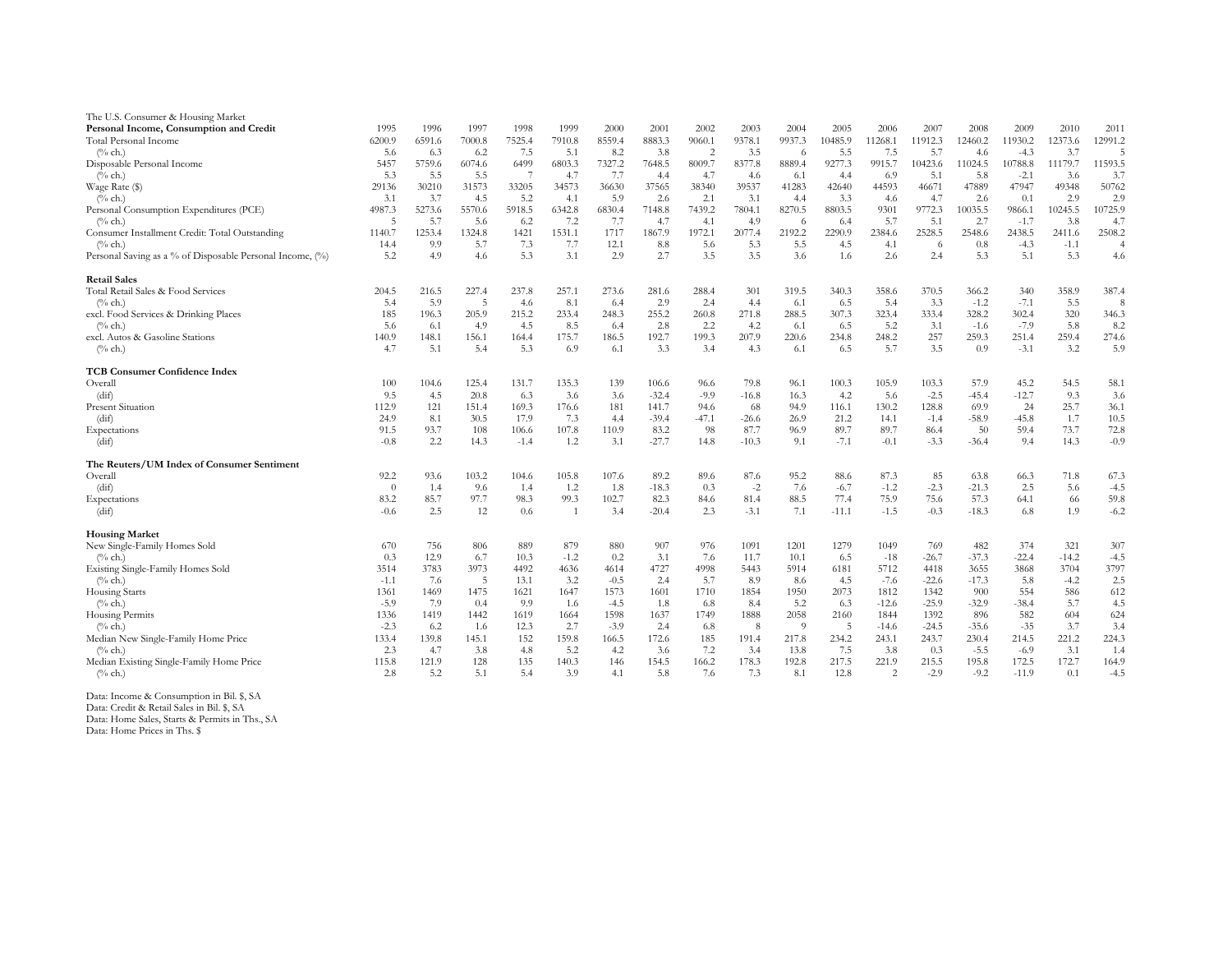| U.S. Price and Production                                |                |                |                          |                |       |                |                |        |                |       |                |        |                |        |         |                |        |
|----------------------------------------------------------|----------------|----------------|--------------------------|----------------|-------|----------------|----------------|--------|----------------|-------|----------------|--------|----------------|--------|---------|----------------|--------|
| Consumer Price Index, (1982-84=100, SA)                  | 1995           | 1996           | 1997                     | 1998           | 1999  | 2000           | 2001           | 2002   | 2003           | 2004  | 2005           | 2006   | 2007           | 2008   | 2009    | 2010           | 2011   |
| All Items                                                | 152.4          | 156.9          | 160.5                    | 163            | 166.6 | 172.2          | 177            | 179.9  | 184            | 188.9 | 195.3          | 201.6  | 207.3          | 215.3  | 214.6   | 218.1          | 224.9  |
| $(^{0}/_{0}$ ch.)                                        | 2.8            | 2.9            | 2.3                      | 1.5            | 2.2   | 3.4            | 2.8            | 1.6    | 2.3            | 2.7   | 3.4            | 3.2    | 2.9            | 3.8    | $-0.3$  | 1.6            | 3.1    |
| Core (All Items Less Food & Energy)                      | 161.2          | 165.6          | 169.5                    | 173.4          | 177   | 181.3          | 186.1          | 190.4  | 193.2          | 196.6 | 200.9          | 205.9  | 210.7          | 215.6  | 219.2   | 221.3          | 225    |
| $(\%$ ch.)                                               | 3              | 2.7            | 2.4                      | 2.3            | 2.1   | 2.4            | 2.7            | 2.3    | 1.5            | 1.8   | 2.1            | 2.5    | 2.3            | 2.3    | 1.7     | $\overline{1}$ | 1.7    |
| Commodities                                              | 136.4          | 139.9          | 141.8                    | 141.9          | 144.4 | 149.2          | 150.6          | 149.7  | 151.2          | 154.7 | 160.2          | 164    | 167.5          | 174.7  | 169.7   | 174.6          | 183.9  |
| $(\%$ ch.)                                               | $\overline{2}$ | 2.5            | 1.4                      | 0.1            | 1.8   | 3.3            | $\overline{1}$ | $-0.6$ | $\overline{1}$ | 2.3   | 3.5            | 2.4    | 2.2            | 4.3    | $-2.8$  | 2.9            | 5.3    |
| Services                                                 | 168.6          | 174.1          | 179.4                    | 184.2          | 188.8 | 195.3          | 203.4          | 209.8  | 216.5          | 222.8 | 230.1          | 238.9  | 246.8          | 255.5  | 259.2   | 261.3          | 265.8  |
| $(\%$ ch.)                                               | 3.4            | 3.2            | 3.1                      | 2.6            | 2.5   | 3.4            | 4.2            | 3.2    | 3.2            | 2.9   | 3.3            | 3.8    | 3.3            | 3.5    | 1.4     | 0.8            | 1.7    |
| <b>Personal Consumption Expenditures</b>                 |                |                |                          |                |       |                |                |        |                |       |                |        |                |        |         |                |        |
| PCE C-W Price Index, $(2000 = 100, SA)$                  | 82.1           | 83.9           | 85.4                     | 86.2           | 87.6  | 89.8           | 91.5           | 92.8   | 94.7           | 97.1  | 100            | 102.7  | 105.5          | 108.9  | 109.2   | 111.1          | 113.8  |
| $(\%$ ch.)                                               | 2.2            | 2.2            | 1.9                      | $\overline{1}$ | 1.6   | 2.5            | 1.9            | 1.4    | $\overline{2}$ | 2.6   | $\mathfrak{Z}$ | 2.7    | 2.7            | 3.3    | 0.2     | 1.8            | 2.5    |
| PCE C-W Price Index Less Food & Energy, (2000 = 100, SA) | 83.8           | 85.4           | 87                       | 88.3           | 89.6  | 91.2           | 92.8           | 94.4   | 95.8           | 97.8  | 100            | 102.3  | 104.6          | 107    | 108.7   | 110.2          | 111.8  |
| $(\%$ ch.)                                               | 2.3            | 1.9            | 1.9                      | 1.4            | 1.5   | 1.7            | 1.8            | 1.7    | 1.5            | 2.1   | 2.2            | 2.3    | 2.3            | 2.3    | 1.6     | 1.4            | 1.4    |
| Producer Price Index, (1982=100, SA)                     |                |                |                          |                |       |                |                |        |                |       |                |        |                |        |         |                |        |
| Finished Goods                                           | 127.9          | 131.3          | 131.8                    | 130.7          | 133   | 138            | 140.7          | 138.9  | 143.3          | 148.5 | 155.8          | 160.4  | 166.6          | 177.2  | 172.8   | 180            | 190.8  |
| $(\%$ ch.)                                               | 1.9            | 2.6            | 0.4                      | $-0.9$         | 1.8   | 3.8            | 1.9            | $-1.3$ | 3.2            | 3.6   | 4.9            | 2.9    | 3.9            | 6.4    | $-2.5$  | 4.2            | 6      |
| Finished Goods Less Food and Energy                      | 139.9          | 142            | 142.4                    | 143.7          | 146.1 | 148            | 150            | 150.1  | 150.4          | 152.7 | 156.3          | 158.7  | 161.9          | 167.4  | 171.7   | 173.8          | 178    |
| $(^{0}/_{0}$ ch.)                                        | 2.1            | 1.5            | 0.3                      | 0.9            | 1.6   | 1.3            | 1.4            | 0.1    | 0.2            | 1.5   | 2.4            | 1.5    | $\overline{2}$ | 3.4    | 2.6     | 1.2            | 2.4    |
| West Texas Intermediate Oil Price, (\$ per Bbl)          | 18.4           | 22.2           | 20.6                     | 14.4           | 19.3  | 30.3           | 25.9           | 26.1   | 31.1           | 41.4  | 56.5           | 66.1   | 72.4           | 99.6   | 61.7    | 79.4           | 95.1   |
| $(\%$ ch.)                                               | 7.2            | 20.2           | $-7$                     | $-30.2$        | 33.8  | 57.4           | $-14.4$        | 0.7    | 19.3           | 33.1  | 36.3           | 17.1   | 9.5            | 37.6   | $-38$   | 28.7           | 19.7   |
| Production                                               |                |                |                          |                |       |                |                |        |                |       |                |        |                |        |         |                |        |
| Industrial Production, (Index 2002=100, SA)              | 71.8           | 75             | 80.4                     | 85.1           | 88.7  | 92.3           | 89.1           | 89.3   | 90.4           | 92.5  | 95.5           | 97.6   | 100            | 96.5   | 85.4    | 90.1           | 93.7   |
| $(\%$ ch.)                                               | 4.7            | 4.4            | 7.2                      | 5.8            | 4.3   | $\overline{4}$ | $-3.4$         | 0.2    | 1.2            | 2.3   | 3.3            | 2.2    | 2.5            | $-3.5$ | $-11.4$ | 5.4            | 4.1    |
| Purchasing Managers Index                                | 49.5           | 50.1           | 55                       | 50.2           | 54.6  | 51.7           | 43.4           | 50.8   | 51.7           | 59.1  | 54.5           | 53.2   | 51.2           | 45.5   | 46.4    | 57.3           | 55.2   |
| (dif)                                                    | $-8.4$         | 0.7            | 4.9                      | $-4.8$         | 4.4   | $-3$           | $-8.3$         | 7.4    | 0.9            | 7.4   | $-4.6$         | $-1.4$ | $-1.9$         | $-5.7$ | 0.9     | 10.9           | $-2.1$ |
| <b>Business Activity</b>                                 | $\sim$ $\sim$  | $\sim$ $\sim$  | $\overline{\phantom{a}}$ | 57.3           | 59.1  | 59.3           | 49             | 55.1   | 58.3           | 62.5  | 60.2           | 58     | 56             | 47.4   | 48.1    | 57.5           | 57.3   |
| (dif)                                                    | $\sim$         | $-$            | $\sim$ $\sim$            | $\sim$ $\sim$  | 1.8   | 0.1            | $-10.3$        | 6.2    | 3.2            | 4.2   | $-2.3$         | $-2.2$ | $-2$           | $-8.6$ | 0.6     | 9.4            | $-0.3$ |
| <b>Total New Orders</b>                                  | 154.2          | 161.9          | 174.5                    | 178.1          | 187.8 | 193.6          | 172.6          | 169.5  | 175.1          | 186.2 | 203.9          | 219.6  | 230.4          | 216.1  | 151.2   | 192.1          | 211    |
| $(\%$ ch.)                                               | 7              | 5              | 7.8                      | 2.1            | 5.4   | 3.1            | $-10.8$        | $-1.8$ | 3.3            | 6.3   | 9.5            | 7.7    | 4.9            | $-6.2$ | $-30$   | 27.1           | 9.8    |
| <b>Excluding Defense</b>                                 | 147.9          | 153.9          | 168.5                    | 172            | 181.3 | 185.9          | 164.9          | 161.8  | 165.6          | 177.1 | 195.7          | 209.2  | 219.9          | 202.8  | 140.5   | 177.6          | 199.4  |
| $(^{0}/_{0}$ ch.)                                        | 7.7            | $\overline{4}$ | 9.5                      | $\overline{2}$ | 5.4   | 2.5            | $-11.3$        | $-1.9$ | 2.4            | 6.9   | 10.6           | 6.9    | 5.1            | $-7.8$ | $-30.7$ | 26.4           | 12.3   |
| Inventory/Sales Ratios, SA                               |                |                |                          |                |       |                |                |        |                |       |                |        |                |        |         |                |        |
| <b>Total Business</b>                                    | 1.48           | 1.46           | 1.42                     | 1.43           | 1.4   | 1.41           | 1.42           | 1.36   | 1.34           | 1.3   | 1.27           | 1.29   | 1.28           | 1.32   | 1.39    | 1.28           | 1.27   |
| Manufacturing                                            | 1.44           | 1.44           | 1.37                     | 1.39           | 1.35  | 1.35           | 1.38           | 1.29   | 1.24           | 1.19  | 1.17           | 1.2    | 1.22           | 1.27   | 1.41    | 1.32           | 1.32   |
|                                                          |                |                |                          |                |       |                |                |        |                |       |                |        |                |        |         |                |        |

Data: Orders in Bil. \$, SA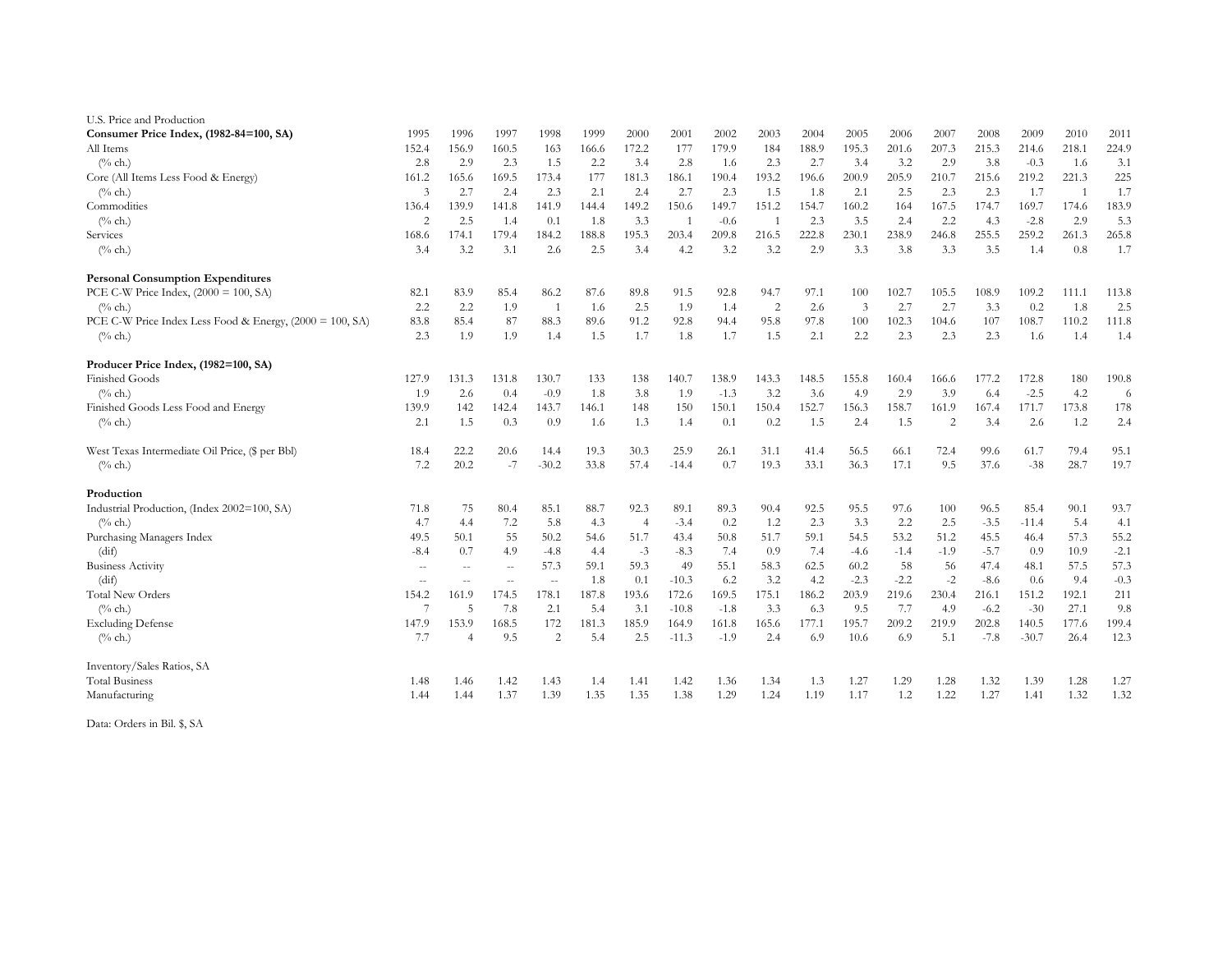| Rates & Trade                                        |                                                     |                                                       |                                                  |               |                          |         |                                               |                                                |                                                |         |           |           |           |           |            |            |                                                  |
|------------------------------------------------------|-----------------------------------------------------|-------------------------------------------------------|--------------------------------------------------|---------------|--------------------------|---------|-----------------------------------------------|------------------------------------------------|------------------------------------------------|---------|-----------|-----------|-----------|-----------|------------|------------|--------------------------------------------------|
| Rates                                                | 1995                                                | 1996                                                  | 1997                                             | 1998          | 1999                     | 2000    | 2001                                          | 2002                                           | 2003                                           | 2004    | 2005      | 2006      | 2007      | 2008      | 2009       | 2010       | 2011                                             |
| M2 Money Stock, (Bil. \$, SA)                        | 3628.3                                              | 3807                                                  | 4019.7                                           | 4359.8        | 4616.6                   | 4898    | 5400.3                                        | 5737.9                                         | 6034.6                                         | 6385.6  | 6647.5    | 7032.6    | 7438.8    | 8169      | 8471.2     | 8765.3     | 9616.6                                           |
| $(\%$ ch.)                                           | 4.1                                                 | 4.9                                                   | 5.6                                              | 8.5           | 5.9                      | 6.1     | 10.3                                          | 6.3                                            | 5.2                                            | 5.8     | 4.1       | 5.8       | 5.8       | 9.8       | 3.7        | 3.5        | 9.7                                              |
| Discount Rate, (% P.A.)                              | 5.21                                                | 5.02                                                  | 5                                                | 4.92          | 4.62                     | 5.73    | 3.41                                          | 1.17                                           | 2.12                                           | 2.34    | 4.19      | 5.96      | 5.86      | 2.39      | 0.5        | 0.72       | 0.75                                             |
| Federal Funds Target Rate, (%)                       | 5.5                                                 | 5.25                                                  | 5.5                                              | 4.75          | 5.5                      | 6.5     | 1.75                                          | 1.25                                           | -1                                             | 2.25    | 4.25      | 5.25      | 4.25      | 0.13      | 0.13       | 0.13       | 0.13                                             |
| Federal Funds Effective Rate, (% P.A.)               | 5.84                                                | 5.3                                                   | 5.46                                             | 5.35          | 4.97                     | 6.24    | 3.89                                          | 1.67                                           | 1.13                                           | 1.35    | 3.21      | 4.96      | 5.02      | 1.93      | 0.16       | 0.18       | 0.1                                              |
| Prime Rate, (% P.A.)                                 | 8.83                                                | 8.27                                                  | 8.44                                             | 8.35          | 7.99                     | 9.23    | 6.92                                          | 4.68                                           | 4.12                                           | 4.34    | 6.19      | 7.96      | 8.05      | 5.09      | 3.25       | 3.25       | 3.25                                             |
| 3-Month T-Bill Auction Average, (%)                  | 5.52                                                | 5.02                                                  | 5.07                                             | 4.82          | 4.66                     | 5.85    | 2.05                                          | $\hspace{0.1mm}-\hspace{0.1mm}-\hspace{0.1mm}$ | $\sim$ $\sim$                                  | 1.38    | 3.22      | 4.73      | 4.39      | 1.44      | 0.16       | 0.13       | 0.06                                             |
| 10-Year T-Bond Nominal, (% P.A.)                     | 6.58                                                | 6.44                                                  | 6.35                                             | 5.26          | 5.64                     | 6.03    | 5.02                                          | 4.61                                           | 4.01                                           | 4.27    | 4.29      | 4.79      | 4.63      | 3.67      | 3.26       | 3.21       | 2.79                                             |
| 10-Year T-Bond minus FFunds Rate (Y.Curve)           | 74                                                  | 114                                                   | 89                                               | $-9$          | 67                       | $-21$   | 113                                           | 294                                            | 289                                            | 293     | 108       | $-17$     | $-39$     | 174       | 310        | 304        | 268                                              |
| Moodys AAA Corporate, (% P.A.)                       | 7.59                                                | 7.37                                                  | 7.26                                             | 6.53          | 7.04                     | 7.62    | 7.08                                          | 6.49                                           | 5.67                                           | 5.63    | 5.23      | 5.59      | 5.56      | 5.63      | 5.31       | 4.94       | 4.64                                             |
| AAA minus 10-Year Bond                               | 101                                                 | -93                                                   | 91                                               | 127           | 141                      | 159     | 206                                           | 188                                            | 165                                            | 135     | 94        | 79        | 93        | 197       | 206        | 173        | 185                                              |
| Municipal Bond Yield Average, (%, Seasoned)          | 5.9                                                 | 5.68                                                  | 5.41                                             | 5.03          | 5.47                     | 5.8     | 5.27                                          | 5.13                                           | 4.81                                           | 4.77    | 4.51      | 4.45      | 4.33      | 5.03      | 5.08       | 4.54       | 4.97                                             |
| New York Stock Exchange Vol. (Mil.)                  | 7268                                                | 8720                                                  | 11109                                            | 14145         | 16926                    | 21873   | 25626                                         | 30261                                          | 29154                                          | 31833   | 36539     | 40516     | 44336     | 55020     | 45775      | 37054      | 31988                                            |
| Dow Jones Industrials, (Index 1920=100, Monthly End) | 5117                                                | 6448                                                  | 7908                                             | 9181          | 11497                    | 10787   | 10022                                         | 8342                                           | 10425                                          | 10783   | 10718     | 12463     | 13265     | 8776      | 10428      | 11578      | 12218                                            |
| S&P 500 Stock Price (Index 1941-43=10, Monthly Avg)  | 542                                                 | 671                                                   | 873                                              | 1084          | 1326                     | 1427    | 1192                                          | 996                                            | 964                                            | 1131    | 1207      | 1311      | 1477      | 1221      | 947        | 1139       | 1269                                             |
| S&P Common Stock P/E Ratio, (%, NSA, Month Avg)      | 16.9                                                | 19.3                                                  | 22.1                                             | 27.5          | 33.6                     | 28.8    | 27.1                                          | 37.8                                           | 30.9                                           | 22.7    | 19.8      | 18.1      | 18        | 20.6      | $\sim$     | $\sim$ $-$ | $\hspace{0.1em} -\hspace{0.1em} -\hspace{0.1em}$ |
| Nasdaq Composite Index, (Index Feb 05 1971=100)      | 925                                                 | 1165                                                  | 1468                                             | 1793          | 2721                     | 3778    | 2031                                          | 1544                                           | 1643                                           | 1987    | 2099      | 2265      | 2577      | 2162      | 1841       | 2348       | 2680                                             |
|                                                      |                                                     |                                                       |                                                  |               |                          |         |                                               |                                                |                                                |         |           |           |           |           |            |            |                                                  |
| Trade, (Bil. \$, SA)                                 |                                                     |                                                       |                                                  |               |                          |         |                                               |                                                |                                                |         |           |           |           |           |            |            |                                                  |
| <b>Total Exports</b>                                 | 66.2                                                | 71                                                    | 77.9                                             | 77.8          | 80.6                     | 89.4    | 84                                            | 81.7                                           | 85.3                                           | 96.9    | 107.3     | 121.4     | 136.9     | 153.6     | 131.3      | 153.5      | 175.3                                            |
| $(^{0}/_{0}$ ch.)                                    | 13                                                  | 7.2                                                   | 9.7                                              | $-0.1$        | 3.6                      | 10.9    | $-6.1$                                        | $-2.7$                                         | 4.3                                            | 13.6    | 10.7      | 13.2      | 12.8      | 12.1      | $-14.5$    | 17         | 14.2                                             |
| <b>Total Imports</b>                                 | 74.2                                                | 79.6                                                  | 86.9                                             | 91.6          | 102.5                    | 120.8   | 114.1                                         | 116.5                                          | 126.2                                          | 147.4   | 166.3     | 184.2     | 195.4     | 211.8     | 163        | 194.8      | 221.9                                            |
| $(%$ ch.)                                            | 11.1                                                | 7.3                                                   | 9.1                                              | 5.4           | 11.9                     | 17.8    | $-5.5$                                        | 2.1                                            | 8.3                                            | 16.8    | 12.9      | 10.7      | -6.1      | 8.4       | $-23$      | 19.5       | 13.9                                             |
| Total Trade Balance                                  | $\text{-}8$                                         | $-8.7$                                                | -9                                               | $-13.8$       | $-21.9$                  | $-31.4$ | $-30.1$                                       | $-34.8$                                        | $-40.9$                                        | $-50.4$ | $-59.1$   | $-62.8$   | $-58.5$   | $-58.2$   | $-31.8$    | $-41.2$    | $-46.7$                                          |
| $(^{0}/_{0}$ ch.)                                    | $-2.1$                                              | 8                                                     | $\overline{4}$                                   | 53.4          | 58.4                     | 43.2    | $-4$                                          | 15.4                                           | 17.6                                           | 23.3    | 17.1      | 6.3       | $-6.9$    | $-0.4$    | $-45.4$    | 29.8       | 13.2                                             |
| Import Price Index, (2000=100, NSA)                  |                                                     |                                                       |                                                  |               |                          |         |                                               |                                                |                                                |         |           |           |           |           |            |            |                                                  |
| <b>Total Imports</b>                                 | 100.6                                               | 101.6                                                 | 99.1                                             | 93.1          | 93.9                     | 100     | 96.5                                          | 94.1                                           | 96.9                                           | 102.3   | 110       | 115.4     | 120.2     | 134.1     | 118.6      | 126.8      | 140.6                                            |
| $(^{0}/_{0}$ ch.)                                    | 4.5                                                 | $\overline{1}$                                        | $-2.5$                                           | $-6$          | 0.9                      | 6.5     | $-3.5$                                        | $-2.5$                                         | 2.9                                            | 5.6     | 7.5       | 4.9       | 4.2       | 11.5      | $-11.5$    | 6.9        | 10.9                                             |
| <b>Excluding Fuels</b>                               | $\hspace{0.05cm} -\hspace{0.05cm} -\hspace{0.05cm}$ | $- -$                                                 | $\hspace{0.1em} -\hspace{0.1em} -\hspace{0.1em}$ | $\rightarrow$ | $\overline{\phantom{m}}$ | $--$    | $\mathord{\hspace{1pt}\text{--}\hspace{1pt}}$ | 99.9                                           | 100.4                                          | 102.9   | 104.9     | 106.9     | 109.6     | 115       | 111.6      | 114.6      | 119.7                                            |
| $(^{0}\!/_{0}$ ch.)                                  | $\hspace{0.05cm} -\hspace{0.05cm} -\hspace{0.05cm}$ | $\hspace{0.05cm} - \hspace{0.05cm} - \hspace{0.05cm}$ | $\hspace{0.1em} -\hspace{0.1em} -\hspace{0.1em}$ | $\rightarrow$ | $- \, -$                 | $--$    | $--$                                          | $\hspace{0.1mm}-\hspace{0.1mm}-\hspace{0.1mm}$ | 0.5                                            | 2.4     | 1.9       | 1.9       | 2.6       | 4.9       | $-3$       | 2.7        | 4.5                                              |
| Canada (% ch.)                                       | 7                                                   | 0.6                                                   | $-0.9$                                           | $-3.5$        | 1.7                      | 9.4     | 0.4                                           | $-2.6$                                         | 5.9                                            | 8.7     | 9.7       | 4.4       | 4.4       | 15        | $-16.5$    | 10.2       | 9.8                                              |
| Mexico (% ch.)                                       | $\sim$ $\sim$                                       | $- -$                                                 | $\sim$ $\sim$                                    | $--$          | $--$                     | $- -$   | $--$                                          | $- -$                                          | $\hspace{0.1mm}-\hspace{0.1mm}-\hspace{0.1mm}$ | $--$    | 7.2       | 7.2       | 7.1       | 13.4      | $-9$       | 4.7        | 7.6                                              |
| European Union (% ch.)                               | 5.6                                                 | 2.5                                                   | $-1.2$                                           | $-1.1$        | 0.4                      | 0.5     | $-1.6$                                        | 1.1                                            | 3.5                                            | 5.7     | 5         | 3.9       | 2.6       | 6.8       | $-4$       | 2.7        | 5.2                                              |
| Japan (% ch.)                                        | 4.5                                                 | $-2.2$                                                | $-4.9$                                           | $-4.8$        | 0.2                      | 1.5     | $-1.6$                                        | $-3.1$                                         | $-1.2$                                         | 1.2     | 0.5       | $-1.4$    | $-0.5$    | 1.3       | 1.8        | 1.9        | 2.8                                              |
| China (% ch.)                                        |                                                     |                                                       |                                                  |               |                          |         |                                               |                                                |                                                |         | $-0.8$    | $-1.1$    | 0.8       | 4.1       | $-1.6$     | $-0.1$     | 3.1                                              |
| Export Price Index, (2000=100, NSA)                  |                                                     |                                                       |                                                  |               |                          |         |                                               |                                                |                                                |         |           |           |           |           |            |            |                                                  |
| <b>Total Exports</b>                                 | 103.9                                               | 104.5                                                 | 103.1                                            | 99.7          | 98.4                     | 100     | 99.2                                          | 98.2                                           | 99.7                                           | 103.6   | 106.9     | 110.7     | 116.1     | 123.1     | 117.4      | 123.1      | 133                                              |
| $(^{0}/_{0}$ ch.)                                    | 5                                                   | 0.5                                                   | $-1.4$                                           | $-3.3$        | $-1.3$                   | 1.6     | $-0.8$                                        | $-1$                                           | 1.6                                            | 3.9     | 3.2       | 3.6       | 4.9       | 6         | $-4.6$     | 4.9        | 8.1                                              |
| Yen Per U.S. \$                                      | 94.1                                                | 108.7                                                 | 121                                              | 130.7         | 113.7                    | 107.8   | 121.5                                         | 125.3                                          | 115.9                                          | 108.2   | 110.1     | 116.3     | 117.8     | 103.4     | 93.6       | 87.8       | 79.7                                             |
| \$ per EURO                                          | 1.4                                                 | 1.3                                                   | 1.1                                              | 1.1           | -1.1                     | 0.9     | 0.9                                           | 0.9                                            | 1.1                                            | 1.2     | 1.2       | 1.3       | 1.4       | 1.5       | 1.4        | 1.3        | 1.4                                              |
| Total Surplus or Deficit, (\$Mil.)                   | $-146454$                                           | $-110891$                                             | $-2440$                                          | 54388         | 158616                   | 254848  | 94263                                         | $-230644$                                      | $-396771$                                      | -398474 | $-321779$ | $-209219$ | $-187940$ | $-680469$ | $-1471297$ | $-1275104$ | $-1249577$                                       |
|                                                      |                                                     |                                                       |                                                  |               |                          |         |                                               |                                                |                                                |         |           |           |           |           |            |            |                                                  |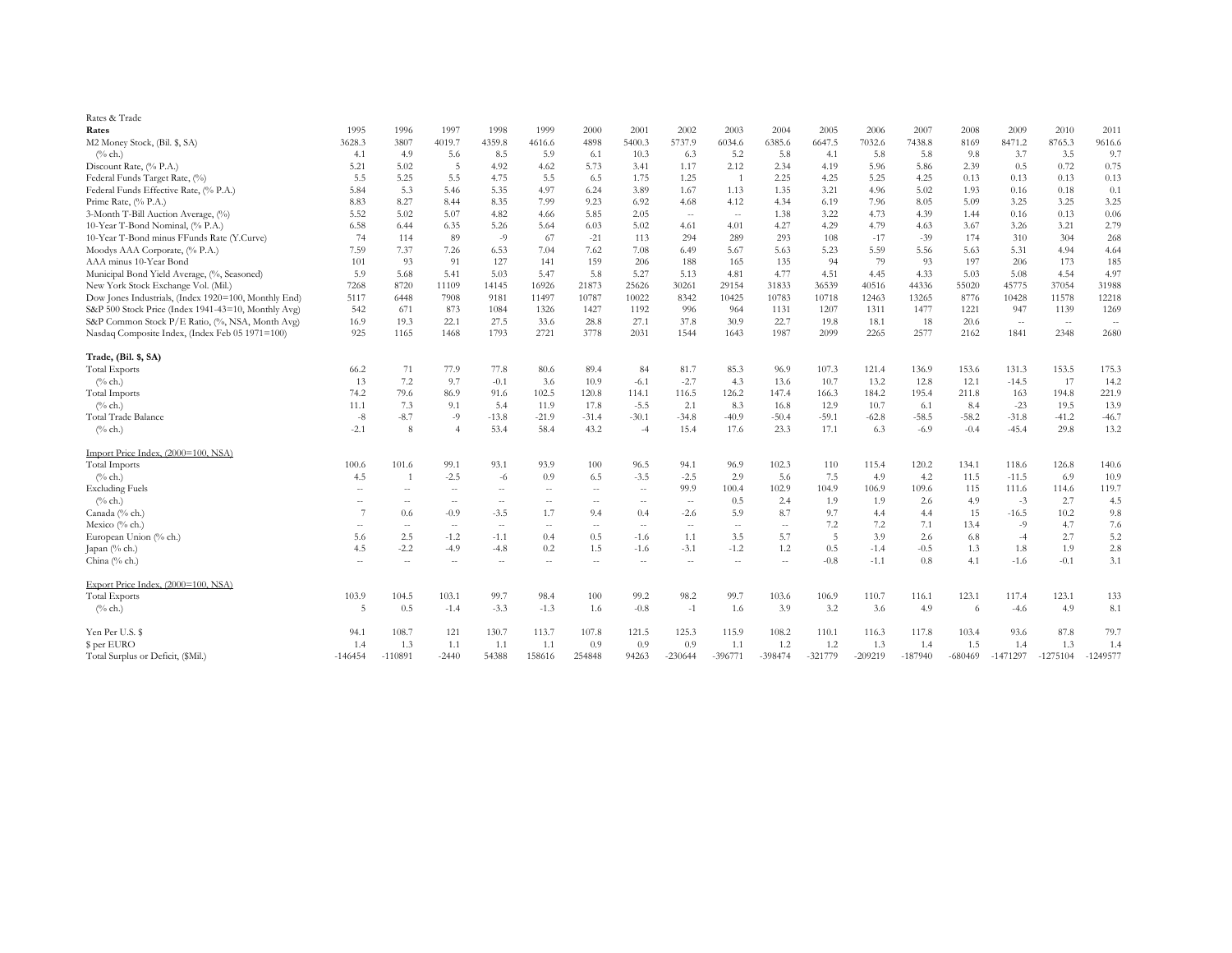| NYC Economic Data                       |         |         |         |         |         |         |                |         |         |         |         |         |          |         |          |         |                                                     |
|-----------------------------------------|---------|---------|---------|---------|---------|---------|----------------|---------|---------|---------|---------|---------|----------|---------|----------|---------|-----------------------------------------------------|
|                                         | 1995    | 1996    | 1997    | 1998    | 1999    | 2000    | 2001           | 2002    | 2003    | 2004    | 2005    | 2006    | 2007     | 2008    | 2009     | 2010    | 2011                                                |
| Nominal GCP                             | 307.7   | 332.9   | 357.3   | 368.3   | 405.8   | 451.8   | 438.3          | 433.4   | 458.4   | 492.8   | 542.1   | 594.9   | 633.7    | 608.4   | 594.3    | 643.2   | $-\!$                                               |
| $(^{0}/_{0}$ ch.)                       | 4.4     | 8.2     | 7.3     | 3.1     | 10.2    | 11.3    | $-3$           | $-1.1$  | 5.8     | 7.5     | 10      | 9.7     | 6.5      | $-4$    | $-2.3$   | 8.2     | $\hspace{0.05cm} \ldots$                            |
| Real GCP                                | 385.8   | 409.7   | 432.1   | 440.1   | 479     | 523.5   | 497.8          | 479.9   | 493.4   | 511.7   | 542     | 573.3   | 594      | 557     | 534.5    | 571.6   | $\hspace{0.05cm} -\hspace{0.05cm} -\hspace{0.05cm}$ |
| (year % ch.)                            | 2.5     | 6.2     | 5.5     | 1.9     | 8.8     | 9.3     | $-4.9$         | $-3.6$  | 2.8     | 3.7     | 5.9     | 5.8     | 3.6      | $-6.2$  | $-4$     |         | $\hspace{0.05cm} -\hspace{0.05cm} -\hspace{0.05cm}$ |
| Wage Rate                               | 43,394  | 45,980  | 48,884  | 51,336  | 54,000  | 59,139  | 61,014         | 59,477  | 60,355  | 64,861  | 67,912  | 73,508  | 80,070   | 80,325  | 73,864   | 78,045  | 80,156                                              |
| $(\%$ ch.)                              | 6.17    | 5.96    | 6.32    | 5.02    | 5.19    | 9.52    | 3.17           | $-2.52$ | 1.48    | 7.47    | 4.7     | 8.24    | 8.93     | 0.32    | $-8.04$  | 5.66    | 2.7                                                 |
| Finance Wage Rate                       | 93,990  | 107,861 | 124,363 | 129,215 | 144,072 | 174,561 | 181,137        | 165,568 | 167,061 | 196,190 | 209,405 | 245,253 | 286,001  | 280,353 | 230,018  | 262,116 | 269,659                                             |
| $(\%$ ch.)                              | 15.4    | 14.8    | 15.3    | 3.9     | 11.5    | 21.2    | 3.8            | $-8.6$  | 0.9     | 17.4    | 6.7     | 17.1    | 16.6     | $-2$    | $-18$    | 14      | 2.9                                                 |
| Securities Wage Rate                    | 132,451 | 160,102 | 176,802 | 195,568 | 196,054 | 242,211 | 247,252        | 225,750 | 226,519 | 270,589 | 291,244 | 343,123 | 403,358  | 391,158 | 309,319  | 363,312 | 364,892                                             |
| $(\%$ ch.)                              | 16.8    | 20.9    | 10.4    | 10.6    | 0.2     | 23.5    | 2.1            | $-8.7$  | 0.3     | 19.5    | 7.6     | 17.8    | 17.6     | $-3$    | $-20.9$  | 17.5    | 0.4                                                 |
| Private Non-Finance Wage Rate           | 36,709  | 38,134  | 39,627  | 42,177  | 43,730  | 46,449  | 47,852         | 48,615  | 49,757  | 51,768  | 53,923  | 56,429  | 59,799   | 61,063  | 59,498   | 61,723  | 62,985                                              |
| $(\%$ ch.)                              | 3.47    | 3.88    | 3.92    | 6.44    | 3.68    | 6.22    | 3.02           | 1.59    | 2.35    | 4.04    | 4.16    | 4.65    | 5.97     | 2.11    | $-2.56$  | 3.74    | 2.04                                                |
| Total Wage Earnings                     | 140.7   | 150.9   | 163.2   | 175.9   | 189.5   | 213.1   | 217.4          | 205.9   | 206.7   | 223     | 236.8   | 260.8   | 291      | 295.2   | 263.4    | 280.1   | 293.2                                               |
| $(\%$ ch.)                              | 6.2     | 7.3     | 8.2     | 7.8     | 7.7     | 12.5    | $\overline{2}$ | $-5.3$  | 0.4     | 7.9     | 6.2     | 10.1    | 11.6     | 1.4     | $-10.8$  | 6.3     | 4.7                                                 |
| Finance Wage Earnings                   | 33.1    | 37.4    | 43.4    | 45.9    | 51.2    | 62.9    | 64.8           | 53.9    | 52.1    | 61.3    | 67.1    | 80.9    | 97.2     | 94.8    | 71.7     | 79.8    | 84.8                                                |
| $(^{0}/_{0}$ ch.)                       | 13      | 13.1    | 15.8    | 5.8     | 11.6    | 22.8    | 3.1            | $-16.8$ | $-3.4$  | 17.6    | 9.5     | 20.5    | 20.1     | $-2.4$  | $-24.4$  | 11.3    | 6.2                                                 |
| Securities Wage Earnings                | 19.2    | 23.2    | 27.3    | 32      | 33.1    | 46      | 47.4           | 37.7    | 35.8    | 43.6    | 48.8    | 59.8    | 73.5     | 71.9    | 51.4     | 58.4    | 60.8                                                |
| $(\%$ ch.)                              | 16.5    | 21.3    | 17.5    | 17.1    | 3.4     | 38.9    | 3.1            | $-20.5$ | $-5.1$  | 21.9    | 11.8    | 22.7    | 22.8     | $-2.2$  | $-28.6$  | 13.7    | 4.1                                                 |
| Private Non-Finance Wage Earnings       | 87      | 92.4    | 98.2    | 107.2   | 114.2   | 125.3   | 127.2          | 125.6   | 127.7   | 133.8   | 141.5   | 151.1   | 164.6    | 170.4   | 161      | 169     | 177.2                                               |
| $(^{0}/_{0}$ ch.)                       | 4.96    | 6.17    | 6.33    | 9.15    | 6.55    | 9.72    | 1.52           | $-1.31$ | 1.73    | 4.74    | 5.76    | 6.78    | 8.93     | 3.53    | $-5.48$  | 4.96    | 4.83                                                |
| Personal Income, (Bil. \$)              | 220.6   | 234     | 246.5   | 260.5   | 273.6   | 293.2   | 299            | 299.5   | 305.7   | 327.6   | 351.6   | 386.7   | 416.5    | 427.9   | 403.2    | 425.6   | $\hspace{0.05cm} \dashv$                            |
| $(\%$ ch.)                              | 6.55    | 6.09    | 5.33    | 5.67    | 5.03    | 7.16    | 1.98           | 0.19    | 2.07    | 7.16    | 7.32    | 9.98    | 7.72     | 2.73    | $-5.77$  | 5.55    | $\hspace{0.05cm} \cdots$                            |
| NYSE Member-Firm Profits, (Bil. \$)     | 7.4     | 11.3    | 12.2    | 9.8     | 16.3    | 21      | 10.4           | 6.9     | 16.7    | 13.7    | 9.4     | 20.9    | $-11.3$  | $-42.6$ | 61.4     | 27.6    | 7.7                                                 |
| $(^{0}/_{0}$ ch.)                       | 556.5   | 52.2    | 8.3     | $-19.8$ | 66.2    | 28.9    | $-50.4$        | $-33.5$ | 142.1   | $-18.3$ | $-30.9$ | 121.2   | $-154.1$ | 276.8   | $-244.3$ | $-55$   | $-72.3$                                             |
| Total Employment, SA                    | 3337.4  | 3367.1  | 3439.7  | 3526.8  | 3618.4  | 3717.1  | 3689.4         | 3581.2  | 3531.3  | 3549.4  | 3602.5  | 3667.3  | 3744.6   | 3794.6  | 3693.7   | 3711.2  | 3786.2                                              |
| $(^{0}/_{0}$ ch.)                       | 0.51    | 0.89    | 2.16    | 2.53    | 2.6     | 2.73    | $-0.75$        | $-2.93$ | $-1.39$ | 0.51    | 1.5     | 1.8     | 2.11     | 1.34    | $-2.66$  | 0.48    | 2.02                                                |
| Private Employment, SA                  | 2778    | 2822    | 2889.4  | 2966.4  | 3051.5  | 3148.3  | 3127.1         | 3015    | 2974.6  | 2995    | 3046.8  | 3112    | 3185.5   | 3230.5  | 3126.8   | 3153.3  | 3238.8                                              |
| $(\%$ ch.)                              | 1.28    | 1.58    | 2.39    | 2.67    | 2.87    | 3.17    | $-0.67$        | $-3.59$ | $-1.34$ | 0.68    | 1.73    | 2.14    | 2.36     | 1.41    | $-3.21$  | 0.85    | 2.71                                                |
| Unemployment Rate                       | 8.18    | 8.82    | 9.43    | 7.92    | 6.86    | 5.78    | 6.03           | 8.05    | 8.29    | 7.04    | 5.77    | 5       | 4.91     | 5.48    | 9.22     | 9.54    | 8.96                                                |
| (dif)                                   | $-0.62$ | 0.64    | 0.6     | $-1.51$ | $-1.06$ | $-1.08$ | 0.26           | 2.02    | 0.24    | $-1.25$ | $-1.28$ | $-0.77$ | $-0.09$  | 0.58    | 3.73     | 0.32    | $-0.58$                                             |
| Consumer Price Index, (1982-84=100, SA) |         |         |         |         |         |         |                |         |         |         |         |         |          |         |          |         |                                                     |
| All Items                               | 162.2   | 166.9   | 170.8   | 173.6   | 177     | 182.5   | 187.1          | 191.9   | 197.8   | 204.8   | 212.7   | 220.7   | 226.9    | 235.8   | 236.8    | 240.9   | 247.7                                               |
| $(\%$ ch.)                              | 2.51    | 2.94    | 2.33    | 1.63    | 1.94    | 3.11    | 2.55           | 2.55    | 3.07    | 3.53    | 3.88    | 3.78    | 2.81     | 3.9     | 0.44     | 1.71    | 2.85                                                |
| Core (All Items Less Food & Energy)     | 171.9   | 176.9   | 181.4   | 185.4   | 188.8   | 193.5   | 198.7          | 205.8   | 210.9   | 217     | 223.5   | 231     | 236.4    | 242.2   | 247      | 250.1   | 254.8                                               |
| $(\%$ ch.)                              | 2.64    | 2.91    | 2.55    | 2.23    | 1.83    | 2.5     | 2.69           | 3.56    | 2.46    | 2.92    | 2.96    | 3.38    | 2.33     | 2.46    | 1.97     | 1.27    | 1.85                                                |